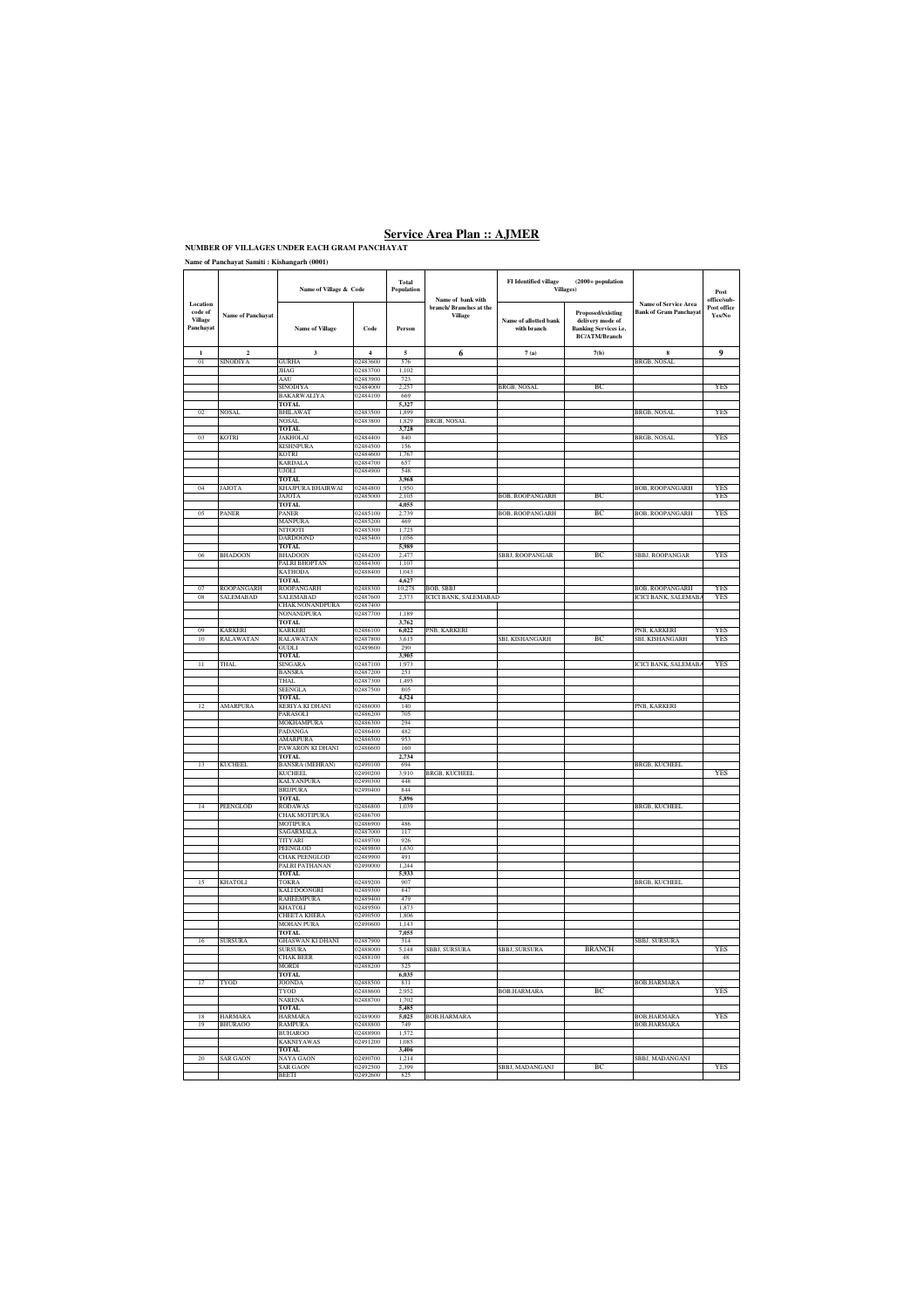**Name of Panchayat Samiti : Kishangarh (0001)**

|                                                    |                          | Name of Village & Code         |                      | <b>Total</b><br>Population | Name of bank with                        | <b>FI</b> Identified village<br>$(2000+$ population<br><b>Villages</b> ) |                                                                                               |                                                              | Post<br>office/sub-   |
|----------------------------------------------------|--------------------------|--------------------------------|----------------------|----------------------------|------------------------------------------|--------------------------------------------------------------------------|-----------------------------------------------------------------------------------------------|--------------------------------------------------------------|-----------------------|
| Location<br>code of<br><b>Village</b><br>Panchayat | <b>Name of Panchayat</b> | <b>Name of Village</b>         | Code                 | Person                     | branch/Branches at the<br><b>Village</b> | Name of allotted bank<br>with branch                                     | Proposed/existing<br>delivery mode of<br><b>Banking Services i.e.</b><br><b>BC/ATM/Branch</b> | <b>Name of Service Area</b><br><b>Bank of Gram Panchayat</b> | Post office<br>Yes/No |
| $\mathbf{1}$                                       | $\overline{\mathbf{c}}$  | $\overline{\mathbf{3}}$        | $\overline{4}$       | 5                          | 6                                        | 7(a)                                                                     | 7(b)                                                                                          | $\bf8$                                                       | 9                     |
|                                                    |                          | RARI                           | 02492700             | 721                        |                                          |                                                                          |                                                                                               |                                                              |                       |
|                                                    |                          | <b>TOTAL</b>                   |                      | 5,159                      |                                          |                                                                          |                                                                                               |                                                              |                       |
| 21                                                 | NAWA                     | NAWA                           | 02485500             | 1.343                      |                                          |                                                                          |                                                                                               | PNB, KARKERI                                                 |                       |
|                                                    |                          | RAJPURA                        | 02485600             | 236                        |                                          |                                                                          |                                                                                               |                                                              |                       |
|                                                    |                          | RAGHUNATHPURA                  | 02485700             | 1,093                      |                                          |                                                                          |                                                                                               |                                                              |                       |
|                                                    |                          | KALYANIPURA                    | 02485800             | 849                        |                                          |                                                                          |                                                                                               |                                                              |                       |
|                                                    |                          | <b>RAMGARH</b>                 | 02485900             | 401                        |                                          |                                                                          |                                                                                               |                                                              |                       |
|                                                    |                          | <b>TOTAL</b>                   |                      | 3,922                      |                                          |                                                                          |                                                                                               |                                                              |                       |
| 22                                                 | TILONIYA                 | <b>BHOJIYAWAS</b>              | 02489100             | 900                        |                                          |                                                                          |                                                                                               | UBI,TILONIYA                                                 |                       |
|                                                    |                          | MANDAWARIYA                    | 02490900             | 630                        |                                          |                                                                          |                                                                                               |                                                              |                       |
|                                                    |                          | PHALODA                        | 02491000             | 729                        |                                          |                                                                          |                                                                                               |                                                              |                       |
|                                                    |                          | TILONIYA                       | 02491100             | 3.225                      | UBI,TILONIYA                             |                                                                          |                                                                                               |                                                              | YES                   |
|                                                    |                          | <b>TOTAL</b><br>RAGHUNATH PURA | 02493900             | 5,484<br>407               |                                          |                                                                          |                                                                                               |                                                              |                       |
| 23                                                 | TIKAWARA                 | <b>KHERA</b>                   | 02494000             | 284                        |                                          |                                                                          |                                                                                               | <b>BOB, SILORA</b>                                           |                       |
|                                                    |                          | TIKAWARA                       | 02494100             | 1.957                      |                                          |                                                                          |                                                                                               |                                                              | <b>YES</b>            |
|                                                    |                          | <b>BHUNWADA</b>                | 02494200             | 827                        |                                          |                                                                          |                                                                                               |                                                              |                       |
|                                                    |                          | <b>TOTAL</b>                   |                      | 3,475                      |                                          |                                                                          |                                                                                               |                                                              |                       |
| 24                                                 | <b>KADHA</b>             | <b>BALAPURA</b>                | 02492800             | 1,296                      |                                          |                                                                          |                                                                                               | <b>BOB, SILORA</b>                                           |                       |
|                                                    |                          | KADHA                          | 02494400             | 983                        |                                          |                                                                          |                                                                                               |                                                              |                       |
|                                                    |                          | MOONDOLAO                      | 02494500             | 1,504                      |                                          |                                                                          |                                                                                               |                                                              |                       |
|                                                    |                          | <b>TOTAL</b>                   |                      | 3,783                      |                                          |                                                                          |                                                                                               |                                                              |                       |
| 25                                                 | <b>SILORA</b>            | <b>KACHARIYA</b>               | 02493100             | 584                        |                                          |                                                                          |                                                                                               | <b>BOB, SILORA</b>                                           |                       |
|                                                    |                          | <b>UDAIPUR KHURD</b>           | 02493200             | 859                        |                                          |                                                                          |                                                                                               |                                                              |                       |
|                                                    |                          | <b>SILORA</b>                  | 02493300             | 1.081                      | <b>BOB,SILORA</b>                        |                                                                          |                                                                                               |                                                              |                       |
|                                                    |                          | UDAIPUR KALAN                  | 02493800             | 1,292                      |                                          |                                                                          |                                                                                               |                                                              |                       |
|                                                    |                          | GODIYANA                       | 02494300             | 876                        |                                          |                                                                          |                                                                                               |                                                              |                       |
|                                                    |                          | <b>TOTAL</b>                   |                      | 4,692                      |                                          |                                                                          |                                                                                               |                                                              |                       |
|                                                    | <b>KISHANGARH (RUR</b>   |                                |                      |                            |                                          |                                                                          |                                                                                               |                                                              |                       |
| 26                                                 |                          | <b>DHANI RATHORAN</b>          | 02493400             | 224                        |                                          |                                                                          |                                                                                               | <b>CICI, SBBJ KISHANGARH</b>                                 |                       |
|                                                    |                          | KISHANGARH (RURAL)             | 02493500             | 2,977                      | <b>ICICI, SBBJ KISHANGARH</b>            |                                                                          |                                                                                               |                                                              | <b>YES</b>            |
|                                                    |                          | <b>DHANI PUROHITAN</b>         | 02493600             | 1,789                      |                                          |                                                                          |                                                                                               |                                                              |                       |
|                                                    |                          | DHANI DEOMAND                  | 02493700             | 86                         |                                          |                                                                          |                                                                                               |                                                              |                       |
|                                                    |                          | TOTAL                          |                      | 5.076                      |                                          |                                                                          |                                                                                               |                                                              |                       |
| 27                                                 | PATAN                    | TOLAMAL                        | 02490800             | 483                        |                                          |                                                                          |                                                                                               | UBI, TILONIYA                                                |                       |
|                                                    |                          | PEDI BHATA                     | 02491900             | 304                        |                                          |                                                                          |                                                                                               |                                                              |                       |
|                                                    |                          | PATAN                          | 02492000             | 2.020                      |                                          | UBI, TILONIYA                                                            | ВC                                                                                            |                                                              | YES                   |
|                                                    |                          | CHURLI<br><b>HOONDARI</b>      | 02492100<br>02492200 | 757                        |                                          |                                                                          |                                                                                               |                                                              |                       |
|                                                    |                          | <b>BARGAON</b>                 | 02492300             | 729<br>931                 |                                          |                                                                          |                                                                                               |                                                              |                       |
|                                                    |                          | <b>TOTAL</b>                   |                      | 5,224                      |                                          |                                                                          |                                                                                               |                                                              |                       |
| 28                                                 | <b>DEENDWARA</b>         | <b>SOORATPURA</b>              | 02492400             |                            |                                          |                                                                          |                                                                                               | PNB, KISHANGARH                                              |                       |
|                                                    |                          | <b>DEENDWARA</b>               | 02495200             | 3,063                      |                                          | PNB, KISHANGARH                                                          | BC                                                                                            |                                                              | <b>YES</b>            |
|                                                    |                          | KHANDACH                       | 02495300             | 1.312                      |                                          |                                                                          |                                                                                               |                                                              |                       |
|                                                    |                          | TIHARI                         | 02495400             | 1,055                      |                                          |                                                                          |                                                                                               |                                                              |                       |
|                                                    |                          | <b>TOTAL</b>                   |                      | 5,430                      |                                          |                                                                          |                                                                                               |                                                              |                       |
| 29                                                 | NALOO                    | NALOO                          | 02491300             | 1.784                      |                                          |                                                                          |                                                                                               | UBI, BANDAR SEENDRI                                          |                       |
|                                                    |                          | MUNDOTI                        | 02491400             | 1,591                      |                                          |                                                                          |                                                                                               |                                                              |                       |
|                                                    |                          | <b>NOHARIYA</b>                | 02491800             | 782                        |                                          |                                                                          |                                                                                               |                                                              |                       |
|                                                    |                          | <b>TOTAL</b>                   |                      | 4,157                      |                                          |                                                                          |                                                                                               |                                                              |                       |
| 30                                                 | <b>BARNA</b>             | <b>GORDHANPURA</b>             | 02492900             | 707                        |                                          |                                                                          |                                                                                               | UBI, BARNA                                                   |                       |
|                                                    |                          | BARNA                          | 02493000             | 2.862                      | UBI, BARNA                               |                                                                          |                                                                                               |                                                              | YES                   |
|                                                    |                          | <b>TOTAL</b>                   |                      | 3,569                      |                                          |                                                                          |                                                                                               |                                                              |                       |
| 31                                                 | <b>BANDAR SEENDRI</b>    | KHERA KARMSOTAN                | 02491500             | 744                        |                                          |                                                                          |                                                                                               | UBI, BANDAR SEENDRI                                          |                       |
|                                                    |                          | GANESHPURA                     | 02491600             | 359                        |                                          |                                                                          |                                                                                               |                                                              |                       |
|                                                    |                          | BANDAR SEENDRI                 | 02491700             | 4.646                      | UBI, BANDAR SEENDRI                      |                                                                          |                                                                                               |                                                              | YES                   |
|                                                    |                          | <b>TOTAL</b>                   |                      | 5,749                      |                                          |                                                                          |                                                                                               |                                                              |                       |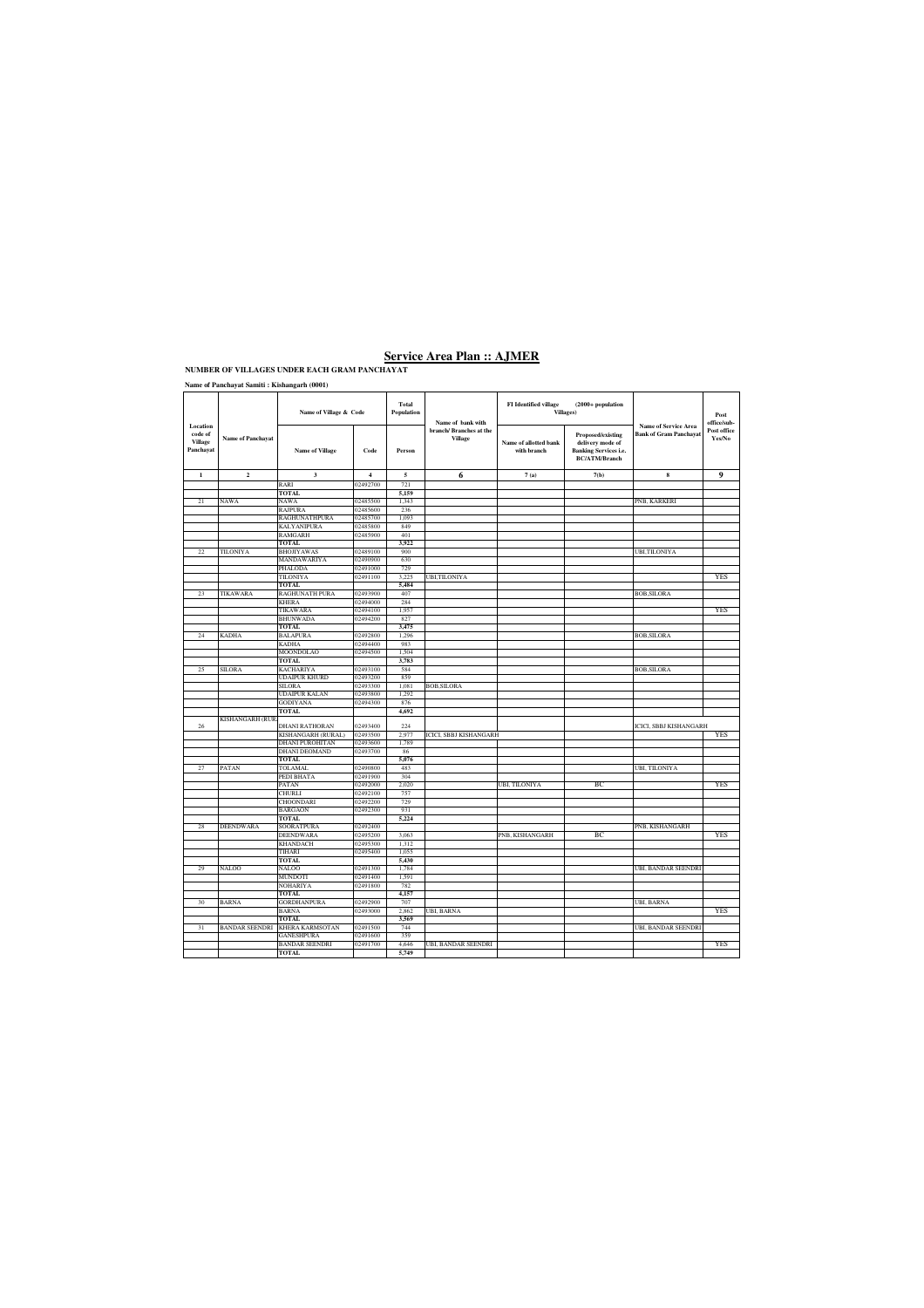**Name of Panchayat Samiti : Arain (0002)**

|                                             |                          | Name of Village & Code               |                      | Total<br>Population            | FI Identified village<br>$(2000+$ population<br>Villages)<br>Name of bank with |                                      |                                                                                               | $\boldsymbol{\mathsf{Post}}$<br>office/sub-                  |                             |
|---------------------------------------------|--------------------------|--------------------------------------|----------------------|--------------------------------|--------------------------------------------------------------------------------|--------------------------------------|-----------------------------------------------------------------------------------------------|--------------------------------------------------------------|-----------------------------|
| Location<br>code of<br>Village<br>Panchayat | <b>Name of Panchayat</b> | Name of Village                      | Code                 | Person                         | branch/ Branches at the<br><b>Village</b>                                      | Name of allotted bank<br>with branch | Proposed/existing<br>delivery mode of<br><b>Banking Services i.e.</b><br><b>BC/ATM/Branch</b> | <b>Name of Service Area</b><br><b>Bank of Gram Panchayat</b> | Post office<br>$\rm Yes/No$ |
| $\mathbf{1}$                                | $\mathbf 2$              | $\overline{\mathbf{3}}$              | $\,$ 4 $\,$          | $\mathfrak s$                  | 6                                                                              | 7(a)                                 | 7(b)                                                                                          | $\bf{8}$                                                     | 9                           |
| 01                                          | BHAGWANPURA              | SARWAR (RURAL)                       | 02575300             | 206                            | BOB, SBBJ, SARWAR                                                              |                                      |                                                                                               | <b>BOB, SARWAR</b>                                           |                             |
|                                             |                          | TAJPURA<br><b>CHHAPRI</b>            | 2575000<br>02575100  | 1,02.<br>601                   |                                                                                |                                      |                                                                                               |                                                              |                             |
|                                             |                          | <b>JAGPURA</b>                       | 02575200             | 402                            |                                                                                |                                      |                                                                                               |                                                              |                             |
|                                             |                          | <b>BHAGWANPURA</b>                   | 02575400             | 1,565                          |                                                                                |                                      |                                                                                               |                                                              |                             |
|                                             |                          | <b>CHAKWI</b>                        | 02575500             | 205                            |                                                                                |                                      |                                                                                               |                                                              |                             |
|                                             |                          | CHAKWA                               | )2575600             | 1,043                          |                                                                                |                                      |                                                                                               |                                                              |                             |
|                                             |                          | MIYAN<br><b>IRANIYAN</b>             | 02575700<br>02575800 | 373<br>670                     |                                                                                |                                      |                                                                                               |                                                              |                             |
|                                             |                          | TOTAL                                |                      | 6,090                          |                                                                                |                                      |                                                                                               |                                                              |                             |
| 0 <sub>2</sub>                              | RAMPALI                  | DORAI                                | 02574300             | 406                            |                                                                                |                                      |                                                                                               | ICICI BANK SAMPL.                                            |                             |
|                                             |                          | <b>PRATAPPURA</b>                    | 02574800             | 689                            |                                                                                |                                      |                                                                                               |                                                              |                             |
|                                             |                          | <b>SOORAJPURA</b>                    | 02574900             | 527                            |                                                                                |                                      |                                                                                               |                                                              |                             |
|                                             |                          | <b>GUNDALI</b><br>CHANDALI           | 02575900<br>02576000 | 707<br>770                     |                                                                                |                                      |                                                                                               |                                                              |                             |
|                                             |                          | AJGARI                               | 02576100             | 573                            |                                                                                |                                      |                                                                                               |                                                              |                             |
|                                             |                          | <b>CHAK BEELIYA</b>                  | 02576200             |                                |                                                                                |                                      |                                                                                               |                                                              |                             |
|                                             |                          | RAMPALI                              | 02576300             | 1,047                          |                                                                                |                                      |                                                                                               |                                                              |                             |
|                                             |                          | <b>BEELIYA</b>                       | 02576400             | 692                            |                                                                                |                                      |                                                                                               |                                                              |                             |
| 0 <sup>2</sup>                              | <b>AJGARA</b>            | <b>TOTAL</b><br><b>BHATOLAO</b>      | 02573500             | 5,411<br>746                   |                                                                                |                                      |                                                                                               | SBBJ SARWAR                                                  |                             |
|                                             |                          | <b>SOHANPURA</b>                     | 02573600             | 394                            |                                                                                |                                      |                                                                                               |                                                              |                             |
|                                             |                          | HEENGTARA                            | 02573700             | 1,082                          |                                                                                |                                      |                                                                                               |                                                              |                             |
|                                             |                          | MANPURA                              | 02573800             | 284                            |                                                                                |                                      |                                                                                               |                                                              |                             |
|                                             |                          | <b>AJGARA</b>                        | 02574700             | 1.603                          |                                                                                |                                      |                                                                                               |                                                              |                             |
|                                             |                          | <b>TOTAL</b>                         |                      | 4.109                          |                                                                                |                                      |                                                                                               |                                                              |                             |
| 04                                          | HINGONIYAN               | <b>HINGONIYAN</b><br>PEEPROLI        | 02573900<br>02574000 | 2,617<br>948                   |                                                                                | BOB, JOONIYA                         | ВC                                                                                            | BOB, JOONIYA                                                 |                             |
|                                             |                          | <b>BILAWATYA KHERA</b>               | 02574100             | 596                            |                                                                                |                                      |                                                                                               |                                                              |                             |
|                                             |                          | <b>TOTAL</b>                         |                      | 4.161                          |                                                                                |                                      |                                                                                               |                                                              |                             |
| 05                                          | LALLAI                   | SAPUNDA                              | 02574200             | 1,446                          |                                                                                |                                      |                                                                                               | SBBJ, SARWAR                                                 |                             |
|                                             |                          | <b>RAJPURA</b>                       | 02574400             | 433                            |                                                                                |                                      |                                                                                               |                                                              |                             |
|                                             |                          | MADANPURA                            | )2574500<br>02574600 | 543<br>1.508                   |                                                                                |                                      |                                                                                               |                                                              |                             |
|                                             |                          | LALLAI<br>TOTAL                      |                      | 3.930                          |                                                                                |                                      |                                                                                               |                                                              |                             |
| 06                                          | SYAR                     | <b>SYAR</b>                          | 02572600             | 1,637                          |                                                                                |                                      |                                                                                               | BOB, FATEHGARH                                               |                             |
|                                             |                          | <b>GORDHANPURA</b>                   | 02572700             | 970                            |                                                                                |                                      |                                                                                               |                                                              |                             |
|                                             |                          | <b>JATIPURA</b>                      | 02572800             | 465                            |                                                                                |                                      |                                                                                               |                                                              |                             |
|                                             |                          | <b>SARSOONDA</b>                     | )2572900             | 1.233                          |                                                                                |                                      |                                                                                               |                                                              |                             |
|                                             |                          | <b>TOTAL</b>                         |                      | 4,305                          |                                                                                |                                      |                                                                                               |                                                              |                             |
| 07                                          | BIRLA                    | SADAPUR<br>CHANDOLAI                 | 2569000<br>02571700  | 1,425<br>875                   |                                                                                |                                      |                                                                                               | BOB, BORADA                                                  |                             |
|                                             |                          | <b>BIRLA</b>                         | 02571800             | 1.604                          |                                                                                |                                      |                                                                                               |                                                              |                             |
|                                             |                          | TOTAL                                |                      | 3,904                          |                                                                                |                                      |                                                                                               |                                                              |                             |
| 08                                          | FATEHGARH                | <b>KALAWAT</b>                       | 02571100             | $\overline{4}$                 |                                                                                |                                      |                                                                                               | BOB, FATEHGARH                                               |                             |
|                                             |                          | MAROGALA                             | 02571400             | 458                            |                                                                                |                                      |                                                                                               |                                                              |                             |
|                                             |                          | <b>DHANMA</b><br><b>BALAPURA</b>     | 02571500<br>02571600 | 638<br>$\overline{\mathbf{3}}$ |                                                                                |                                      |                                                                                               |                                                              |                             |
|                                             |                          | FATEHGARH                            | )2573000             | 4,089                          | BOB, FATEHGARH                                                                 |                                      |                                                                                               |                                                              | YES                         |
|                                             |                          | <b>TOTAL</b>                         |                      | 5,192                          |                                                                                |                                      |                                                                                               |                                                              |                             |
| 09                                          | <b>BORADA</b>            | <b>JHALOOSI</b>                      | 02568100             | 289                            |                                                                                |                                      |                                                                                               | <b>BOB, BORADA</b>                                           |                             |
|                                             |                          | MOONDOTI                             | 02568500             | 501                            |                                                                                |                                      |                                                                                               |                                                              |                             |
|                                             |                          | <b>DEORIYA</b>                       | 02569100             | 719                            |                                                                                |                                      |                                                                                               |                                                              |                             |
|                                             |                          | <b>DANTRI</b><br><b>BORADA</b>       | 02569200<br>02569300 | 666<br>3.127                   | BOB, BORADA                                                                    |                                      |                                                                                               |                                                              | YES                         |
|                                             |                          | <b>TOTAL</b>                         |                      | 5.302                          |                                                                                |                                      |                                                                                               |                                                              |                             |
| 10                                          | KHEERIYA                 | KHEERIYA                             | 02571000             | 2,637                          |                                                                                | BOB, FATEHGARH                       | ВC                                                                                            | BOB, FATEHGARH                                               | YES                         |
|                                             |                          | <b>GANESHPURA</b>                    | 02571200             | 552                            |                                                                                |                                      |                                                                                               |                                                              |                             |
|                                             |                          | <b>INDRAPURA</b>                     | 02573100             | 341                            |                                                                                |                                      |                                                                                               |                                                              |                             |
|                                             |                          | <b>DAULATPURA</b><br><b>SOMPURA</b>  | 02573200<br>02573300 | 588<br>284                     |                                                                                |                                      |                                                                                               |                                                              |                             |
|                                             |                          | <b>SAMELIYA</b>                      | 02573400             | 745                            |                                                                                |                                      |                                                                                               |                                                              |                             |
|                                             |                          | <b>TOTAL</b>                         |                      | 5,147                          |                                                                                |                                      |                                                                                               |                                                              |                             |
| $\overline{11}$                             | <b>MANOHARPURA</b>       | <b>LAXMIPURA</b>                     | 02568600             | 515                            |                                                                                |                                      |                                                                                               | BRGB, MANOHARPURA                                            |                             |
|                                             |                          | MANOHARPURA                          | 02568700             | 1,772                          | BRGB, MANOHARPURA                                                              |                                      |                                                                                               |                                                              |                             |
|                                             |                          | <b>DHOS</b><br><b>RAMGARH</b>        | 02568800<br>)2568900 | 423<br>427                     |                                                                                |                                      |                                                                                               |                                                              |                             |
|                                             |                          | <b>LACHCHHIPURA</b>                  | 02571900             |                                |                                                                                |                                      |                                                                                               |                                                              |                             |
|                                             |                          | <b>GOOJARWARA</b>                    | 02572000             | 702                            |                                                                                |                                      |                                                                                               |                                                              |                             |
|                                             |                          | TOTAL                                |                      | 3,839                          |                                                                                |                                      |                                                                                               |                                                              |                             |
| 12                                          | <b>KASHEER</b>           | <b>KASHEER</b>                       | 02567900             | 1,632                          |                                                                                |                                      |                                                                                               | BRGB, ANKORIYA                                               |                             |
|                                             |                          | <b>SRIRAMPURA</b>                    | 02568200             | 1.444                          |                                                                                |                                      |                                                                                               |                                                              |                             |
|                                             |                          | <b>BANTHALI</b><br><b>KHARWAR</b>    | 02568300<br>02568400 | 688<br>842                     |                                                                                |                                      |                                                                                               |                                                              |                             |
|                                             |                          | <b>TOTAL</b>                         |                      | 4,606                          |                                                                                |                                      |                                                                                               |                                                              |                             |
| 13                                          | <b>HARPURA</b>           | <b>HARPURA</b>                       | 02572100             | 945                            |                                                                                |                                      |                                                                                               | BRGB, MANOHARPURA                                            |                             |
|                                             |                          | <b>SUNARIYA</b>                      | 02572200             | 884                            |                                                                                |                                      |                                                                                               |                                                              |                             |
|                                             |                          | <b>KASANA</b>                        | 02572300             | 718                            |                                                                                |                                      |                                                                                               |                                                              |                             |
|                                             |                          | <b>KACHOLIYA</b><br><b>KUMHARIYA</b> | 02572400<br>02572500 | 728<br>602                     |                                                                                |                                      |                                                                                               |                                                              |                             |
|                                             |                          | <b>TOTAL</b>                         |                      | 3,877                          |                                                                                |                                      |                                                                                               |                                                              |                             |
| 14                                          | <b>SAPLA</b>             | <b>SAPLA</b>                         | 02576700             | 3.989                          | <b>ICICI BANK, SAMPLA</b>                                                      |                                      |                                                                                               | <b>ICICI BANK SAMPLA</b>                                     | <b>YES</b>                  |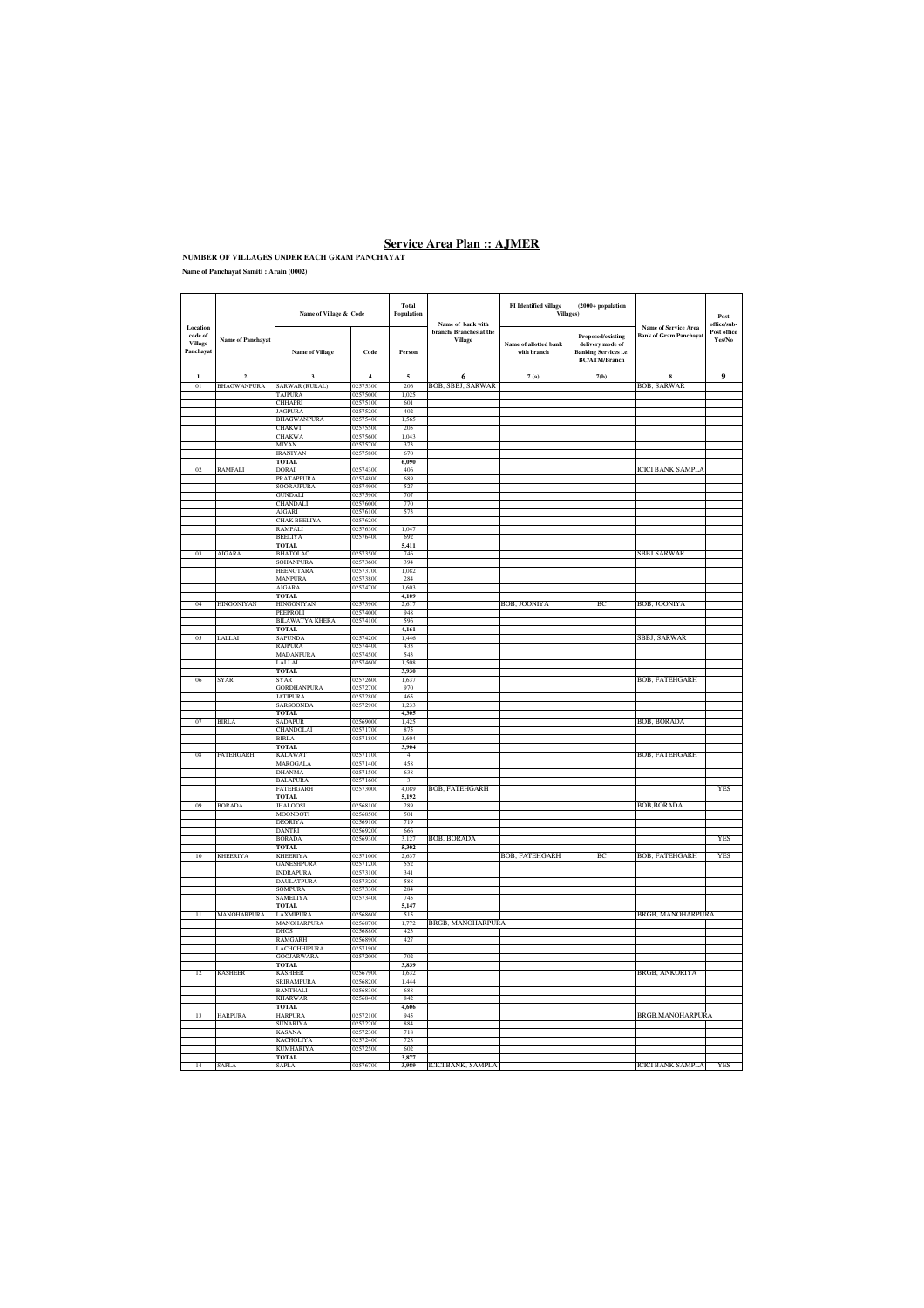**Name of Panchayat Samiti : Arain (0002)**

|                                             |                          | Name of Village & Code                 |                      | Total<br>Population | Name of bank with                 | <b>FI</b> Identified village<br>(2000+ population<br>Villages) |                                                                                                                                                               |                           | Post<br>office/sub-   |
|---------------------------------------------|--------------------------|----------------------------------------|----------------------|---------------------|-----------------------------------|----------------------------------------------------------------|---------------------------------------------------------------------------------------------------------------------------------------------------------------|---------------------------|-----------------------|
| Location<br>code of<br>Village<br>Panchayat | <b>Name of Panchayat</b> | <b>Name of Village</b>                 | Code                 | Person              | branch/Branches at the<br>Village | Name of allotted bank<br>with branch                           | <b>Name of Service Area</b><br><b>Bank of Gram Panchayat</b><br>Proposed/existing<br>delivery mode of<br><b>Banking Services i.e.</b><br><b>BC/ATM/Branch</b> |                           | Post office<br>Yes/No |
| $\mathbf{1}$                                | $\mathbf 2$              | $\mathbf 3$                            | $\boldsymbol{4}$     | $\sqrt{5}$          | 6                                 | 7(a)                                                           | 7(b)                                                                                                                                                          | 8                         | 9                     |
| 15                                          | SOONPA                   | <b>JALIYA</b>                          | 02576500             | 1,027               |                                   |                                                                |                                                                                                                                                               | <b>ICICI BANK SAMPLA</b>  |                       |
|                                             |                          | <b>SOONPA</b><br>KHERI                 | 02576600<br>02576800 | 1,341<br>435        |                                   |                                                                |                                                                                                                                                               |                           |                       |
|                                             |                          | SAPLI                                  | 02576900             | 104                 |                                   |                                                                |                                                                                                                                                               |                           |                       |
|                                             |                          | KALYANPURA                             | 02577000             | 208                 |                                   |                                                                |                                                                                                                                                               |                           |                       |
|                                             |                          | GOPALPURA                              | 02577100             | 521                 |                                   |                                                                |                                                                                                                                                               |                           |                       |
|                                             |                          | SHYAMPURA                              | 02577200             | 600                 |                                   |                                                                |                                                                                                                                                               |                           |                       |
| 16                                          | DHASOOK                  | <b>TOTAL</b><br>MANDIYAWAD KHURD       | 02498800             | 4,236<br>592        |                                   |                                                                |                                                                                                                                                               | <b>SBBJ,DHASOOK</b>       |                       |
|                                             |                          | MANDIYAWAD KALAN                       | 02498900             | 438                 |                                   |                                                                |                                                                                                                                                               |                           |                       |
|                                             |                          | <b>BALAPURA</b>                        | 02499000             | 788                 |                                   |                                                                |                                                                                                                                                               |                           |                       |
|                                             |                          | DHASOOK                                | 02499600             | 2,653               | SBBJ, DHASOOK                     |                                                                |                                                                                                                                                               |                           | YES                   |
|                                             |                          | KISHANPURA<br><b>PANDARWARA</b>        | 02499700<br>02499800 | 187<br>634          |                                   |                                                                |                                                                                                                                                               |                           |                       |
|                                             |                          | <b>TOTAL</b>                           |                      | 5.292               |                                   |                                                                |                                                                                                                                                               |                           |                       |
| 17                                          | <b>JHEEROTA</b>          | <b>JHEEROTA</b>                        | 02499500             | 2.048               |                                   | <b>BRGB, ANKORIYA</b>                                          | $B$ $C$                                                                                                                                                       | <b>BRGB, ANKORIYA</b>     | YFS                   |
|                                             |                          | DOTHLI                                 | 02499900             | 584                 |                                   |                                                                |                                                                                                                                                               |                           |                       |
|                                             |                          | <b>GOOJARWARA</b>                      | 02500000             | 839                 |                                   |                                                                |                                                                                                                                                               |                           |                       |
|                                             |                          | SARWAR                                 | 02500100             | 1,012               |                                   |                                                                |                                                                                                                                                               |                           |                       |
| 18                                          | SANDOLIYA                | <b>TOTAL</b><br>SEEL                   | 12498300             | 4,483<br>1,377      |                                   |                                                                |                                                                                                                                                               | BOB, ARAIN                |                       |
|                                             |                          | SANDOLIYA                              | 02498400             | 2.127               |                                   | BOB, ARAIN                                                     | BC                                                                                                                                                            |                           | <b>YES</b>            |
|                                             |                          | <b>KAKALWARA</b>                       | 02498500             | 736                 |                                   |                                                                |                                                                                                                                                               |                           |                       |
|                                             |                          | GOONDLI                                | 02498600             | 929                 |                                   |                                                                |                                                                                                                                                               |                           |                       |
|                                             |                          | MOTHI                                  | 02498700             | 437                 |                                   |                                                                |                                                                                                                                                               |                           |                       |
| 19                                          | <b>BHAMBHOLAO</b>        | <b>TOTAL</b><br><b>BHAWSA</b>          | 02497800             | 5,606<br>533        |                                   |                                                                |                                                                                                                                                               | BOB, ARAIN                |                       |
|                                             |                          | <b>BHAMBHOLAO</b>                      | 02498000             | 2,697               |                                   | BOB, ARAIN                                                     | ВC                                                                                                                                                            |                           | <b>YES</b>            |
|                                             |                          | <b>DANGRA</b>                          | 02498100             |                     |                                   |                                                                |                                                                                                                                                               |                           |                       |
|                                             |                          | DANG                                   | 02498200             | 1,154               |                                   |                                                                |                                                                                                                                                               |                           |                       |
|                                             |                          | TOTAL                                  |                      | 4.384               |                                   |                                                                |                                                                                                                                                               |                           |                       |
| 20<br>$^{21}$                               | DADIYA<br><b>SINROJ</b>  | DADIYA<br><b>SINROJ</b>                | 02496500<br>02497400 | 4,132<br>2.256      |                                   | SBBJ, ARAIN<br><b>BOB, ARAIN</b>                               | ВC<br>BC                                                                                                                                                      | SBBJ, ARAIN<br>BOB, ARAIN | YES<br>YES            |
|                                             |                          | GOLI                                   | 02497600             | 857                 |                                   |                                                                |                                                                                                                                                               |                           |                       |
|                                             |                          | <b>JUGALIPURA</b>                      | 02497700             | 889                 |                                   |                                                                |                                                                                                                                                               |                           |                       |
|                                             |                          | <b>GAHALPUR</b>                        | 02497900             | 794                 |                                   |                                                                |                                                                                                                                                               |                           |                       |
|                                             |                          | <b>TOTAL</b>                           | 02495500             | 4,796<br>854        |                                   |                                                                |                                                                                                                                                               |                           |                       |
| $\overline{22}$                             | <b>BHOGADEET</b>         | MALA<br>BHOGADEET                      | 02495600             | 1,608               |                                   |                                                                |                                                                                                                                                               | SBBJ, ARAIN               |                       |
|                                             |                          | GAGOONDA                               | 02497500             | 1.659               |                                   |                                                                |                                                                                                                                                               |                           |                       |
|                                             |                          | <b>TOTAL</b>                           |                      | 4,121               |                                   |                                                                |                                                                                                                                                               |                           |                       |
| 23                                          | KALANADA                 | <b>BEENJARWARA</b>                     | 02495700             | 424                 |                                   |                                                                |                                                                                                                                                               | BOB, KATSOORA             |                       |
|                                             |                          | MOTIPURA                               | 12495800<br>02495900 | 742<br>228          |                                   |                                                                |                                                                                                                                                               |                           |                       |
|                                             |                          | PACHEENPALA<br>KALANADA                | 02496000             | 777                 |                                   |                                                                |                                                                                                                                                               |                           |                       |
|                                             |                          | DHOLPURIYA                             | 02496100             | 1,122               |                                   |                                                                |                                                                                                                                                               |                           |                       |
|                                             |                          | KALYANPURA                             | 02497200             | 195                 |                                   |                                                                |                                                                                                                                                               |                           |                       |
|                                             |                          | NONANDPURA                             | 02497300             | 868                 |                                   |                                                                |                                                                                                                                                               |                           |                       |
| 24                                          | DEOPURI                  | <b>TOTAL</b><br>DEOPURI                | 02494600             | 4,356<br>1,640      |                                   |                                                                |                                                                                                                                                               | BOB, KATSOORA             |                       |
|                                             |                          | <b>BHARLA</b>                          | 02494700             | 346                 |                                   |                                                                |                                                                                                                                                               |                           |                       |
|                                             |                          | CHOSLA                                 | 02494900             | 891                 |                                   |                                                                |                                                                                                                                                               |                           |                       |
|                                             |                          | <b>INDOLI</b>                          | 02495000             | 621                 |                                   |                                                                |                                                                                                                                                               |                           |                       |
|                                             |                          | <b>ALMAS</b>                           | 02495100             | 286                 |                                   |                                                                |                                                                                                                                                               |                           |                       |
| 25                                          | ANKAURIYA                | TOTAL<br>MOONDOTI                      | 02499100             | 3,784<br>1,006      |                                   |                                                                |                                                                                                                                                               | BRGB, ANKORIYA            |                       |
|                                             |                          | ANKAURIYA                              | 02499200             | 3,150               | BRGB, ANKORIYA                    |                                                                |                                                                                                                                                               |                           | <b>YES</b>            |
|                                             |                          | <b>TOTAL</b>                           |                      | 4,156               |                                   |                                                                |                                                                                                                                                               |                           |                       |
| 26                                          | ARAIN                    | ARAIN                                  | 02497100             | 6,149               | <b>BOB, SBBJ ARAIN</b>            |                                                                |                                                                                                                                                               | BOB, ARAIN                | YES                   |
| 27                                          | <b>LAMBA</b>             | <b>KEBANIYA</b>                        | 02496400             | 68                  |                                   |                                                                |                                                                                                                                                               | SBBJ, ARAIN               |                       |
|                                             |                          | LAMBA<br><b>TOTAL</b>                  | 02497000             | 3,891<br>3,959      |                                   | BRGB, ANKORIYA                                                 | ВC                                                                                                                                                            |                           | YES                   |
| 28                                          | <b>GOTHIYANA</b>         | <b>GOTHIYANA</b>                       | 02499300             | 2,304               |                                   | BRGB, ANKORIYA                                                 | ВC                                                                                                                                                            | SBBJ, ARAIN               | YES                   |
|                                             |                          | <b>JORAWARPURA</b>                     | 02499400             | 1,112               |                                   |                                                                |                                                                                                                                                               |                           |                       |
|                                             |                          | <b>TOTAL</b>                           |                      | 3,416               |                                   |                                                                |                                                                                                                                                               |                           |                       |
| 29                                          | MANDAWARIYA              | GOPALPURA                              | 02496600             | 672                 |                                   |                                                                |                                                                                                                                                               | BRGB,ANKORIYA             |                       |
|                                             |                          | <b>JHADOL</b><br>MANDAWARIYA           | 02496700<br>02496800 | 1,221<br>980        |                                   |                                                                |                                                                                                                                                               |                           |                       |
|                                             |                          | KERIYA                                 | 02496900             | 265                 |                                   |                                                                |                                                                                                                                                               |                           |                       |
|                                             |                          | <b>TOTAL</b>                           |                      | 3,138               |                                   |                                                                |                                                                                                                                                               |                           |                       |
| 30                                          | <b>KATSOORA</b>          | <b>KATSOORA</b>                        | 02494800             | 3,488               | BOB, KATSOORA                     |                                                                |                                                                                                                                                               | BOB, KATSOORA             | YES                   |
|                                             |                          | RAGHUNATPURA<br><b>DHANI PUROHITAN</b> | 02496200<br>02496300 | 28                  |                                   |                                                                |                                                                                                                                                               |                           |                       |
|                                             |                          | TOTAL                                  |                      | 3,516               |                                   |                                                                |                                                                                                                                                               |                           |                       |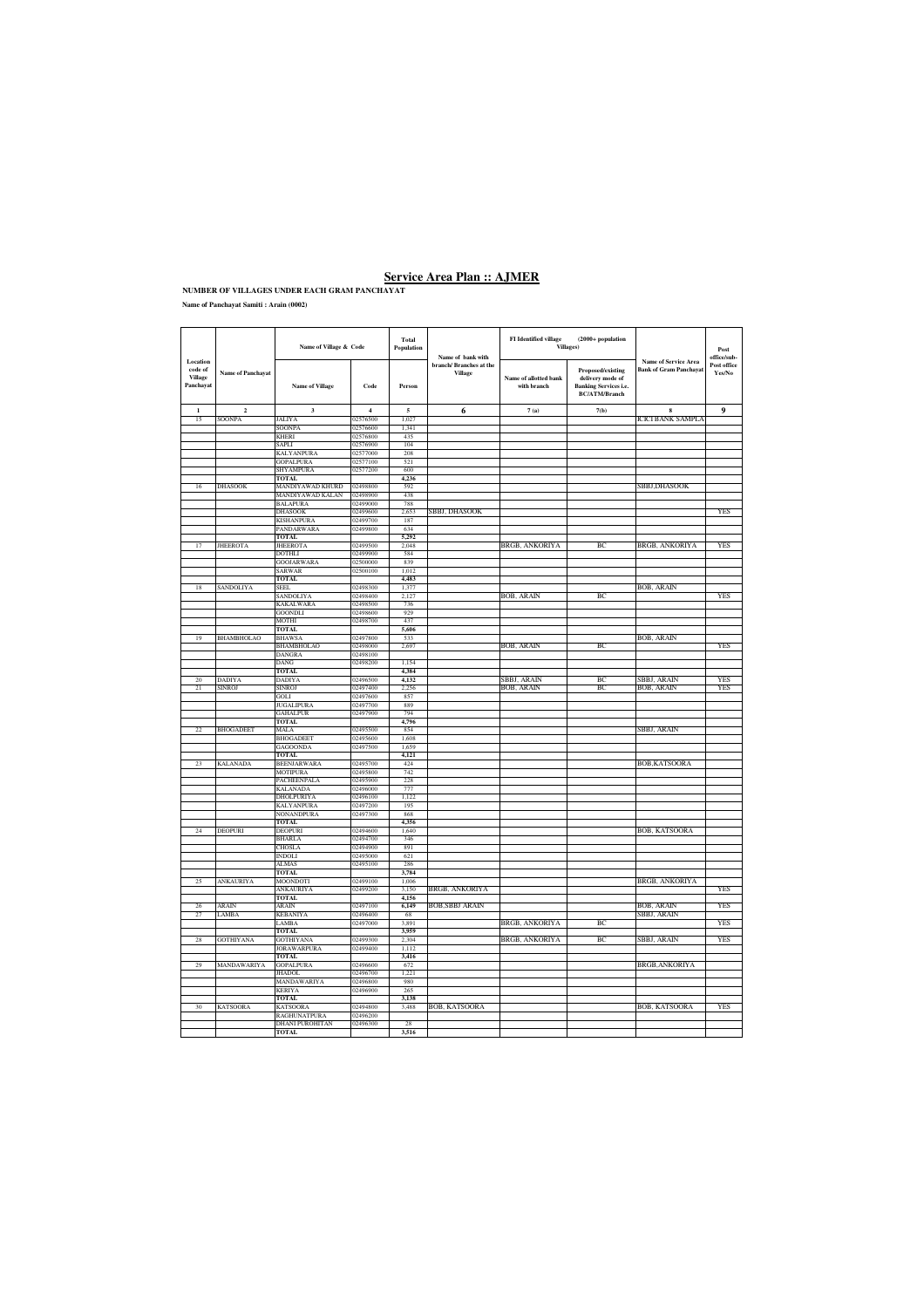### **ANNEXURE - I**

#### **NUMBER OF VILLAGES UNDER EACH GRAM PANCHAYAT Name of Panchayat Samiti : Srinagar (0003)**

| Locati<br>on                                          | <b>Name of Panchayat</b> | Name of Village & Code          |                      | Total<br><b>Population(incl</b><br>uding<br>institutional & |                                                               | <b>FI</b> Identified village<br>$(2000 +$<br>population Villages) |                                                                                                      |                                                              |                                                 |
|-------------------------------------------------------|--------------------------|---------------------------------|----------------------|-------------------------------------------------------------|---------------------------------------------------------------|-------------------------------------------------------------------|------------------------------------------------------------------------------------------------------|--------------------------------------------------------------|-------------------------------------------------|
| code<br>of<br>Villag<br>$\mathbf{e}$<br>Panch<br>ayat |                          | <b>Name of Village</b>          | Code                 | Person                                                      | Name of bank with<br>branch/Branches at the<br><b>Village</b> | Name of allotted bank<br>with branch                              | Proposed/ex<br>isting<br>delivery<br>mode of<br>Banking<br>Services i.e.<br><b>BC/ATM/B</b><br>ranch | <b>Name of Service Area</b><br><b>Bank of Gram Panchavat</b> | Post<br>office/su<br>b-Post<br>office<br>Yes/No |
| $\mathbf{1}$                                          | $\overline{2}$           | $\overline{\mathbf{3}}$         | $\overline{4}$       | 5                                                           | 6                                                             | 7(a)                                                              | 7(b)                                                                                                 | $\bf{8}$                                                     | $\bf{Q}$                                        |
| $\overline{01}$                                       | <b>SRINAGAR</b>          | SRINAGAR                        | 2549100              | 8,567                                                       | SBBJ, SRINAGAR                                                |                                                                   |                                                                                                      | SBBJ, SRINAGAR                                               | YES                                             |
| 02                                                    | PHARKIYA                 | MOHANPURA                       | 02549200             | 312                                                         |                                                               |                                                                   |                                                                                                      | SBBJ, SRINAGAR                                               |                                                 |
|                                                       |                          | PHARKIYA<br>HATHI BATTA         | 02549300<br>02549400 | 1,764<br>1319                                               |                                                               |                                                                   |                                                                                                      |                                                              |                                                 |
|                                                       |                          | TOTAL                           |                      | 3 3 9 5                                                     |                                                               |                                                                   |                                                                                                      |                                                              |                                                 |
| 03                                                    | <b>KANPURA</b>           | <b>BANEWARI</b>                 | 02549500             | 715                                                         |                                                               |                                                                   |                                                                                                      | SBBJ, TIHARI                                                 |                                                 |
|                                                       |                          | <b>KANPURA</b>                  | 02549600             | 2,647                                                       |                                                               | SBBJ, TIHARI                                                      | BС                                                                                                   |                                                              | YES                                             |
| 04                                                    | TIHARI                   | <b>TOTAL</b><br>TIHARI          | 02549700             | 3,362<br>2,879                                              |                                                               |                                                                   |                                                                                                      | SBBJ, TIHARI                                                 | YES                                             |
| 05                                                    | DHAL                     | MANDIYANI                       | 02551500             | 939                                                         | SBBJ, TIHARI                                                  | SBBJ, NASIRABAD                                                   |                                                                                                      | SBBJ, NASIRABAD                                              |                                                 |
|                                                       |                          | <b>DHAL</b>                     | 02552500             | 2.132                                                       | SBBJ, NASIRABAD                                               |                                                                   | BC                                                                                                   |                                                              | YES                                             |
|                                                       |                          | <b>TOTAL</b>                    |                      | 3,071                                                       |                                                               |                                                                   |                                                                                                      |                                                              |                                                 |
| 06                                                    | LAVERA                   | MODI                            | 02551600             | 1,124                                                       |                                                               |                                                                   |                                                                                                      | SBBJ, SRINAGAR                                               |                                                 |
|                                                       |                          | LAVERA                          | 02551700             | 1,194                                                       |                                                               |                                                                   |                                                                                                      |                                                              |                                                 |
|                                                       |                          | GADERI<br><b>ASHAPURA</b>       | 02551800<br>02551900 | 792<br>200                                                  |                                                               |                                                                   |                                                                                                      |                                                              |                                                 |
|                                                       |                          | TOTAL                           |                      | 3,310                                                       |                                                               |                                                                   |                                                                                                      |                                                              |                                                 |
| 07                                                    | RAMSAR                   | RAMSAR                          | 02551200             | 6,951                                                       | BOB, RAMSAR                                                   |                                                                   |                                                                                                      | BOB, RAMSAR                                                  | YES                                             |
| 08                                                    | TILANA                   | <b>KADAMPURA</b>                | 02549800             | 211                                                         |                                                               |                                                                   |                                                                                                      | SBBJ, TIHARI                                                 |                                                 |
|                                                       |                          | <b>CHANDSEN</b><br><b>NAWAB</b> | 02549900<br>02550000 | 828<br>872                                                  |                                                               |                                                                   |                                                                                                      |                                                              |                                                 |
|                                                       |                          | KURARI                          | 02551300             | 517                                                         |                                                               |                                                                   |                                                                                                      |                                                              |                                                 |
|                                                       |                          | RAJPURA                         | 02551400             | 56                                                          |                                                               |                                                                   |                                                                                                      |                                                              |                                                 |
|                                                       |                          | TILANA                          | 02552600             | 1,831                                                       |                                                               |                                                                   |                                                                                                      |                                                              |                                                 |
|                                                       |                          | <b>TOTAL</b>                    |                      | 4,315                                                       |                                                               |                                                                   |                                                                                                      |                                                              |                                                 |
| 09                                                    | <b>SAMPRODA</b>          | KERIYA KHURD<br>RAGHUNATHPURA   | 02550100<br>02550200 | 546<br>182                                                  |                                                               |                                                                   |                                                                                                      | <b>BOB, RAMSAR</b>                                           |                                                 |
|                                                       |                          | MORAJHARI                       | 02550300             | 1,237                                                       |                                                               |                                                                   |                                                                                                      |                                                              |                                                 |
|                                                       |                          | <b>SAMPRODA</b>                 | 02550400             | 1,419                                                       |                                                               |                                                                   |                                                                                                      |                                                              |                                                 |
|                                                       |                          | <b>TOTAL</b>                    |                      | 3,384                                                       |                                                               |                                                                   |                                                                                                      |                                                              |                                                 |
| 10                                                    | MAOSHIYA                 | SOORAJPURA                      | 02550500             | 783                                                         |                                                               |                                                                   |                                                                                                      | <b>BOB, RAMSAR</b>                                           |                                                 |
|                                                       |                          | NEPOLI<br>DEOLIYA               | 02550600<br>02550700 | 397<br>547                                                  |                                                               |                                                                   |                                                                                                      |                                                              |                                                 |
|                                                       |                          | MAOSHIYA                        | 02550800             | 982                                                         |                                                               |                                                                   |                                                                                                      |                                                              |                                                 |
|                                                       |                          | LACHHMIPURA                     | 02550900             | 191                                                         |                                                               |                                                                   |                                                                                                      |                                                              |                                                 |
|                                                       |                          | KALYANIPURA                     | 02551000             | 368                                                         |                                                               |                                                                   |                                                                                                      |                                                              |                                                 |
|                                                       |                          | <b>KESHARPURA</b>               | 02551100             | 770                                                         |                                                               |                                                                   |                                                                                                      |                                                              |                                                 |
| $\overline{11}$                                       | SANOD                    | <b>TOTAL</b><br>SANOD           | 02552700             | 4,038<br>2,837                                              |                                                               | <b>BOB, RAMSAR</b>                                                | ВC                                                                                                   | BOB, RAMSAR                                                  | YES                                             |
| 12                                                    | DILWARA                  | <b>DILWARI</b>                  | 02552000             | 1,149                                                       |                                                               |                                                                   |                                                                                                      | SBI, NASIRABAD                                               |                                                 |
|                                                       |                          | <b>DILWARA</b>                  | 02552100             | 1,688                                                       |                                                               |                                                                   |                                                                                                      |                                                              |                                                 |
|                                                       |                          | <b>BEWANJA</b>                  | 02552400             | 1.080                                                       |                                                               |                                                                   |                                                                                                      |                                                              |                                                 |
|                                                       | KANA KHERI               | <b>TOTAL</b>                    |                      | 3,917                                                       |                                                               |                                                                   |                                                                                                      |                                                              |                                                 |
| 13                                                    |                          | KANA KHERI<br>MANPURA           | 02548700<br>02548800 | 1,812<br>259                                                |                                                               |                                                                   |                                                                                                      | SBBJ, SRINAGAR                                               |                                                 |
|                                                       |                          | RAMPURA AHEERAN                 | 02548900             | 1,083                                                       |                                                               |                                                                   |                                                                                                      |                                                              |                                                 |
|                                                       |                          | JILAWARA                        | 02549000             | 2,640                                                       |                                                               | SBBJ, SRINAGAR                                                    | ВC                                                                                                   |                                                              | YES                                             |
|                                                       |                          | TOTAL                           |                      | 5,794                                                       |                                                               |                                                                   |                                                                                                      |                                                              |                                                 |
| 14                                                    | LOHARWARA                | <b>LOHARWARA</b>                | 02552900<br>02553000 | 2,658<br>785                                                | BRGB, LOHARWARA                                               |                                                                   |                                                                                                      | BRGB, LOHARWARA                                              | <b>YES</b>                                      |
|                                                       |                          | JASWANTPURA<br>RAMPURA HANU     | 02553100             | 640                                                         |                                                               |                                                                   |                                                                                                      |                                                              |                                                 |
|                                                       |                          | <b>HANWANTIYA</b>               | 02553200             | 1,025                                                       |                                                               |                                                                   |                                                                                                      |                                                              |                                                 |
|                                                       |                          | <b>TOTAL</b>                    |                      | 5,108                                                       |                                                               |                                                                   |                                                                                                      |                                                              |                                                 |
| 15                                                    | GAGWANA                  | GAGWANA                         | 02502700             | 4,437                                                       | UBI, GAGWANA                                                  |                                                                   |                                                                                                      | UBI, GAGWANA                                                 | YES                                             |
| 16                                                    | GEGAL                    | JATLI<br>AKHRI                  | 02501600<br>02501700 | 1,030<br>1,342                                              | CANARA BANK, GEGAL                                            |                                                                   |                                                                                                      | CANARA BANK, GEGAL                                           |                                                 |
|                                                       |                          | <b>GEGAL</b>                    | 02501800             | 2.307                                                       | CANARA BANK,GEGAL                                             |                                                                   |                                                                                                      |                                                              | YES                                             |
|                                                       |                          | CHANDIYAWAS                     | 02502800             | 629                                                         |                                                               |                                                                   |                                                                                                      |                                                              |                                                 |
|                                                       |                          | <b>TOTAL</b>                    |                      | 5,308                                                       |                                                               |                                                                   |                                                                                                      |                                                              |                                                 |
| 17                                                    | <b>BUBANI</b>            | MUHAMI (MOHAMI)                 | 02501900             | 2,330                                                       |                                                               | SBBJ,BHOODOL                                                      | ВC                                                                                                   | SBBJ,BHOODOL                                                 | YES                                             |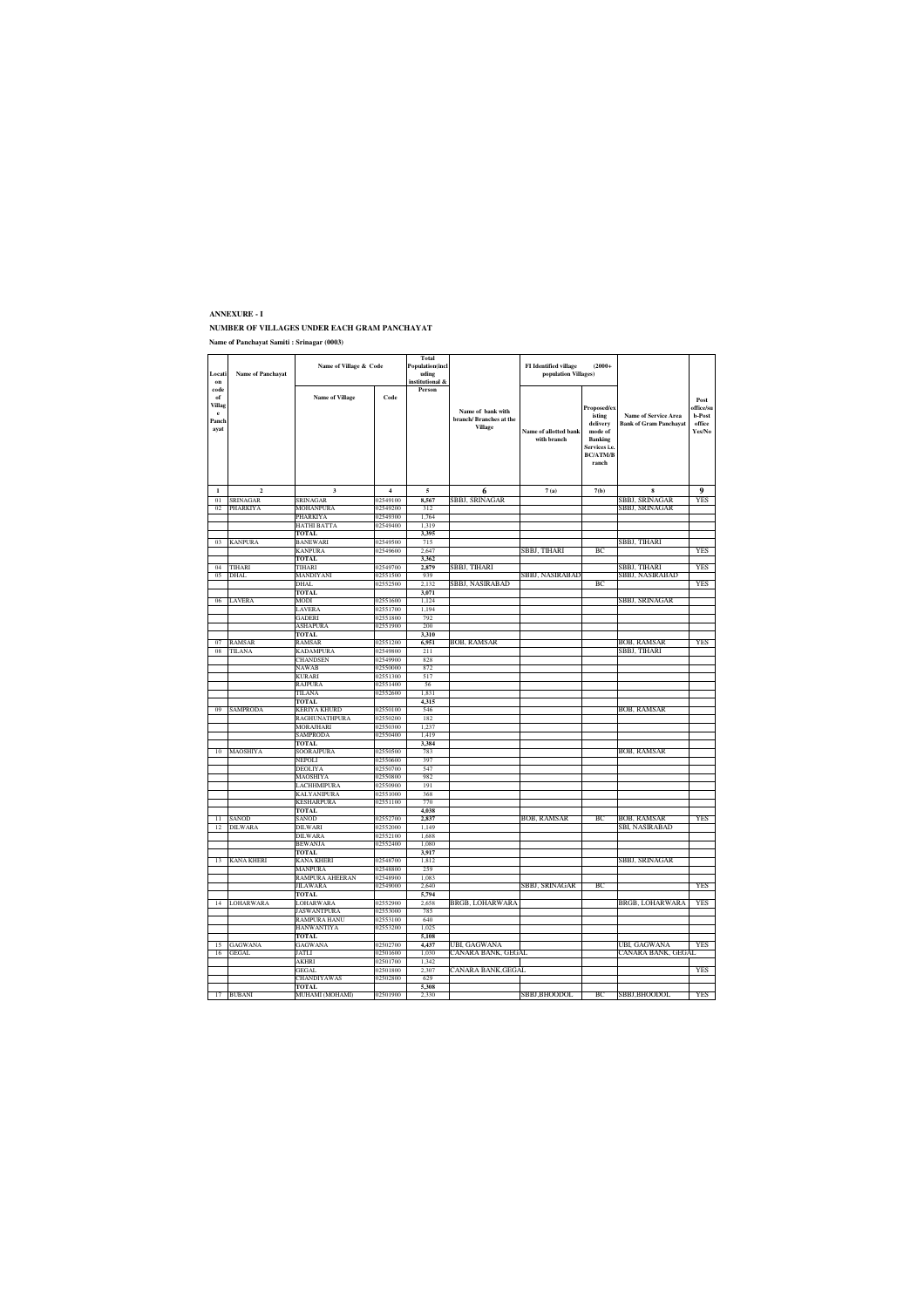#### **ANNEXURE - I NUMBER OF VILLAGES UNDER EACH GRAM PANCHAYAT Name of Panchayat Samiti : Srinagar (0003)**

| Locati<br>on                                          | <b>Name of Panchayat</b> | Name of Village & Code            |                      | Total<br><b>Population(incl</b><br>uding<br>institutional & |                                                               | <b>FI</b> Identified village<br>$(2000 +$<br>population Villages) |                                                                                                     |                                                              |                                                 |
|-------------------------------------------------------|--------------------------|-----------------------------------|----------------------|-------------------------------------------------------------|---------------------------------------------------------------|-------------------------------------------------------------------|-----------------------------------------------------------------------------------------------------|--------------------------------------------------------------|-------------------------------------------------|
| code<br>of<br>Villag<br>$\mathbf{e}$<br>Panch<br>ayat |                          | <b>Name of Village</b>            | Code                 | Person                                                      | Name of bank with<br>branch/Branches at the<br><b>Village</b> | Name of allotted bank<br>with branch                              | Proposed/ex<br>isting<br>delivery<br>mode of<br>Banking<br>iervices i.e<br><b>BC/ATM/B</b><br>ranch | <b>Name of Service Area</b><br><b>Bank of Gram Panchavat</b> | Post<br>office/su<br>b-Post<br>office<br>Yes/No |
| $\mathbf{I}$                                          | $\mathbf 2$              | $\overline{\mathbf{3}}$           | $\overline{4}$       | 5                                                           | 6                                                             | 7(a)                                                              | 7(b)                                                                                                | $\bf8$                                                       | 9                                               |
|                                                       |                          | <b>BURANI</b>                     | 02502000             | 2.794                                                       |                                                               | SBBJ,BHOODOL                                                      | BC                                                                                                  |                                                              | <b>YES</b>                                      |
|                                                       |                          | KHONDA                            | 02502100             | 786                                                         |                                                               |                                                                   |                                                                                                     |                                                              |                                                 |
| 18                                                    | <b>RASOOLPURA</b>        | <b>TOTAL</b><br>KANKARDA BHONABAY | 02506100             | 5.910<br>1,934                                              |                                                               |                                                                   |                                                                                                     | SBBJ, BHOODOL                                                | YES                                             |
|                                                       |                          | <b>MADARPURA</b>                  | 02506200             | 1,758                                                       |                                                               |                                                                   |                                                                                                     |                                                              |                                                 |
|                                                       |                          | RASOOLPURA                        | 02506300             | 2.038                                                       |                                                               | SBBJ.BHOODOL                                                      | BC                                                                                                  |                                                              | YFS                                             |
|                                                       |                          | GUWARDI                           | 02506500             | 934                                                         |                                                               |                                                                   |                                                                                                     |                                                              | <b>YES</b>                                      |
| 19                                                    | BABAYACHA                | TOTAL<br>BABAYACHA                | 02500200             | 6,664<br>3,324                                              | UCO BANK, BABAYACHA                                           |                                                                   |                                                                                                     | JCO BANK, BABAYA                                             | <b>YES</b>                                      |
|                                                       |                          | <b>HANSIYAWAS</b>                 | 02500300             | 675                                                         |                                                               |                                                                   |                                                                                                     |                                                              |                                                 |
|                                                       |                          | <b>TOTAL</b>                      |                      | 3,999                                                       |                                                               |                                                                   |                                                                                                     |                                                              |                                                 |
| 20                                                    | ARADKA                   | MAGRI                             | 02500400             | 1,111                                                       |                                                               |                                                                   |                                                                                                     | UCO BANK, BABAYACHA                                          |                                                 |
|                                                       |                          | <b>HOSHIYARA</b><br><b>ARADKA</b> | 02500500<br>02501000 | 730<br>1,552                                                |                                                               |                                                                   |                                                                                                     |                                                              |                                                 |
|                                                       |                          | <b>BAGHPURA</b>                   | 02501100             | 367                                                         |                                                               |                                                                   |                                                                                                     |                                                              |                                                 |
|                                                       |                          | <b>TOTAL</b>                      |                      | 3,760                                                       |                                                               |                                                                   |                                                                                                     |                                                              |                                                 |
| 21                                                    | <b>AJAYSAR</b>           | KHAREKHARI                        | 02504700             | 2.231                                                       |                                                               | BOB PR MARG. AJ                                                   | Rf                                                                                                  | BOB PR MARG, AJME                                            | YFS                                             |
|                                                       |                          | <b>AIAYSAR</b><br><b>TOTAL</b>    | 02504800             | 2.172<br>4,403                                              |                                                               | <b>BOB PR MARG, AJ</b>                                            | BC                                                                                                  |                                                              | YES                                             |
| 22                                                    | MAKARWALI                | MAKARWALI                         | 02505900             | 3.003                                                       |                                                               |                                                                   |                                                                                                     | BOM. AJMER                                                   | YE:                                             |
| 23                                                    | HATHI KHERA              | BORAJ KAZIPURA                    | 02505000             | 5,087                                                       |                                                               | BOB PR MARG, AJ                                                   | BC                                                                                                  | BOB PR MARG, AJME                                            | YES                                             |
|                                                       |                          | HATHI KHERA                       | 02505100             | 2.495                                                       |                                                               | <b>BOB PR MARG, AJ</b>                                            | B                                                                                                   |                                                              | <b>YES</b>                                      |
|                                                       |                          | <b>TOTAL</b><br>PALRA             | 02507000             | 7,582                                                       |                                                               |                                                                   | BC                                                                                                  |                                                              | YES                                             |
| 24                                                    | PALRA                    | KHAJPURA                          | 02507500             | 2,187<br>1.730                                              |                                                               | SBBJ, SRINAGAR                                                    |                                                                                                     | SBBJ, SRINAGAR                                               |                                                 |
|                                                       |                          | KIRANIPURA (C.T.)                 | 42104000             | 4,945                                                       |                                                               | SBBJ, SRINAGAR                                                    | BC                                                                                                  |                                                              | YES                                             |
|                                                       |                          | TOTAL                             |                      | 8.862                                                       |                                                               |                                                                   |                                                                                                     |                                                              |                                                 |
| 25                                                    | SEDARIYA                 | <b>SEDARIYA</b>                   | 02507100             | 2,078<br>2.075                                              |                                                               | SBBJ, SRINAGAR                                                    | BC                                                                                                  | SBBJ, SHIR NAGAR                                             | YFS                                             |
|                                                       |                          | <b>BARGAON</b><br><b>TOTAL</b>    | 02507600             | 4.153                                                       |                                                               | SBBJ, SRINAGAR                                                    | BC                                                                                                  | SBBJ, SHIR NAGAR                                             | <b>YES</b>                                      |
| 26                                                    | <b>BADLYA</b>            | <b>BADLYA</b>                     | 02506700             | 4,106                                                       |                                                               | SBBJ, SRINAGAR                                                    | BC                                                                                                  | SBBJ, SRINAGAR                                               | <b>YES</b>                                      |
| 27                                                    | NARELI                   | NARELI                            | 02506600             | 2,970                                                       |                                                               |                                                                   |                                                                                                     | SBBJ,BHOODOL                                                 | YES                                             |
| 28                                                    | <b>BEER</b>              | <b>GUDLI</b>                      | 02506800             | 916                                                         |                                                               |                                                                   |                                                                                                     | SBBJ, NASIRABAD                                              |                                                 |
|                                                       |                          | <b>BEER</b><br><b>TOTAL</b>       | 02506900             | 3,733<br>4,649                                              |                                                               | <b>SBBJ</b>                                                       | ВC                                                                                                  |                                                              | <b>YES</b>                                      |
| 29                                                    | DANTA                    | DANTA                             | 02507200             | 1.871                                                       |                                                               |                                                                   |                                                                                                     | SBBJ, NASIRABAD                                              |                                                 |
|                                                       |                          | <b>JATIYA</b>                     | 02507300             | 2,296                                                       |                                                               | SBBJ, NASIRABAD                                                   | ВC                                                                                                  |                                                              | YES                                             |
|                                                       |                          | <b>BALWANTA</b>                   | 02507400             | 1,999                                                       |                                                               |                                                                   |                                                                                                     |                                                              |                                                 |
| 30                                                    | <b>BHOODOL</b>           | <b>TOTAL</b><br>BHOODOL           | 02502500             | 6,166<br>3,375                                              | SBBJ, BHOODOL                                                 |                                                                   |                                                                                                     | SBBJ, BHOODOL                                                | YFS                                             |
|                                                       |                          | LADPURA                           | 02502600             | 2.002                                                       |                                                               | SBBJ, BHOODOL                                                     | B                                                                                                   |                                                              | YF.                                             |
|                                                       |                          | <b>TOTAL</b>                      |                      | 5,377                                                       |                                                               |                                                                   |                                                                                                     |                                                              |                                                 |
| 31                                                    | <b>GODIYAWAS</b>         | <b>NOLKHA</b>                     | 02502200             | 1,231                                                       |                                                               |                                                                   |                                                                                                     | SBBJ, BHOODOL                                                |                                                 |
|                                                       |                          | <b>GODIYAWAS</b><br><b>GUDHA</b>  | 02502300<br>02502400 | 894<br>1,271                                                |                                                               |                                                                   |                                                                                                     |                                                              |                                                 |
|                                                       |                          | TOTAL                             |                      | 3.396                                                       |                                                               |                                                                   |                                                                                                     |                                                              |                                                 |
| 32                                                    | <b>GHOOGHRA</b>          | KAYAR                             | 02503000             | 2,822                                                       |                                                               | SBBJ, BHOODOL                                                     | ВC                                                                                                  | SBBJ, BHOODOL                                                | YES                                             |
|                                                       |                          | <b>GHOOGHRA</b>                   | 02506400             | 3.930                                                       |                                                               |                                                                   |                                                                                                     |                                                              | YES                                             |
|                                                       |                          | <b>TOTAL</b><br>MANPURA           | 02500900             | 6,752                                                       |                                                               |                                                                   |                                                                                                     |                                                              |                                                 |
| 33                                                    | <b>NARWAR</b>            | <b>NARWAR</b>                     | 02501200             | 1,294<br>2.075                                              |                                                               | <b>BRGB, SHASTRIN</b>                                             | BC                                                                                                  | BRGB, SHASTRI NAGAR AJME                                     | <b>YES</b>                                      |
|                                                       |                          | <b>BHAWANI KHERA</b>              | 02501300             | 1,414                                                       | UBI, BHAWANI KHERA                                            |                                                                   |                                                                                                     |                                                              |                                                 |
|                                                       |                          | <b>TOTAL</b>                      |                      | 4,783                                                       |                                                               |                                                                   |                                                                                                     |                                                              |                                                 |
| 34                                                    | <b>CHACHIYAWAS</b>       | <b>CHACHIYAWAS</b>                | 02503100             | 1,829                                                       |                                                               |                                                                   |                                                                                                     | BRGB, SHASTRI NAGAR AJME                                     |                                                 |
|                                                       |                          | PADAMPURA<br>LOHAGAL              | 02503200<br>02506000 | 1,001<br>1,272                                              |                                                               |                                                                   |                                                                                                     |                                                              |                                                 |
|                                                       |                          | <b>TOTAL</b>                      |                      | 4,102                                                       |                                                               |                                                                   |                                                                                                     |                                                              |                                                 |
| 35                                                    | <b>OONTRA</b>            | SARANA                            | 02500800             | 1.490                                                       |                                                               |                                                                   |                                                                                                     | CANARA BANK, GEGAL                                           |                                                 |
|                                                       |                          | <b>DONTRA</b>                     | 02501500             | 3,717                                                       |                                                               | SBBJ,KISHANGARI                                                   | ВC                                                                                                  |                                                              | YES                                             |
| 36                                                    | <b>RAMNER DHANI</b>      | <b>TOTAL</b><br><b>MAGRA</b>      | 02500600             | 5.207<br>1,320                                              |                                                               |                                                                   |                                                                                                     | UBI, GAGWANA                                                 |                                                 |
|                                                       |                          | RAMNER DHANI                      | 02500700             | 3.034                                                       |                                                               | UBI, GAGWANA                                                      | BC                                                                                                  |                                                              | YES                                             |
|                                                       |                          | TOTAL.                            |                      | 4.354                                                       |                                                               |                                                                   |                                                                                                     |                                                              |                                                 |
| 37                                                    | <b>KAYAMPURA</b>         | KAYAMPURA                         | 02501400             | 2.166                                                       |                                                               | UBI, GAGWANA                                                      | BC                                                                                                  | BRGB SHASHTRI NA                                             | YES                                             |
|                                                       |                          | CHHATRI<br><b>TOTAL</b>           | 02502900             | 2.050<br>4,216                                              |                                                               | BRGB SHASHTRI                                                     | R <sub>C</sub>                                                                                      |                                                              | YF.                                             |
|                                                       |                          |                                   |                      |                                                             |                                                               |                                                                   |                                                                                                     |                                                              |                                                 |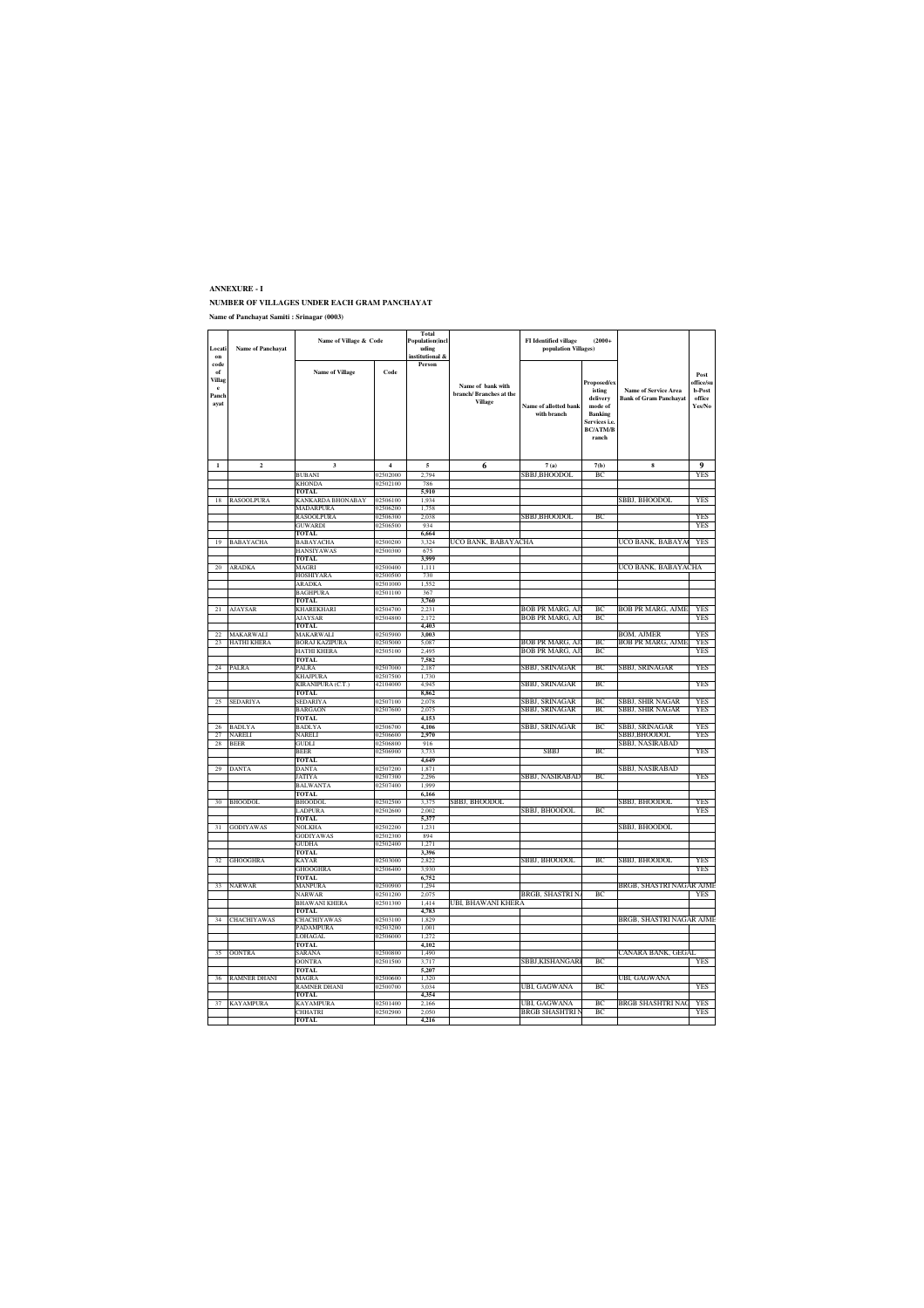### **ANNEXURE - I NUMBER OF VILLAGES UNDER EACH GRAM PANCHAYAT**

| Locati<br>on<br>code                                               | <b>Name of Panchayat</b>               | Name of Village & Code                 |                      | Total<br>Populatio<br>$\mathbf{n}$ |                                                             | <b>FI</b> Identified village<br>population Villages) | $(2000+$                                                                                                                     |                                                       |                                              |
|--------------------------------------------------------------------|----------------------------------------|----------------------------------------|----------------------|------------------------------------|-------------------------------------------------------------|------------------------------------------------------|------------------------------------------------------------------------------------------------------------------------------|-------------------------------------------------------|----------------------------------------------|
| $_{\mathrm{of}}$<br><b>Villag</b><br>$\mathbf{e}$<br>Panch<br>ayat |                                        | <b>Name of Village</b>                 | Code                 | Person                             | Name of bank with branch/<br><b>Branches at the Village</b> | Name of allotted bank<br>with branch                 | Proposed/<br>existing<br>delivery<br>mode of<br><b>Banking</b><br><b>Services</b><br>i.e.<br><b>BC/ATM/</b><br><b>Branch</b> | <b>Name of Service Area Bank</b><br>of Gram Panchayat | Post<br>office/sub-<br>Post office<br>Yes/No |
| $\mathbf{1}$                                                       | $\overline{2}$                         | 3                                      | $\overline{4}$       | 5                                  | 6                                                           | 7(a)                                                 | 7(b)                                                                                                                         | 8                                                     | Q                                            |
| $_{01}$                                                            | PEESANGAN                              | <b>PEESANGAN</b>                       | 02510600             | 13,700                             | BOB, SBBJ, PISANGAN                                         |                                                      |                                                                                                                              | BOB, PISAGAN                                          | YES                                          |
| 02                                                                 | RAMPURA DABI                           | SETHAN                                 | 02509000<br>02510400 | 982                                |                                                             |                                                      |                                                                                                                              | BOB, PISAGAN                                          |                                              |
|                                                                    |                                        | RAMPURA DABLA<br><b>FATEHPURA</b>      | 02510500             | 1,745<br>732                       |                                                             |                                                      |                                                                                                                              |                                                       |                                              |
|                                                                    |                                        | <b>TOTAL</b>                           |                      | 3,459                              |                                                             |                                                      |                                                                                                                              |                                                       |                                              |
| 03                                                                 | <b>BUDHWARA</b>                        | <b>NOORIYAWAS</b>                      | 02509600             | 1,653                              |                                                             |                                                      |                                                                                                                              | BOB, BHANWATA                                         |                                              |
|                                                                    |                                        | BUDHWARA<br><b>TOTAL</b>               | 02510300             | 3.356<br>5,009                     |                                                             | BOB, BHANWATA                                        | ВC                                                                                                                           |                                                       | YES                                          |
| 04                                                                 | <b>BHAGWANPURA</b>                     | BHAGWANPURA                            | 02509100             | 1,338                              |                                                             |                                                      |                                                                                                                              | <b>SBBJ.PUSHKAR</b>                                   |                                              |
|                                                                    |                                        | SURAJKUND                              | 02509200             | 2.218                              |                                                             | SBBJ, PUSHKAR                                        | BC                                                                                                                           |                                                       | YES                                          |
|                                                                    |                                        | SAWAIPURA                              | 02509300             | 789                                |                                                             |                                                      |                                                                                                                              |                                                       |                                              |
| 05                                                                 | PICHOLIYA                              | TOTAL<br>PICHOLIYA                     | 02509400             | 4.345<br>3,678                     | SBBJ, PICHOLIYA                                             |                                                      | BRANCH                                                                                                                       | SBBJ, PICHOLIYA                                       | YES                                          |
|                                                                    |                                        | <b>GARHI GOOJRAN</b>                   | 02509500             | 674                                |                                                             |                                                      |                                                                                                                              |                                                       |                                              |
|                                                                    |                                        | TOTAL                                  |                      | 4.352                              |                                                             |                                                      |                                                                                                                              |                                                       |                                              |
| 06                                                                 | NAGELAO                                | <b>NAGELAO</b>                         | 02512300<br>02512400 | 3,886<br>2,487                     |                                                             | BOB, PISAGAN<br>BOB, PISAGAN                         | BC<br>B <sub>C</sub>                                                                                                         | BOB, PISAGAN                                          | YES<br>YES                                   |
|                                                                    |                                        | ALIPURA<br><b>TOTAL</b>                |                      | 6,373                              |                                                             |                                                      |                                                                                                                              |                                                       |                                              |
| 07                                                                 | GOLA                                   | GIGALPURA                              | 02512500             | 427                                |                                                             | SBBJ, PISANGAN                                       |                                                                                                                              | SBBJ, PISANGAN                                        |                                              |
|                                                                    |                                        | GOLA                                   | 02512600             | 2.628                              |                                                             | SBBJ, PISANGAN                                       | BC                                                                                                                           |                                                       | YES                                          |
|                                                                    |                                        | TITARDI<br>PRITHVIRAJ KHERA            | 02512700<br>02512800 | 477<br>856                         |                                                             |                                                      |                                                                                                                              |                                                       |                                              |
|                                                                    |                                        | <b>TOTAL</b>                           |                      | 4,388                              |                                                             |                                                      |                                                                                                                              |                                                       |                                              |
| 08                                                                 | <b>DANTRA</b>                          | <b>DANTRA</b>                          | 02509900             | 2,380                              |                                                             | BOB, JETHANA                                         | ВC                                                                                                                           | BOB, JETHANA                                          | YES                                          |
|                                                                    |                                        | <b>LYALI KHERA</b>                     | 02510000             | 1.036                              |                                                             |                                                      |                                                                                                                              |                                                       |                                              |
| 09                                                                 | <b>KALESARA</b>                        | <b>TOTAL</b><br>SARSARI                | 02510100             | 3,416<br>731                       |                                                             |                                                      |                                                                                                                              | BOB, JETHANA                                          |                                              |
|                                                                    |                                        | KALESARA                               | 02510200             | 2,275                              |                                                             | BOB, JETHANA                                         | BC                                                                                                                           |                                                       | YES                                          |
|                                                                    |                                        | TOTAL                                  |                      | 3,006                              |                                                             |                                                      |                                                                                                                              |                                                       |                                              |
| 10                                                                 | <b>JETHANA</b>                         | SAMLA<br>JETHANA                       | 02512900<br>02513000 | 756<br>5,643                       | BOB, JETHANA                                                |                                                      |                                                                                                                              | BOB, JETHANA                                          | YES                                          |
|                                                                    |                                        | <b>TOTAL</b>                           |                      | 6,399                              |                                                             |                                                      |                                                                                                                              |                                                       |                                              |
|                                                                    | MANGALIYAWAS                           | ARJUNPURA JAGEER                       | 02513600             | 1,566                              |                                                             |                                                      |                                                                                                                              | UBI, MAGALIYAWAS                                      |                                              |
|                                                                    |                                        | <b>MANGALIYAWAS</b>                    | 02513800             | 2.057                              |                                                             | UBI, MAGALIYAWAS                                     | <b>BANK</b>                                                                                                                  |                                                       | YES                                          |
|                                                                    |                                        | DAULAT KHERA                           | 02513900             | 734                                | UBI, SBI, MAGALIYAWA                                        |                                                      |                                                                                                                              |                                                       |                                              |
|                                                                    |                                        | TOTAL                                  |                      | 4,357                              |                                                             |                                                      |                                                                                                                              |                                                       |                                              |
|                                                                    | LAMANA                                 | LAMANA                                 | 02514000             | 1,856                              |                                                             |                                                      |                                                                                                                              | UBI, MAGALIYAWAS                                      |                                              |
|                                                                    |                                        | RUDLAI<br>AMARGARH                     | 02514100<br>02514200 | 1,239<br>1.269                     |                                                             |                                                      |                                                                                                                              |                                                       |                                              |
|                                                                    |                                        | <b>TOTAL</b>                           |                      | 4,364                              |                                                             |                                                      |                                                                                                                              |                                                       |                                              |
| 13                                                                 | LEERI                                  | LEERI                                  | 02514300             | 4,568                              |                                                             | SBI, MAGALIYAWAS                                     | BC                                                                                                                           | SBI, MAGALIYAWAS                                      | YES                                          |
| 14<br>15                                                           | <b>BIDKACHIYAWAS</b><br><b>MAKRERA</b> | <b>BIDKACHIYAWAS</b><br><b>MAKRERA</b> | 02513700<br>02513100 | 4,280<br>2,063                     |                                                             | SBI, MAGALIYAWA!<br>BOB, SARADHANA                   | BC<br>ВC                                                                                                                     | SBI, MAGALIYAWAS<br>BOB, SARADHANA                    | YES<br>YES                                   |
| 16                                                                 | <b>DODIYANA</b>                        | NATHOOTHALA                            | 02509700             | 1.441                              |                                                             |                                                      |                                                                                                                              | BOB, BHANWATA                                         |                                              |
|                                                                    |                                        | DODIYANA                               | 02509800             | 1,769                              |                                                             |                                                      |                                                                                                                              |                                                       |                                              |
|                                                                    |                                        | TOTAL                                  |                      | 3.210                              |                                                             |                                                      |                                                                                                                              |                                                       |                                              |
| 17                                                                 | <b>KESHARPURA</b>                      | SHIVPURA<br><b>KOTAJ</b>               | 02513200<br>02513300 | 17<br>1,101                        |                                                             |                                                      |                                                                                                                              | BOB, SARADHANA                                        |                                              |
|                                                                    |                                        | <b>KESHARPURA</b>                      | 02513400             | 3.453                              |                                                             | BOB, SARADHANA                                       | BC                                                                                                                           |                                                       | YES                                          |
|                                                                    |                                        | ARJUNPURA                              | 02513500             | 621                                |                                                             |                                                      |                                                                                                                              |                                                       |                                              |
|                                                                    |                                        | <b>KHALSA</b><br><b>TOTAL</b>          |                      | 5,192                              |                                                             |                                                      |                                                                                                                              |                                                       |                                              |
| 18                                                                 | GOVINDGARH                             | <b>GOVINDGARH</b>                      | 02508800             | 6,581                              | ICICI BANK, GOVINDGARH                                      |                                                      |                                                                                                                              | ICICI BANK, GOVINDG                                   | YES                                          |
|                                                                    |                                        | <b>JASWANTPURA</b>                     | 02508900             | 3.657                              |                                                             | <b>ICICI BANK, GOVINE</b>                            | BC                                                                                                                           |                                                       | YES                                          |
|                                                                    |                                        | <b>TOTAL</b>                           |                      | 10,238                             |                                                             |                                                      |                                                                                                                              |                                                       |                                              |
|                                                                    | PAGARA                                 | REECHHMALIYA<br>PAGARA                 | 02510700<br>02510800 | 1.397<br>2,398                     |                                                             | BOB, PISANGAN                                        | BC                                                                                                                           | BOB, PISANGAN                                         | YES                                          |
|                                                                    |                                        | <b>MEWARIYA</b>                        | 02510900             | 886                                |                                                             |                                                      |                                                                                                                              |                                                       |                                              |
|                                                                    |                                        | KAISARPURA                             | 02511500             | 1.407                              |                                                             |                                                      |                                                                                                                              |                                                       |                                              |
|                                                                    | <b>BHATSOORI</b>                       | TOTAL<br>PRATAPPURA                    | 02511000             | 6,088<br>306                       |                                                             |                                                      |                                                                                                                              | SBBJ, PISANGAN                                        |                                              |
|                                                                    |                                        | <b>HANWANTPURA</b>                     | 02511100             | 476                                |                                                             |                                                      |                                                                                                                              |                                                       |                                              |
|                                                                    |                                        | NAD                                    | 02511200             | 726                                |                                                             |                                                      |                                                                                                                              |                                                       |                                              |
|                                                                    |                                        | <b>BHATSOORI</b><br>BAKHTAWARPURA      | 02511300<br>02511400 | 1.743<br>749                       |                                                             |                                                      |                                                                                                                              |                                                       |                                              |
|                                                                    |                                        | <b>JETGARH</b>                         | 02511600             | 530                                |                                                             |                                                      |                                                                                                                              |                                                       |                                              |
|                                                                    |                                        | <b>TOTAL</b>                           |                      | 4.530                              |                                                             |                                                      |                                                                                                                              |                                                       |                                              |
|                                                                    | 21 KARNOS                              | DAULATPURA<br>RATANGARH                | 02511700<br>02511800 | 640<br>651                         |                                                             |                                                      |                                                                                                                              | SBBJ, PISANGAN                                        |                                              |
|                                                                    |                                        | KARNOS                                 | 02511900             | 1,420                              |                                                             |                                                      |                                                                                                                              |                                                       |                                              |
|                                                                    |                                        | <b>ROOPNAGAR</b>                       | 02512000             | 848                                |                                                             | SBBJ, PISANGAN                                       | BC                                                                                                                           |                                                       |                                              |
|                                                                    |                                        | THORIYA                                |                      |                                    |                                                             |                                                      |                                                                                                                              |                                                       |                                              |
|                                                                    |                                        | <b>SHIVPURA</b><br><b>DHUWARIYA</b>    | 02512100<br>02512200 | 1,421<br>573                       |                                                             |                                                      |                                                                                                                              |                                                       |                                              |
|                                                                    |                                        | <b>TOTAL</b>                           |                      | 5,553                              |                                                             |                                                      |                                                                                                                              |                                                       |                                              |
| 22                                                                 | <b>KADEL</b>                           | <b>GUDHA</b>                           | 02503600             | 426                                |                                                             |                                                      |                                                                                                                              | <b>BRGB, PUSHKAR</b>                                  |                                              |
|                                                                    |                                        | <b>KADEL</b>                           | 02503700<br>02503800 | 2,472                              |                                                             | <b>BRGB, PUSHKAR</b>                                 | BC                                                                                                                           |                                                       | <b>YES</b>                                   |
|                                                                    |                                        | MAJHEWLA<br><b>REWAT</b>               | 02503900             | 621<br>1,029                       |                                                             |                                                      |                                                                                                                              |                                                       |                                              |
|                                                                    |                                        | <b>DOONGARIYA</b>                      | 02504000             | 699                                |                                                             |                                                      |                                                                                                                              |                                                       |                                              |
|                                                                    |                                        | KHURD                                  |                      |                                    |                                                             |                                                      |                                                                                                                              |                                                       |                                              |
|                                                                    |                                        | <b>TOTAL</b>                           |                      | 5,247                              |                                                             |                                                      |                                                                                                                              |                                                       |                                              |

**Name of Panchayat Samiti : Peesangan (0004)**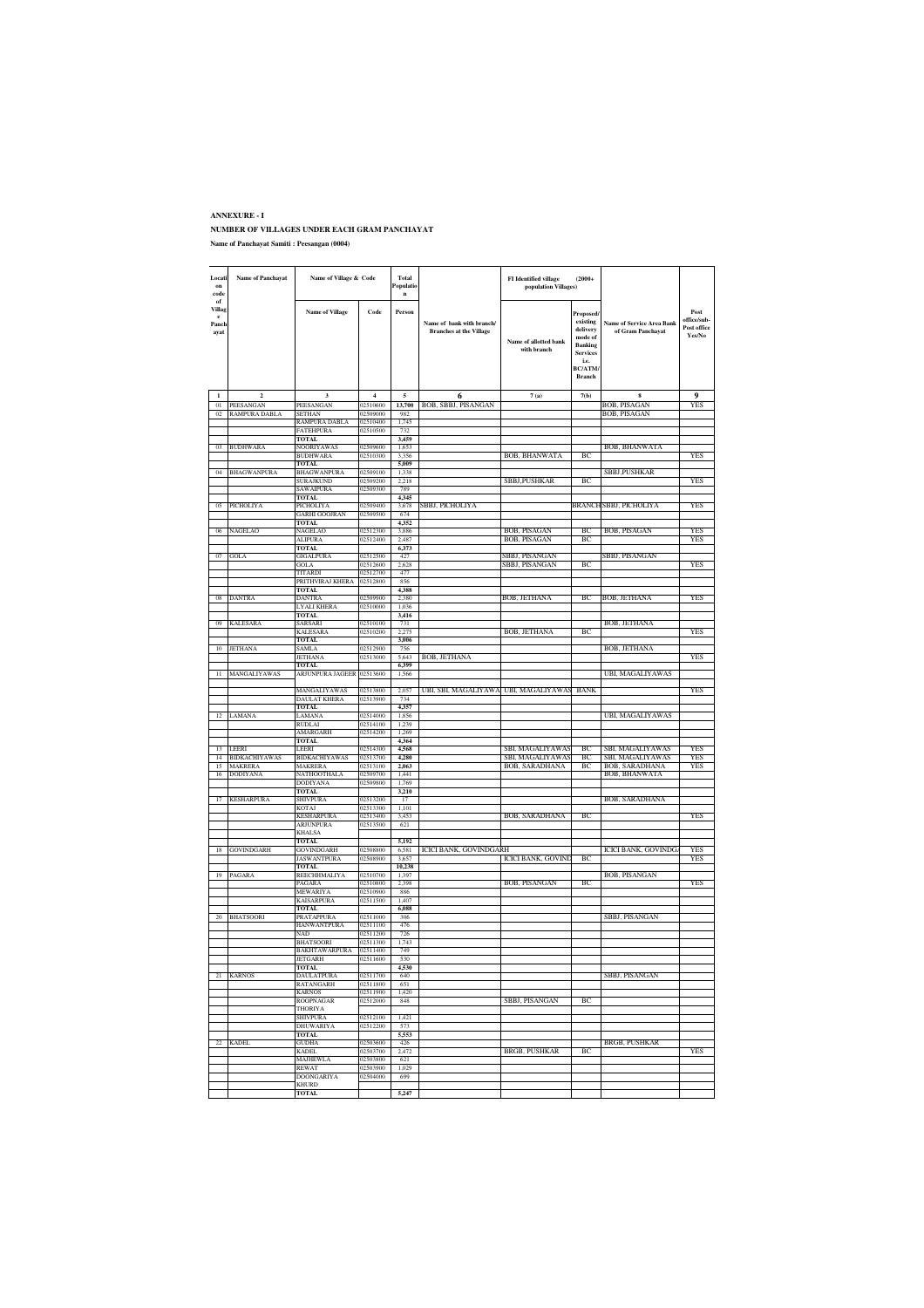#### **Name of Panchayat Samiti : Peesangan (0004)**

| Locati<br>on<br>code<br>$_{\mathrm{of}}$ | <b>Name of Panchayat</b>                  | Name of Village & Code                 |                      | <b>Total</b><br>Populatio<br>$\mathbf{n}$ |                                                             | FI Identified village<br>population Villages) | $(2000+$                                                                                                                    |                                                       |                                              |
|------------------------------------------|-------------------------------------------|----------------------------------------|----------------------|-------------------------------------------|-------------------------------------------------------------|-----------------------------------------------|-----------------------------------------------------------------------------------------------------------------------------|-------------------------------------------------------|----------------------------------------------|
| Villag<br>$\mathbf{e}$<br>Panch<br>avat  |                                           | <b>Name of Village</b>                 | Code                 | Person                                    | Name of bank with branch/<br><b>Branches at the Village</b> | Name of allotted bank<br>with branch          | Proposed/<br>existing<br>delivery<br>mode of<br><b>Banking</b><br><b>Services</b><br>i.e.<br><b>BC/ATM</b><br><b>Branch</b> | <b>Name of Service Area Bank</b><br>of Gram Panchayat | Post<br>office/sub-<br>Post office<br>Yes/No |
| $\mathbf{I}$                             | $\overline{2}$                            | $\mathbf{3}$                           | $\overline{4}$       | $\overline{\mathbf{s}}$                   | 6                                                           | 7(a)                                          | 7(b)                                                                                                                        | $\mathbf{s}$                                          | $\bf{Q}$                                     |
| 23                                       | <b>GANAHERA</b>                           | CHAWANDIYA<br>PUSHKAR (RURAL)          | 02504200<br>02505200 | 1,920<br>848                              |                                                             |                                               |                                                                                                                             | BRGB, PUSHKAR                                         | YES                                          |
|                                          |                                           | <b>GANAHERA</b>                        | 02505300             | 3,798                                     |                                                             |                                               |                                                                                                                             |                                                       |                                              |
| 24                                       | NAND                                      | TOTAL<br>RAMPURA NAND                  | 02504400             | 6,566<br>1,124                            |                                                             |                                               |                                                                                                                             | ICICI BANK, GOVINDGARH                                |                                              |
|                                          |                                           | LESWA                                  | 02504500             | 1,589                                     |                                                             |                                               |                                                                                                                             |                                                       |                                              |
|                                          |                                           | NAND<br><b>TOTAL</b>                   | 02504600             | 2,178<br>4,891                            |                                                             | <b>ICICI BANK, GOVINE</b>                     | BC                                                                                                                          |                                                       | YES                                          |
| 25                                       | <b>KHORI</b>                              | HOKARAN                                | 02503300             | 1,882                                     |                                                             |                                               |                                                                                                                             | PNB, PUSHKAR                                          |                                              |
|                                          |                                           | KHORI<br>KAWALAI                       | 02503400<br>02503500 | 1,164<br>1,422                            |                                                             |                                               |                                                                                                                             |                                                       |                                              |
| 26                                       | DEO NAGAR                                 | <b>TOTAL</b><br>BANSELI                | 02505400             | 4.468<br>2,307                            |                                                             | PNB(M)AJMER                                   | BС                                                                                                                          | ICICI BANK, PUSHKAR                                   | YES                                          |
|                                          |                                           | DEO NAGAR                              | 02505500             | 2.561                                     |                                                             | PNB(M)AJMER                                   | BC                                                                                                                          |                                                       | <b>YES</b>                                   |
|                                          |                                           | VEDALIYA<br>LEELA SEORI                | 02505600<br>02505700 | 1,098<br>307                              |                                                             |                                               |                                                                                                                             |                                                       |                                              |
|                                          |                                           | <b>KANAS</b>                           | 02505800             | 1,631                                     |                                                             |                                               |                                                                                                                             |                                                       |                                              |
| 27                                       | TILORA                                    | <b>TOTAL</b><br>TILORA                 | 02504100             | 7,904<br>2,137                            |                                                             | PNB(M)AJMER                                   | BC                                                                                                                          | BRGB, PUSHKAR                                         | <b>YES</b>                                   |
|                                          |                                           | KISHANPURA<br>GOYLA                    | 02504300             | 3,386                                     |                                                             | BRGB, PUSHKAR                                 | <b>BC</b>                                                                                                                   |                                                       | YES                                          |
|                                          |                                           | <b>TOTAL</b>                           |                      | 5,523                                     |                                                             |                                               |                                                                                                                             |                                                       |                                              |
| 29                                       | SARADHANA<br><b>BHANWTA</b>               | SARADHANA                              | 02508100<br>02508000 | 7,590<br>3,813                            | BOB, SARADHANA<br><b>BOB, BHANWTA</b>                       |                                               |                                                                                                                             | BOB, SARADHANA                                        | YES<br>YES                                   |
| 30                                       | DOOMARA                                   | BHANWTA<br><b>DOOMARA</b>              | 02507800             | 2,705                                     |                                                             | BOB, SARADHANA                                | <b>BC</b>                                                                                                                   | BOB, BHANWTA<br><b>BOB, SARADHANA</b>                 | YES                                          |
|                                          |                                           | AMBA MASEENA<br><b>TOTAL</b>           | 02507900             | 2,194<br>4,899                            |                                                             | BOB, SARADHANA                                | BC                                                                                                                          |                                                       | YES                                          |
| 31                                       | SOMALPUR                                  | SOMALPUR                               | 02504900             | 6,203                                     |                                                             |                                               |                                                                                                                             | BOB, SARADHANA                                        | YES                                          |
| 32                                       | MIYAPUR                                   | MIYAPUR<br>KAKLANA                     | 02508300<br>02508600 | 2.034<br>2,410                            |                                                             | BOB, RAJGARH<br>BOB, RAJGARH                  | BC<br><b>BC</b>                                                                                                             | BOB, RAJGARH                                          | <b>YES</b><br><b>YES</b>                     |
|                                          |                                           | LACHCHIPURA                            | 02508700             | 772                                       |                                                             |                                               |                                                                                                                             |                                                       |                                              |
|                                          |                                           | NAHARPURA<br>TOTAL                     | 02555900             | 416<br>5,632                              |                                                             |                                               |                                                                                                                             |                                                       |                                              |
| 33                                       | HATOONDI                                  | HATOONDI                               | 02508500             | 3,378                                     |                                                             |                                               |                                                                                                                             | BOB, RAJGARH                                          | <b>YES</b><br>YES                            |
| 34<br>35                                 | DAURAI (RURAL)<br><b>TABEE JI (RURAL)</b> | DAURAI (RURAL)<br>TABEEJI (RURAL)      | 02507700<br>02508400 | 4,739<br>3,830                            |                                                             |                                               |                                                                                                                             | SBI HMT, AJMER<br>SBI HMT, AJMER                      | YES                                          |
| 36<br>37                                 | RAJOSI<br><b>BHAWANI KHERA</b>            | <b>RAIOSI</b><br>KHAPRI                | 02553900<br>02554000 | 4,983<br>1,464                            |                                                             | UBI, BHAWANI KHE                              | ВC                                                                                                                          | <b>UBI, BHAWANI KHERA</b><br>UBI, BHAWANI KHERA       | YES                                          |
|                                          |                                           | BHAWANI KHERA                          | 02554100             | 3.293                                     | UBI, BHAWANI KHERA                                          |                                               |                                                                                                                             |                                                       | YES                                          |
| 38                                       | NYARA                                     | <b>TOTAL</b><br>RAMPURA NYARA          | 02556000             | 4,757<br>203                              |                                                             |                                               |                                                                                                                             | UBI, BHAWANI KHERA                                    |                                              |
|                                          |                                           | JHABARKIYA                             | 02556100             | 64                                        |                                                             |                                               |                                                                                                                             |                                                       |                                              |
|                                          |                                           | BAKHTAWARPURA<br>KABRICHAT             | 02556200<br>02556300 | 26<br>392                                 |                                                             |                                               |                                                                                                                             |                                                       |                                              |
|                                          |                                           | BHAGNANPURA<br>NYARA                   | 02556400<br>02556500 | 236<br>1,910                              |                                                             |                                               |                                                                                                                             |                                                       | YES                                          |
|                                          |                                           | <b>BHAIROO KHERA</b>                   | 02556600             | 202                                       |                                                             |                                               |                                                                                                                             |                                                       |                                              |
|                                          |                                           | AMARPURA<br>TOTAL                      | 02556800             | 364<br>3.397                              |                                                             |                                               |                                                                                                                             |                                                       |                                              |
| 39                                       | DERATHOO                                  | RATA KHERA                             | 02552200             | 226                                       |                                                             |                                               |                                                                                                                             | ICICI BANK, NASIRABAD                                 |                                              |
|                                          |                                           | <b>BARA PATTHAR</b><br><b>DERATHOO</b> | 02552300<br>02552800 | 170<br>4,251                              |                                                             | ICICI BANK, NASIRA                            | BC                                                                                                                          |                                                       | YES                                          |
|                                          |                                           | <b>TOTAL</b>                           |                      | 4,647                                     |                                                             |                                               |                                                                                                                             |                                                       |                                              |
| 40                                       | BHATIYANI                                 | BHATIYANI<br><b>HAT</b>                | 02553300<br>02553400 | 2.275<br>650                              |                                                             | BRGB, LOHARWARA                               | ВC                                                                                                                          | BRGB, LOHARWARA                                       | YES                                          |
|                                          |                                           | DHOLADANTA<br>DERATHOO                 | 02553500             | 615                                       |                                                             |                                               |                                                                                                                             |                                                       |                                              |
|                                          |                                           | JAGPURA                                | 02553600             | 297                                       |                                                             |                                               |                                                                                                                             |                                                       |                                              |
| 41                                       | <b>JHARWASA</b>                           | TOTAL.<br>MOTIPURA                     | 02553700             | 3.837<br>999                              |                                                             |                                               |                                                                                                                             | SBI, NASIRABAD                                        |                                              |
|                                          |                                           | RASOOLPURA<br><b>JHARWASA</b>          | 02555600<br>02555700 | 354                                       |                                                             | SBI, NASIRABAD                                | BC                                                                                                                          |                                                       | YES                                          |
|                                          |                                           | NIZAMPURA                              | 02555800             | 2,138<br>428                              |                                                             |                                               |                                                                                                                             |                                                       |                                              |
|                                          |                                           | DHOLADANTA<br><b>VYARA</b>             | 02556700             | 1.068                                     |                                                             |                                               |                                                                                                                             |                                                       |                                              |
|                                          |                                           | <b>TOTAL</b>                           |                      | 4,987                                     |                                                             |                                               |                                                                                                                             |                                                       |                                              |
|                                          | 42 RAJGARH                                | CHAT SARDARPURA 02554200<br>RAJGARH    | 02554300             | 1.114                                     | 2,114 BOB, RAJGARH                                          |                                               |                                                                                                                             | <b>BOB, RAJGARH</b>                                   | YES                                          |
|                                          |                                           | NAYAGAON<br>CHAINPURA                  | 02554500<br>02555300 | 1.926<br>1,360                            |                                                             |                                               |                                                                                                                             |                                                       |                                              |
|                                          |                                           | <b>TOTAL</b>                           |                      | 6,514                                     |                                                             |                                               |                                                                                                                             |                                                       |                                              |
| 43                                       | <b>BITHOOR</b>                            | <b>BHEEMPURA</b><br>PACHMATA           | 02554400<br>02554600 | 2,164<br>484                              |                                                             | <b>UBI, BHAWANI KHEI</b>                      | BC                                                                                                                          | <b>UBI, BHAWANI KHERA</b>                             | YES                                          |
|                                          |                                           | ANSARI                                 | 02554700             | 1.081                                     |                                                             |                                               |                                                                                                                             |                                                       |                                              |
|                                          |                                           | <b>BITHOOR</b><br><b>TOTAL</b>         | 02555200             | 2.572<br>6,301                            |                                                             | <b>UBI, BHAWANI KHEI</b>                      | BC                                                                                                                          |                                                       | YES                                          |
| 44                                       | <b>BAGHSURI</b>                           | NAHARPURA                              | 02508200             | 1,184                                     |                                                             |                                               |                                                                                                                             | <b>UBI, BHAWANI KHERA</b>                             |                                              |
|                                          |                                           | <b>BANEWARA</b><br><b>BUDHPURA</b>     | 02554800<br>02554900 | 1,802<br>489                              |                                                             |                                               |                                                                                                                             |                                                       |                                              |
|                                          |                                           | <b>BAGHSURI</b><br>AJBA KA BARIYA      | 02555000<br>02555100 | 2,869<br>900                              |                                                             | UBI, BHAWANI KHEI                             | BC                                                                                                                          |                                                       | YES                                          |
|                                          |                                           | <b>TOTAL</b>                           |                      | 7,244                                     |                                                             |                                               |                                                                                                                             |                                                       |                                              |
| 45                                       | NANDLA                                    | NANDLA<br>DHOLADANTA                   | 02553800<br>02555400 | 3,335<br>899                              |                                                             | ICICI BANK, NASIRAE                           | BC                                                                                                                          | <b>ICICI BANK, NASIRABA</b>                           | <b>YES</b>                                   |
|                                          |                                           | <b>BUBANIYA</b>                        | 02555500             | 1.985                                     |                                                             |                                               |                                                                                                                             |                                                       | <b>YES</b>                                   |
|                                          |                                           | <b>TOTAL</b>                           |                      | 6,219                                     |                                                             |                                               |                                                                                                                             |                                                       |                                              |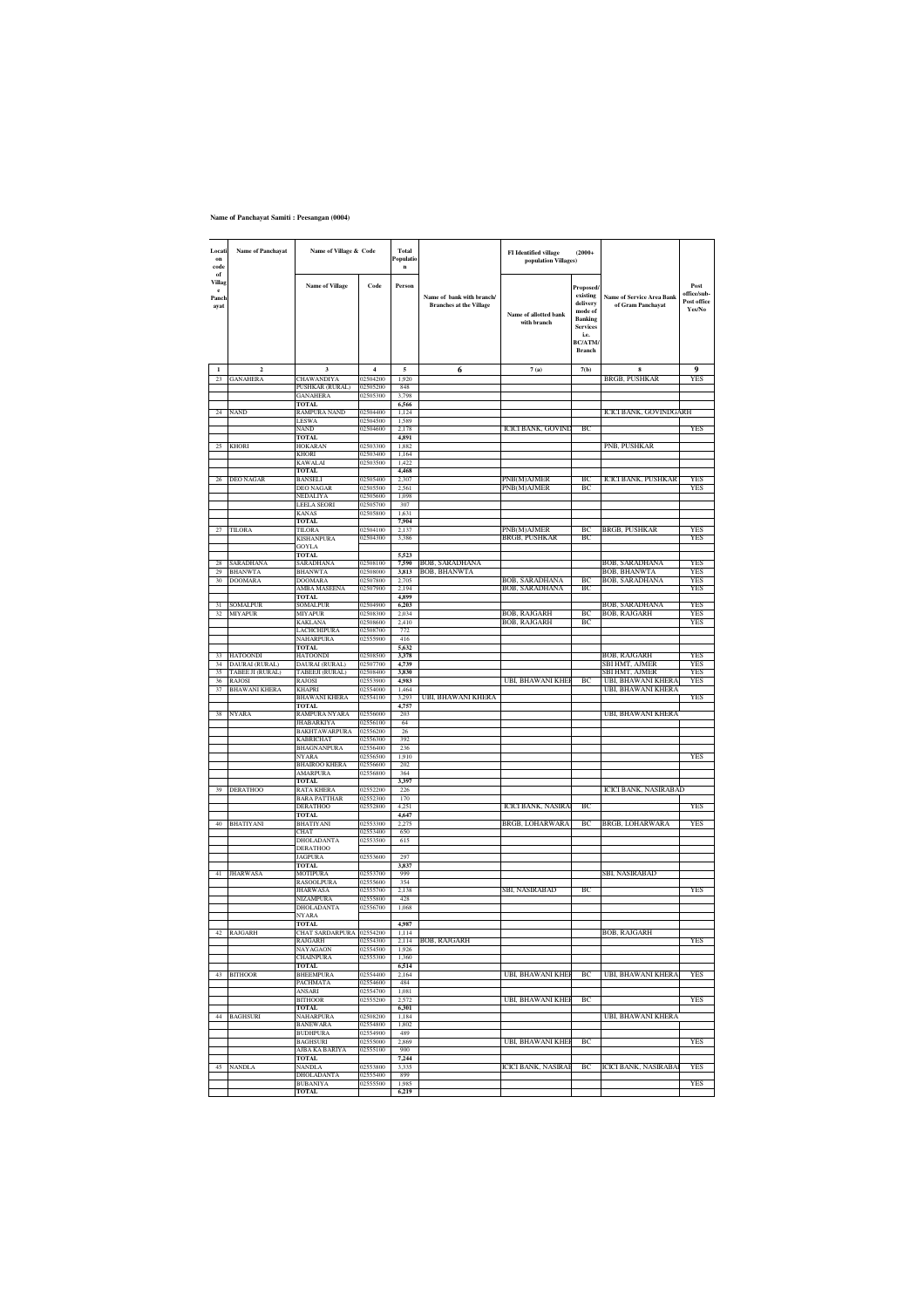#### **ANNEXURE - I NUMBER OF VILLAGES UNDER EACH GRAM PANCHAYAT Name of Panchayat Samiti : Jawaja (0005)**

| Locatio<br>n code<br>of  | <b>Name of Panchayat</b> | Name of Village & Code                        |                      | Total<br>Populatio<br>$\mathbf{n}$ |                                                         | <b>FI</b> Identified village<br>population Villages) | $(2000+$                                                                                            |                                                       |                                              |
|--------------------------|--------------------------|-----------------------------------------------|----------------------|------------------------------------|---------------------------------------------------------|------------------------------------------------------|-----------------------------------------------------------------------------------------------------|-------------------------------------------------------|----------------------------------------------|
| Village<br>Pancha<br>yat |                          | <b>Name of Village</b>                        | Code                 | Person                             | Name of bank with<br>branch/ Branches at the<br>Village | Name of allotted bank with<br>hranch                 | Proposed/<br>existing<br>delivery<br>mode of<br>Banking<br><b>Services</b><br>i.e.<br><b>BC/ATM</b> | Name of Service Area Bank of<br><b>Gram Panchayat</b> | Post<br>office/sub-<br>Post office<br>Yes/No |
|                          | $\overline{\mathbf{c}}$  | $\overline{\mathbf{3}}$                       | $\overline{4}$       | 5                                  | 6                                                       | 7(a)                                                 | 7(b)                                                                                                | $\mathbf{\hat{x}}$                                    | 9                                            |
| 01                       | <b>DELWARA</b>           | LASANI - I                                    | 02516800             | 541                                |                                                         |                                                      |                                                                                                     | <b>ICICI BANK, BEWAR</b>                              |                                              |
|                          |                          | LASADIYA                                      | 02516900             | 1,698                              |                                                         |                                                      |                                                                                                     |                                                       |                                              |
|                          |                          | SENSPURA                                      | 02517100             | 520                                |                                                         |                                                      |                                                                                                     |                                                       |                                              |
|                          |                          | MANDAWAS                                      | 02517200             | 726                                |                                                         |                                                      |                                                                                                     |                                                       |                                              |
|                          |                          | DELWARA (RURAL)<br>DAULATPURA BALAIYAN        | 02517300<br>02517500 | 2,038<br>253                       |                                                         | ICICI BANK, BEWAR                                    | BC                                                                                                  |                                                       | YES                                          |
|                          |                          | TOTAL                                         |                      | 5.776                              |                                                         |                                                      |                                                                                                     |                                                       |                                              |
| 02                       | <b>SUHAWA</b>            | THEEKRANA GOOJRAN                             | 02516000             | 390                                |                                                         |                                                      |                                                                                                     | PNB, BEAWAR                                           |                                              |
|                          |                          | <b>FATEHPUR I</b>                             | 02516100             | 595                                |                                                         |                                                      |                                                                                                     |                                                       |                                              |
|                          |                          | RATANPURA JHOONTHA                            | 02516200             | 256                                |                                                         |                                                      |                                                                                                     |                                                       |                                              |
|                          |                          | LAKHEENA<br>SUHAWA                            | 02516300<br>02516400 | 1,097<br>1,350                     |                                                         |                                                      |                                                                                                     |                                                       |                                              |
|                          |                          | KHIRANI KHERA                                 | 02516500             | 661                                |                                                         |                                                      |                                                                                                     |                                                       |                                              |
|                          |                          | BARIYA                                        | 02516600             | 385                                |                                                         |                                                      |                                                                                                     |                                                       |                                              |
|                          |                          | BHAU(PAKHARIYAWAS)                            |                      |                                    |                                                         |                                                      |                                                                                                     |                                                       |                                              |
|                          |                          | PAKHARIYAWAS                                  | 02516700             | 1.204                              |                                                         |                                                      |                                                                                                     |                                                       |                                              |
| 0 <sub>3</sub>           |                          | <b>TOTAL</b>                                  | 02515500             | 5,938<br>219                       |                                                         |                                                      |                                                                                                     | SBBJ, BEAWAR                                          |                                              |
|                          | SARMALIYA                | NAYASAR<br>PILANI                             | 02515600             | 168                                |                                                         |                                                      |                                                                                                     |                                                       |                                              |
|                          |                          | SARGAON                                       | 02515700             | 1,626                              |                                                         |                                                      |                                                                                                     |                                                       |                                              |
|                          |                          | <b>BHAWANI KHERA(BEAWAR</b>                   | 02515800             | 13                                 |                                                         |                                                      |                                                                                                     |                                                       |                                              |
|                          |                          | KHAS)<br>SARMALIYA                            | 02515900             | 1.233                              |                                                         |                                                      |                                                                                                     |                                                       |                                              |
|                          |                          | MAKREDA                                       | 02517700             | 686                                |                                                         |                                                      |                                                                                                     |                                                       |                                              |
|                          |                          | <b>TOTAL</b>                                  |                      | 3.945                              |                                                         |                                                      |                                                                                                     |                                                       |                                              |
| 04                       | BALAR                    | GARHI THORIYAN (RURAL)                        | 02517000             | 1,360                              |                                                         |                                                      |                                                                                                     | UCO BANK, BEAWAR                                      |                                              |
|                          |                          | KUSHALPURA (MALPURA)                          | 02521400             | 395                                |                                                         |                                                      |                                                                                                     |                                                       |                                              |
|                          |                          | <b>BALAR (RURAL)</b><br>ROOPAHELI             | 02521500<br>02521600 | 2.367<br>435                       |                                                         | UCO BANK, BEAWAR                                     | BC                                                                                                  |                                                       | YES                                          |
|                          |                          | <b>SEMLA</b>                                  | 02521700             | 86                                 |                                                         |                                                      |                                                                                                     |                                                       |                                              |
|                          |                          | RAMGARH JHOONTHA                              | 02521800             | 426                                |                                                         |                                                      |                                                                                                     |                                                       |                                              |
|                          |                          | KALIYAWAS                                     | 02521900             | 256                                |                                                         |                                                      |                                                                                                     |                                                       |                                              |
| 05                       | NOONDRI MALDEC           | <b>TOTAL</b><br><b>GOVINDPURA (RURAL)</b>     | 02519000             | 5,325<br>1,855                     |                                                         |                                                      |                                                                                                     | SBI, BEAWAR                                           |                                              |
|                          | (RURAL)                  | GANESHPURA (NAYANAGAR)                        | 02519100             | 1,622                              |                                                         |                                                      |                                                                                                     |                                                       |                                              |
|                          |                          | RURAL                                         |                      |                                    |                                                         |                                                      |                                                                                                     |                                                       |                                              |
|                          |                          | <b>SHIVNATHPURA</b><br>NOONDRI MALDEO (RURAL) | 02519200<br>02521100 | 686<br>1,558                       |                                                         |                                                      | BC                                                                                                  |                                                       |                                              |
|                          |                          |                                               |                      |                                    |                                                         | SBI, BEAWAR                                          |                                                                                                     |                                                       |                                              |
|                          |                          | TOTAL                                         |                      | 5,721                              |                                                         |                                                      |                                                                                                     |                                                       |                                              |
| 06                       | <b>NOONDRI</b>           | SHOBHAPURA                                    | 02517400             | 177                                |                                                         |                                                      |                                                                                                     | SBI, BEAWAR                                           |                                              |
|                          | MEDRATAN                 | RAMPURA<br>MEWATIYAN (RURAL)                  | 02517600             | 330                                |                                                         |                                                      |                                                                                                     |                                                       |                                              |
|                          |                          | MEDIYA (NAYA NAGAR)                           | 02517900             | 1.030                              |                                                         |                                                      |                                                                                                     |                                                       |                                              |
|                          |                          | DOONGAR KHERA                                 | 02518000             | 256                                |                                                         |                                                      |                                                                                                     |                                                       |                                              |
|                          |                          | NOONDRI MEDRATAN                              | 02518100             | 3,958                              |                                                         |                                                      |                                                                                                     |                                                       | YES                                          |
|                          |                          | RATANPURA SARDARA<br>THEEKRANA MEDRATAN       | 02518200<br>02518300 | 1,212<br>1,236                     |                                                         |                                                      |                                                                                                     |                                                       |                                              |
|                          |                          | FATEHPURIYA-II (RURAL)                        | 02518900             | 20                                 |                                                         |                                                      |                                                                                                     |                                                       |                                              |
|                          |                          | <b>TOTAL</b>                                  |                      | 8,219                              |                                                         |                                                      |                                                                                                     |                                                       |                                              |
| 07                       | <b>JALIYA-I</b>          | <b>RAMSAR BALAIYAN</b>                        | 02518400<br>02518500 | 327<br>561                         |                                                         |                                                      |                                                                                                     | <b>BOB, BEAWAR</b>                                    |                                              |
|                          |                          | BADIYA SHYAMA<br>BANEWARI                     | 02518600             | 317                                |                                                         |                                                      |                                                                                                     |                                                       |                                              |
|                          |                          | JALIYA-I                                      | 02518700             | 1,452                              |                                                         |                                                      |                                                                                                     |                                                       |                                              |
|                          |                          | BADIYA JAGGA                                  | 02518800             | 393                                |                                                         |                                                      |                                                                                                     |                                                       |                                              |
|                          |                          | KHEJARLA<br>MALIPURA                          | 02519400<br>02519500 | 279<br>533                         |                                                         |                                                      |                                                                                                     |                                                       |                                              |
|                          |                          | SOWANIYA                                      | 02519600             | 526                                |                                                         |                                                      |                                                                                                     |                                                       |                                              |
|                          |                          | <b>TOTAL</b>                                  |                      | 4,388                              |                                                         |                                                      |                                                                                                     |                                                       |                                              |
| 08                       | <b>DURGAWAS</b>          | <b>RAMAWAS</b>                                | 02519700             | 943                                |                                                         |                                                      |                                                                                                     | BOB, BEAWAR                                           |                                              |
|                          |                          | BICHCHHU CHAURA<br>DURGAWAS                   | 02519800<br>02519900 | 773<br>1,252                       |                                                         |                                                      |                                                                                                     |                                                       |                                              |
|                          |                          | KHARIYA KHERA                                 | 02520000             | 487                                |                                                         |                                                      |                                                                                                     |                                                       |                                              |
|                          |                          | DHOLADANTA-I                                  | 02520100             | 792                                |                                                         |                                                      |                                                                                                     |                                                       |                                              |
|                          |                          | LALPURA DHANAR                                | 02520200             | 484                                |                                                         |                                                      |                                                                                                     |                                                       |                                              |
|                          |                          | <b>BALIROON KHERA(DHOLA</b><br>DANTA)         | 02520400             | 261                                |                                                         |                                                      |                                                                                                     |                                                       |                                              |
|                          |                          | TOTAL                                         |                      | 4,992                              |                                                         |                                                      |                                                                                                     |                                                       |                                              |
| 09                       | ROOPNAGAR                | CHAURA NIMRI                                  | 02514400             | 287                                |                                                         |                                                      |                                                                                                     | SBBJ, BEAWAR                                          |                                              |
|                          |                          | ROOPNAGAR                                     | 02514500             | 2,544                              |                                                         |                                                      |                                                                                                     |                                                       | YES                                          |
|                          |                          | <b>FATEHGARH SALLA</b><br>RELMAL KALAN        | 02514600<br>02514700 | 1,356<br>35                        |                                                         |                                                      |                                                                                                     |                                                       |                                              |
|                          |                          | <b>JOHAR KHERA</b>                            | 02514800             | 846                                |                                                         |                                                      |                                                                                                     |                                                       |                                              |
|                          |                          | DEOPURA (ROOP NAGAR)                          | 02515100             |                                    |                                                         |                                                      |                                                                                                     |                                                       |                                              |
|                          |                          | <b>TOTAL</b>                                  |                      | 5,068                              |                                                         |                                                      |                                                                                                     | CANARA BANK, BEAWAR                                   |                                              |
| 10                       | <b>BEAWAR KHAS</b>       | HARRAJPURA(NAYA NAGAR)                        | 02514900             | 342                                |                                                         |                                                      |                                                                                                     |                                                       |                                              |
|                          |                          | BHAGWANPURA (NAYA                             | 02515000             | 219                                |                                                         |                                                      |                                                                                                     |                                                       |                                              |
|                          |                          | NAGAR)                                        |                      |                                    |                                                         |                                                      |                                                                                                     |                                                       |                                              |
|                          |                          | SARADHANA<br><b>GOPALPURA</b>                 | 02515200<br>02515300 | 546<br>458                         |                                                         |                                                      |                                                                                                     |                                                       |                                              |
|                          |                          | RAHMAN KHERA                                  | 02515400             | 440                                |                                                         |                                                      |                                                                                                     |                                                       |                                              |
|                          |                          | <b>BEAWAR KHAS</b>                            | 02517800             | 3.049                              |                                                         | CANARA BANK, BEAW                                    | BC                                                                                                  |                                                       | <b>YES</b>                                   |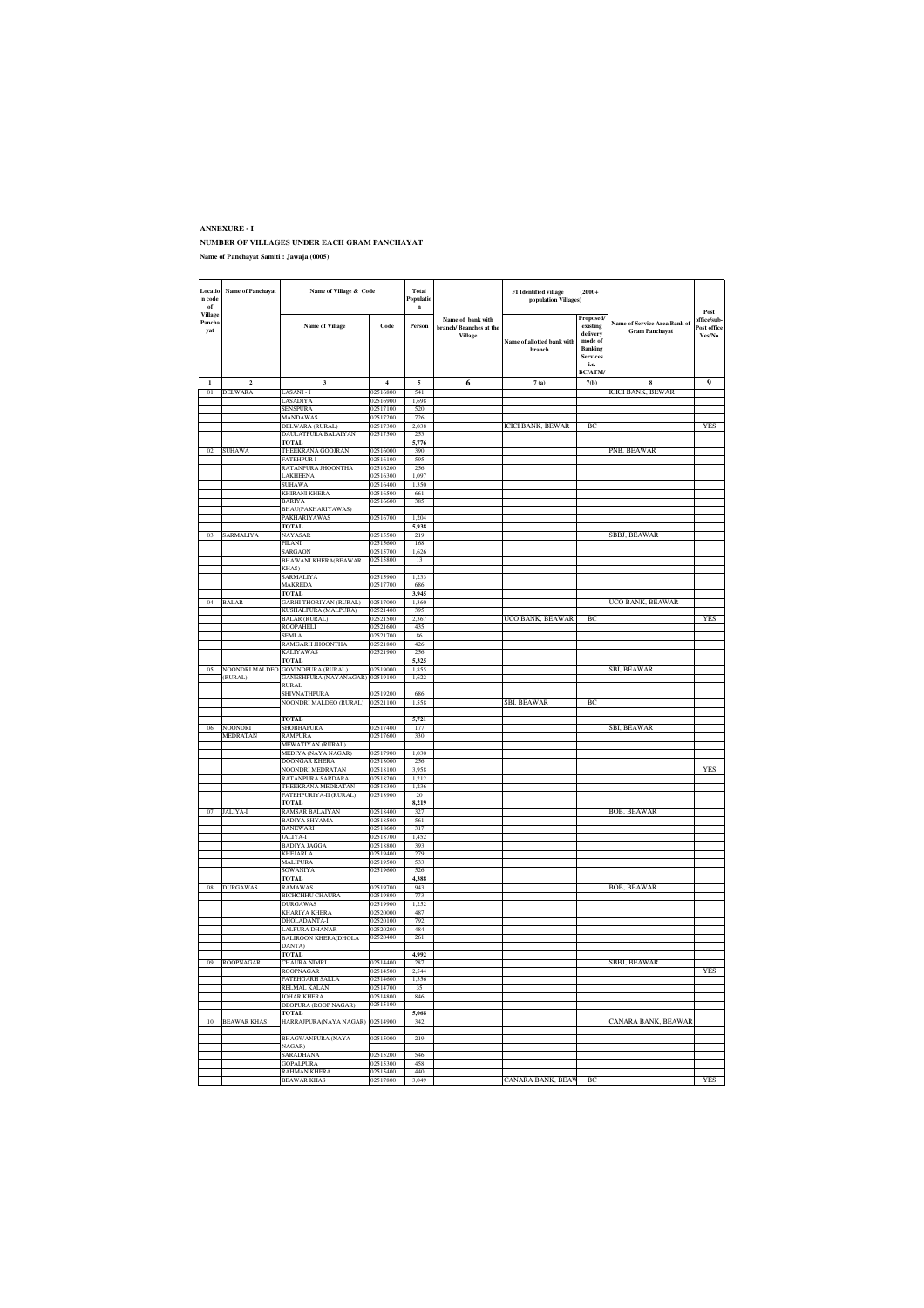| Locatio<br>n code<br>$\bf of$ | <b>Name of Panchayat</b>       | Name of Village & Code                              |                      | Total<br>Populatio<br>$\mathbf{n}$ |                                                                | FI Identified village<br>population Villages) | $(2000+$                                                                                  |                                                       |                                              |
|-------------------------------|--------------------------------|-----------------------------------------------------|----------------------|------------------------------------|----------------------------------------------------------------|-----------------------------------------------|-------------------------------------------------------------------------------------------|-------------------------------------------------------|----------------------------------------------|
| Village<br>Pancha<br>yat      |                                | <b>Name of Village</b>                              | Code                 | Person                             | Name of bank with<br>branch/ Branches at the<br><b>Village</b> | Name of allotted bank with<br>branch          | Proposed/<br>existing<br>delivery<br>mode of<br><b>Banking</b><br><b>Services</b><br>i.e. | Name of Service Area Bank of<br><b>Gram Panchayat</b> | Post<br>office/sub-<br>Post office<br>Yes/No |
|                               |                                |                                                     |                      |                                    |                                                                |                                               | <b>BC/ATM/</b>                                                                            |                                                       |                                              |
| $\mathbf{I}$                  | $\overline{\mathbf{c}}$        | 3<br>TOTAL                                          | $\overline{4}$       | 5<br>5.054                         | 6                                                              | 7(a)                                          | 7(b)                                                                                      | 8                                                     | 9                                            |
| $\overline{11}$               | <b>RAJIYAWAS</b>               | RAJIYAWAS                                           | 2522900              | 2.839                              | UCO BANK, RAJIYAWAS                                            |                                               |                                                                                           | UCO BANK, RAJIYAWAS                                   | YES                                          |
|                               |                                | <b>KALINJAR</b><br><b>TOTAL</b>                     | 02523000             | 1,927<br>4,766                     |                                                                |                                               |                                                                                           |                                                       |                                              |
| 12                            | <b>GOHANA</b>                  | RAMKHERA DHANAR                                     | 02520300<br>02522600 | 457                                |                                                                |                                               |                                                                                           | CANARA BANK, BEAWAR                                   |                                              |
|                               |                                | RAYTA KHERA<br><b>GOHANA</b>                        | 02522700             | 815<br>2,169                       |                                                                |                                               |                                                                                           |                                                       | YE.                                          |
|                               |                                | SANWA<br><b>TOTAL</b>                               | 02522800             | 442<br>3,883                       |                                                                |                                               |                                                                                           |                                                       |                                              |
| 13                            | SARVEENA                       | KARLAN                                              | 02525200             | 547                                |                                                                |                                               |                                                                                           | ICICI BANK, BEAWAR                                    |                                              |
|                               |                                | RAJPURA BOCHAN<br>NAHARPURA                         | 02525400<br>02525500 | 162<br>589                         |                                                                |                                               |                                                                                           |                                                       |                                              |
|                               |                                | SARVEENA                                            | 02525600             | 700                                |                                                                |                                               |                                                                                           |                                                       |                                              |
|                               |                                | JAITGARH (BAMNIYA)<br><b>SURAJPURA (SARVEENA)</b>   | 02526500<br>02526600 | 1,022<br>315                       |                                                                |                                               |                                                                                           |                                                       |                                              |
|                               |                                | TOTAL                                               |                      | 3.335                              |                                                                |                                               |                                                                                           |                                                       |                                              |
|                               | <b>ATEETMAND</b>               | RAMSAR MOHALLA<br>JETPURA                           | 02522200<br>02522400 | 207<br>225                         |                                                                |                                               |                                                                                           | UCO BANK, RAJIYAWAS                                   |                                              |
|                               |                                | <b>ATEETMAND</b>                                    | 02522500             | 1,559                              |                                                                |                                               |                                                                                           |                                                       |                                              |
|                               |                                | SHAHPURA (KALINJAR)<br><b>BALAI KHERA</b>           | 02525700<br>02525800 | 1,463<br>280                       |                                                                |                                               |                                                                                           |                                                       |                                              |
|                               |                                | <b>TOTAL</b>                                        |                      | 3,734                              |                                                                |                                               |                                                                                           |                                                       |                                              |
| 15                            | <b>SURADIYA</b>                | SURADIYA<br>KALADARA                                | 02525900<br>02526000 | 1,550<br>218                       |                                                                |                                               |                                                                                           | UCO BANK, RAJIYAWAS                                   |                                              |
|                               |                                | DEOKHERA                                            | 02526100             | 685                                |                                                                |                                               |                                                                                           |                                                       |                                              |
|                               |                                | SHIVNAGARI<br>SANGARWAS                             | 02526200<br>02526300 | 667<br>1,107                       |                                                                |                                               |                                                                                           |                                                       |                                              |
|                               | NARBAD KHERA                   | <b>TOTAL</b><br><b>BHOJPURA</b>                     | 02519300             | 4,227                              |                                                                |                                               |                                                                                           |                                                       |                                              |
| 16                            |                                | .AMBA (RAJIYAWAS)                                   | 02520500             | 1,032<br>196                       |                                                                |                                               |                                                                                           | SBI, BEAWAR                                           |                                              |
|                               |                                | RAMSAR INDA<br>PRATAPPURA (RAJIYAWAS)               | 02520600<br>02520700 | 44<br>109                          |                                                                |                                               |                                                                                           |                                                       |                                              |
|                               |                                |                                                     |                      |                                    |                                                                |                                               |                                                                                           |                                                       |                                              |
|                               |                                | NARBAD KHERA<br>SINGHARIYA                          | 02520800<br>02520900 | 1.293<br>1,047                     |                                                                |                                               |                                                                                           |                                                       |                                              |
|                               |                                | <b>KESHARPURA (PARSA)</b>                           | 02521000             | 498                                |                                                                |                                               |                                                                                           |                                                       |                                              |
| 17                            | MALPURA                        | TOTAL<br>RAMPURA (GUNDA KA BALA)                    | 02521200             | 4,219<br>520                       |                                                                |                                               |                                                                                           | UCO BANK, BEAWAR                                      |                                              |
|                               | (KALIYAWAS)                    |                                                     |                      |                                    |                                                                |                                               |                                                                                           |                                                       |                                              |
|                               |                                | MALPURA (KALIYAWAS)<br>BHAWANI                      | 02521300<br>02522000 | 1,256<br>561                       |                                                                |                                               |                                                                                           |                                                       |                                              |
|                               |                                | KHERA(KALIYAWAS)                                    |                      |                                    |                                                                |                                               |                                                                                           |                                                       |                                              |
|                               |                                | BAYLA<br>MANDERA                                    | 02522100<br>02522300 | 954<br>655                         |                                                                |                                               |                                                                                           |                                                       |                                              |
|                               |                                | <b>TOTAL</b>                                        |                      | 3,946                              |                                                                |                                               |                                                                                           |                                                       |                                              |
|                               | JAWAJA                         | PUNERA<br><b>ROOPANA</b>                            | 02527400<br>02527900 | 604<br>452                         |                                                                |                                               |                                                                                           | BOB, JAWAJA                                           |                                              |
|                               |                                | JAWAJA                                              | 02528300<br>02528400 | 2,632<br>700                       | BOB, BRGB, JAWAJA                                              |                                               |                                                                                           |                                                       | YES                                          |
|                               |                                | BHAGWANPURA (JAWAJA)<br><b>TOTAL</b>                |                      | 4,388                              |                                                                |                                               |                                                                                           |                                                       |                                              |
| 19                            | <b>BAR KOCHARA</b>             | BHOORIYA KHERA KALAN<br><b>BHOORIYA KHERA KHURD</b> | 02529300<br>02529400 | 614<br>757                         |                                                                |                                               |                                                                                           | BRGB, JAWAJA                                          |                                              |
|                               |                                | <b>BHAIROON KHERA (BAR</b>                          | 02529700             | 522                                |                                                                |                                               |                                                                                           |                                                       |                                              |
|                               |                                | KOCHARA)<br><b>BAR KOCHARA</b>                      | 02529800             | 1,935                              |                                                                |                                               |                                                                                           |                                                       | YES                                          |
|                               |                                | TOTAL                                               |                      | 3.828                              |                                                                |                                               |                                                                                           |                                                       |                                              |
| 20                            | <b>SURAJPURA</b><br>(LOTIYANA) | <b>JALIYA - II BASLALA</b><br>JALIYA-II BAS ROOPA   | 02528000<br>02528100 | 362<br>380                         |                                                                |                                               |                                                                                           | BRGB, JAWAJA                                          |                                              |
|                               |                                | BADIYA BHAU (JAWAJA)                                | 02528200             | 650                                |                                                                |                                               |                                                                                           |                                                       |                                              |
|                               |                                | <b>BANAR KHERA</b><br>SURAJPURA (LOTIYANA)          | 02529500<br>02530200 | 178<br>1,155                       |                                                                |                                               |                                                                                           |                                                       |                                              |
|                               |                                | <b>JALIYA II BAS PEETHA</b>                         | 02530300             | 607                                |                                                                |                                               |                                                                                           |                                                       |                                              |
|                               |                                | JALIYA II BAS DURGA<br><b>TOTAL</b>                 | 02530400             | 335<br>3.667                       |                                                                |                                               |                                                                                           |                                                       |                                              |
|                               | <b>RAWATMALA</b>               | RAWATMALA<br>LASANI                                 | 02530500<br>02530600 | 786<br>587                         |                                                                |                                               |                                                                                           | BRGB, JAWAJA                                          |                                              |
|                               |                                | <b>KHERA DANTI</b>                                  | 02530800             | 1.158                              |                                                                |                                               |                                                                                           |                                                       |                                              |
| 22                            |                                | <b>TOTAL</b><br>NAYA KHERA                          | 02530700             | 2,531<br>837                       |                                                                |                                               |                                                                                           | BRGB, JAWAJA                                          |                                              |
|                               | TARAGARH                       | <b>RUDHANA</b>                                      | 02530900             | 1,094                              |                                                                |                                               |                                                                                           |                                                       |                                              |
|                               |                                | TARAGARH<br><b>DADOLA</b>                           | 02531000<br>02531100 | 198<br>2,506                       |                                                                | SBBJ,BEAWAR                                   | BС                                                                                        |                                                       | YES                                          |
|                               |                                | <b>TOTAL</b>                                        |                      | 4,635                              |                                                                |                                               |                                                                                           |                                                       |                                              |
| 23                            | LOTIYANA                       | <b>BIHAR RATANPURA</b><br>SONIYANA                  | 02529600<br>02529900 | 1,347<br>1,457                     |                                                                |                                               |                                                                                           | BRGB,JAWAJA                                           |                                              |
|                               |                                | SONIYANA CHAURA                                     | 02530000             | 417                                |                                                                |                                               |                                                                                           |                                                       |                                              |
|                               |                                | LOTIYANA<br><b>TOTAL</b>                            | 02530100             | 1,136<br>4,357                     |                                                                |                                               |                                                                                           |                                                       |                                              |
| 24                            | <b>KABRA</b>                   | DHOLA DANTA-II                                      | 02524500             | 290                                |                                                                |                                               |                                                                                           | BOB, KOTRA                                            |                                              |
|                               |                                | RAMPURA DOODA<br>KHARLA KHERA                       | 02524700<br>02525300 | 460<br>270                         |                                                                |                                               |                                                                                           |                                                       |                                              |
|                               |                                | <b>THOONI THAK</b>                                  | 02526800             | 567                                |                                                                |                                               |                                                                                           |                                                       |                                              |
|                               |                                | <b>KABRA</b><br>DHAWLI                              | 02526900<br>02527000 | 2,487<br>152                       |                                                                | BOB, KOTRA                                    | ВC                                                                                        |                                                       | YES                                          |
|                               |                                | BIYAN KHERA                                         | 02527700             | 437                                |                                                                |                                               |                                                                                           |                                                       |                                              |
| 25                            | <b>NAI KALAN</b>               | <b>TOTAL</b><br>NAI KALAN                           | 02527100             | 4,663<br>1,309                     |                                                                |                                               |                                                                                           | BOB, JAWAJA                                           |                                              |
|                               |                                | <b>KHERA NEEMRI</b><br>NAI KHURD                    | 02527200<br>02527300 | 590                                |                                                                |                                               |                                                                                           |                                                       |                                              |
|                               |                                | <b>KALAN KHERA</b>                                  | 02527500             | 730<br>32                          |                                                                |                                               |                                                                                           |                                                       |                                              |
|                               |                                |                                                     |                      |                                    |                                                                |                                               |                                                                                           |                                                       |                                              |

**ANNEXURE - I NUMBER OF VILLAGES UNDER EACH GRAM PANCHAYAT Name of Panchayat Samiti : Jawaja (0005)**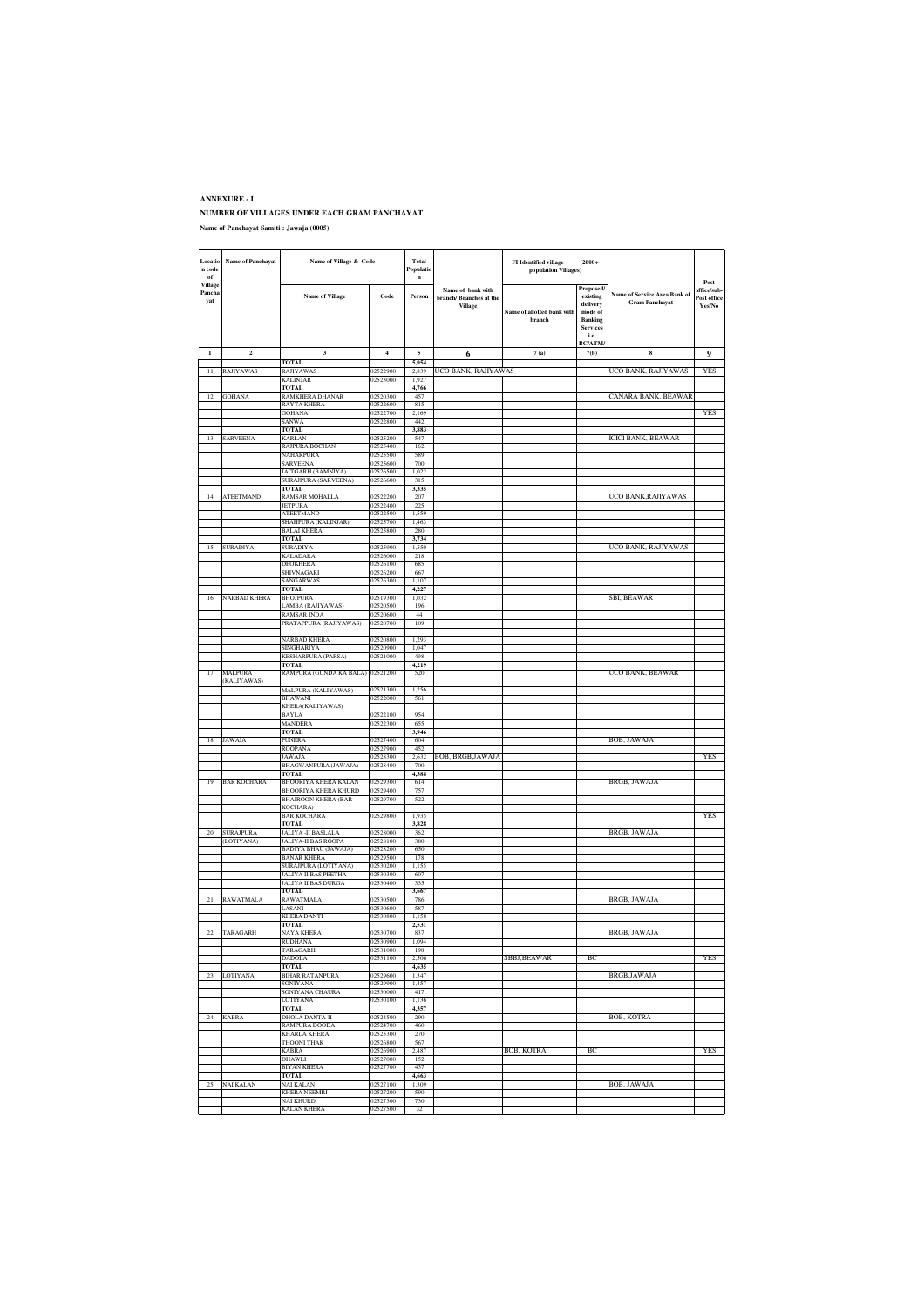| Locatio<br>n code<br>of  | <b>Name of Panchayat</b> | Name of Village & Code                               |                      | Total<br>Populatio<br>$\mathbf{n}$ |                                                        | <b>FI</b> Identified village<br>population Villages) | $(2000+$                                                                                                   |                                                       | Post                                        |
|--------------------------|--------------------------|------------------------------------------------------|----------------------|------------------------------------|--------------------------------------------------------|------------------------------------------------------|------------------------------------------------------------------------------------------------------------|-------------------------------------------------------|---------------------------------------------|
| Village<br>Pancha<br>yat |                          | <b>Name of Village</b>                               | Code                 | Person                             | Name of bank with<br>branch/Branches at the<br>Village | Name of allotted bank with<br>branch                 | Proposed/<br>existing<br>delivery<br>mode of<br><b>Banking</b><br><b>Services</b><br>i.e.<br><b>BC/ATM</b> | Name of Service Area Bank of<br><b>Gram Panchayat</b> | office/sub-<br><b>Post office</b><br>Yes/No |
|                          | $\overline{a}$           | $\overline{\mathbf{3}}$                              | $\overline{4}$       | $\overline{\mathbf{5}}$            | 6                                                      | 7(a)                                                 | 7(b)                                                                                                       | $\bf8$                                                | $\boldsymbol{q}$                            |
|                          |                          | BARAL (JAWAJA)                                       | 12527600             | 248                                |                                                        |                                                      |                                                                                                            |                                                       |                                             |
|                          |                          | CHILIYABAR<br><b>TOTAL</b>                           | 02527800             | 799<br>3.708                       |                                                        |                                                      |                                                                                                            |                                                       |                                             |
| 26                       | <b>KOTRA</b>             | <b>BADIYA MOTA</b>                                   | 02523900             | 207                                |                                                        |                                                      |                                                                                                            | BOB, KOTRA                                            |                                             |
|                          |                          | BADIYA AJBA                                          | 02524000             | 289                                |                                                        |                                                      |                                                                                                            |                                                       |                                             |
|                          |                          | <b>BADIYA GENA</b>                                   | 02524100             | 424                                |                                                        |                                                      |                                                                                                            |                                                       |                                             |
|                          |                          | <b>BADIYA TEJA</b><br>SHEELI BERI                    | 02524200<br>02524300 | 55<br>231                          |                                                        |                                                      |                                                                                                            |                                                       |                                             |
|                          |                          | KOTRA                                                | 02524400             | 2,548                              | BOB, KOTRA                                             |                                                      |                                                                                                            |                                                       | YES                                         |
|                          |                          | TOTAL                                                |                      | 3,754                              |                                                        |                                                      |                                                                                                            |                                                       |                                             |
| 27                       | <b>KISHANPURA</b>        | AMARPURA (KALI KANKAR)                               | 02523100             | 327                                |                                                        |                                                      |                                                                                                            | BOB, KOTRA                                            |                                             |
|                          |                          | KALI KANKAR<br><b>HIMMATPURA</b>                     | 02523200<br>02523300 | 413<br>252                         |                                                        |                                                      |                                                                                                            |                                                       |                                             |
|                          |                          | <b>BHAINSAPA</b>                                     | 02523400             | 424                                |                                                        |                                                      |                                                                                                            |                                                       |                                             |
|                          |                          | <b>RAJENDRA</b>                                      | 02523500             | 77                                 |                                                        |                                                      |                                                                                                            |                                                       |                                             |
|                          |                          | THAKRAWAS                                            | 02523600             | Ш                                  |                                                        |                                                      |                                                                                                            |                                                       |                                             |
|                          |                          | <b>BASSI</b> (JAWAJA)<br><b>BADIYA LOOMBA</b>        | 02523700<br>02523800 | 409<br>237                         |                                                        |                                                      |                                                                                                            |                                                       |                                             |
|                          |                          | <b>ROHIRA KHERA</b>                                  | 02524600             | 706                                |                                                        |                                                      |                                                                                                            |                                                       |                                             |
|                          |                          | GAZIPURA                                             | 02524800             | 95                                 |                                                        |                                                      |                                                                                                            |                                                       |                                             |
|                          |                          | KISHANPURA (KALI KANKAR) 02524900                    |                      | 772                                |                                                        |                                                      |                                                                                                            |                                                       |                                             |
|                          |                          |                                                      |                      |                                    |                                                        |                                                      |                                                                                                            |                                                       |                                             |
|                          |                          | KHERA DAND<br><b>BOONTI SALAR</b>                    | 02525000<br>02525100 | 414<br>$\overline{\mathbf{8}}$     |                                                        |                                                      |                                                                                                            |                                                       |                                             |
|                          |                          | TOTAL.                                               |                      | 4.245                              |                                                        |                                                      |                                                                                                            |                                                       |                                             |
| 28                       | <b>DEWATA</b>            | KANPURA (DEWATA)                                     | 02526400             | 184                                |                                                        |                                                      |                                                                                                            | BOB, JAWAJA                                           |                                             |
|                          |                          | BARIYA NANGA                                         | 02526700             | 559                                |                                                        |                                                      |                                                                                                            |                                                       |                                             |
|                          |                          | KALAT KHERA<br>KISHANPURA (DEOTA)                    | 02528500<br>02528600 | 382<br>256                         |                                                        |                                                      |                                                                                                            |                                                       |                                             |
|                          |                          | <b>BHAMBIPURA</b>                                    | 02528700             | 247                                |                                                        |                                                      |                                                                                                            |                                                       |                                             |
|                          |                          | DEWATA                                               | 02528800             | 622                                |                                                        |                                                      |                                                                                                            |                                                       |                                             |
|                          |                          | MALPURA (DEOTA)                                      | 02528900             | 265                                |                                                        |                                                      |                                                                                                            |                                                       |                                             |
|                          |                          | ANAKAR                                               | 02529000             | 998                                |                                                        |                                                      |                                                                                                            |                                                       |                                             |
|                          |                          | HATHAN KHERA<br><b>JAGPURA</b>                       | 02529100<br>02529200 | 365<br>316                         |                                                        |                                                      |                                                                                                            |                                                       |                                             |
|                          |                          | <b>TOTAL</b>                                         |                      | 4.194                              |                                                        |                                                      |                                                                                                            |                                                       |                                             |
| 29                       | <b>BARA KHAN</b>         | <b>BARA KHAN</b>                                     | 02533200             | 760                                |                                                        |                                                      |                                                                                                            | BOB, TODGARH                                          |                                             |
|                          |                          | <b>GOGELA</b>                                        | 02533300             | 391                                |                                                        |                                                      |                                                                                                            |                                                       |                                             |
|                          |                          | NEGADIYA<br>RODIYANA                                 | 02533400<br>02533500 | 712<br>512                         |                                                        |                                                      |                                                                                                            |                                                       |                                             |
|                          |                          | DHOLA DANTA(BARA KHAN)                               | 02533600             | 242                                |                                                        |                                                      |                                                                                                            |                                                       |                                             |
|                          |                          |                                                      |                      |                                    |                                                        |                                                      |                                                                                                            |                                                       |                                             |
|                          |                          | <b>MEDIYA</b>                                        | 02533700             | 789                                |                                                        |                                                      |                                                                                                            |                                                       |                                             |
|                          |                          | <b>BUIAREL</b>                                       | 02533800             | 587                                |                                                        |                                                      |                                                                                                            |                                                       |                                             |
| 30                       | <b>ASAN</b> (KHERA       | <b>TOTAL</b><br>RANATA BHAGWANPURA                   | 02532600             | 3,993<br>971                       |                                                        |                                                      |                                                                                                            | BOB, BADAKHEDA                                        |                                             |
|                          | KALAN)                   | <b>DEOLATAN</b>                                      | 02532700             | 188                                |                                                        |                                                      |                                                                                                            |                                                       |                                             |
|                          |                          | BAGHMAL                                              | 02532800             | 2,019                              |                                                        | BOB, BADAKHEDA                                       | BC                                                                                                         |                                                       | YES                                         |
|                          |                          | <b>ASAN(KHERA KALAN)</b><br><b>GANESHPURA (SATOO</b> | 02532900<br>02533000 | 267<br>361                         |                                                        |                                                      |                                                                                                            |                                                       |                                             |
|                          |                          | KHERA)                                               |                      |                                    |                                                        |                                                      |                                                                                                            |                                                       |                                             |
|                          |                          | SATOO KHERA                                          | 02533100             | 991                                |                                                        |                                                      |                                                                                                            |                                                       |                                             |
|                          |                          | <b>TOTAL</b>                                         |                      | 4.797                              |                                                        |                                                      |                                                                                                            |                                                       |                                             |
| $\overline{31}$          | <b>BAMANHERA</b>         | <b>KHODMAL</b>                                       | 02531900             | 1.395                              |                                                        |                                                      |                                                                                                            | BOB, BADAKHEDA                                        |                                             |
|                          |                          | CHARPALAN<br>BAMANHERA                               | 02532000<br>02532100 | 1,120<br>1,155                     |                                                        |                                                      |                                                                                                            |                                                       |                                             |
|                          |                          | DEWAL FATEHPURA                                      | 02532200             | 1.318                              |                                                        |                                                      |                                                                                                            |                                                       |                                             |
|                          |                          | <b>TOTAL</b>                                         |                      | 4.988                              |                                                        |                                                      |                                                                                                            |                                                       |                                             |
| 32                       | KHERA KALAN              | AMARPURA(KHERA KALAN)                                | 02531200             | 804                                | BOB,BADAKHEDA                                          |                                                      |                                                                                                            | BOB,BADAKHEDA                                         |                                             |
|                          |                          | ROOPNAGAR ARNALI                                     | 02531800             | 1.411                              |                                                        |                                                      |                                                                                                            |                                                       |                                             |
|                          |                          | KHERA KALAN                                          | 02532300             | 1,885                              |                                                        |                                                      |                                                                                                            |                                                       |                                             |
|                          |                          | <b>TOTAL</b>                                         |                      | 4,100                              |                                                        |                                                      |                                                                                                            |                                                       |                                             |
| 33                       | <b>BANJARI</b>           | <b>BALA CHARAT</b>                                   | 02531400             | 735                                |                                                        |                                                      |                                                                                                            | BOB, BADAKHEDA                                        |                                             |
|                          |                          | PEEPALI BAORI<br>SAMAPA                              | 02531300<br>02531500 | 332<br>300                         |                                                        |                                                      |                                                                                                            |                                                       |                                             |
|                          |                          | MEWASA                                               | 02531600             | 318                                |                                                        |                                                      |                                                                                                            |                                                       |                                             |
|                          |                          | PALRI                                                | 02531700             | 986                                |                                                        |                                                      |                                                                                                            |                                                       |                                             |
|                          |                          | <b>BANJARI</b>                                       | 02532400             | 1.363                              |                                                        |                                                      |                                                                                                            |                                                       |                                             |
|                          |                          | BEEN<br><b>TOTAL</b>                                 | 02532500             | 539<br>4,573                       |                                                        |                                                      |                                                                                                            |                                                       |                                             |
| 34                       | TATGARH                  | <b>TATGARH</b>                                       | 02534100             | 2.976                              | <b>BOB, TODGARH</b>                                    |                                                      |                                                                                                            | BOB, TODGARH                                          | <b>YFS</b>                                  |
| 35                       | MALATON KIBER            | GOOJARGAMA                                           | 02534200             | 371                                |                                                        |                                                      |                                                                                                            | BOB, TODGARH                                          |                                             |
|                          |                          | <b>MALATON KIBER</b>                                 | 02533900             | 1,999                              |                                                        |                                                      |                                                                                                            |                                                       | YES                                         |
|                          |                          | <b>MATHOO WARA</b><br><b>LOONETA</b>                 | 02534000<br>02534300 | 2.288                              |                                                        | UCO,RAJIYAWAS                                        | BC.                                                                                                        |                                                       | <b>YES</b>                                  |
|                          |                          | <b>TOTAL</b>                                         |                      | 1,310<br>5,968                     |                                                        |                                                      |                                                                                                            |                                                       |                                             |
|                          |                          |                                                      |                      |                                    |                                                        |                                                      |                                                                                                            |                                                       |                                             |

**Name of Panchayat Samiti : Jawaja (0005)**

**NUMBER OF VILLAGES UNDER EACH GRAM PANCHAYAT**

**ANNEXURE - I**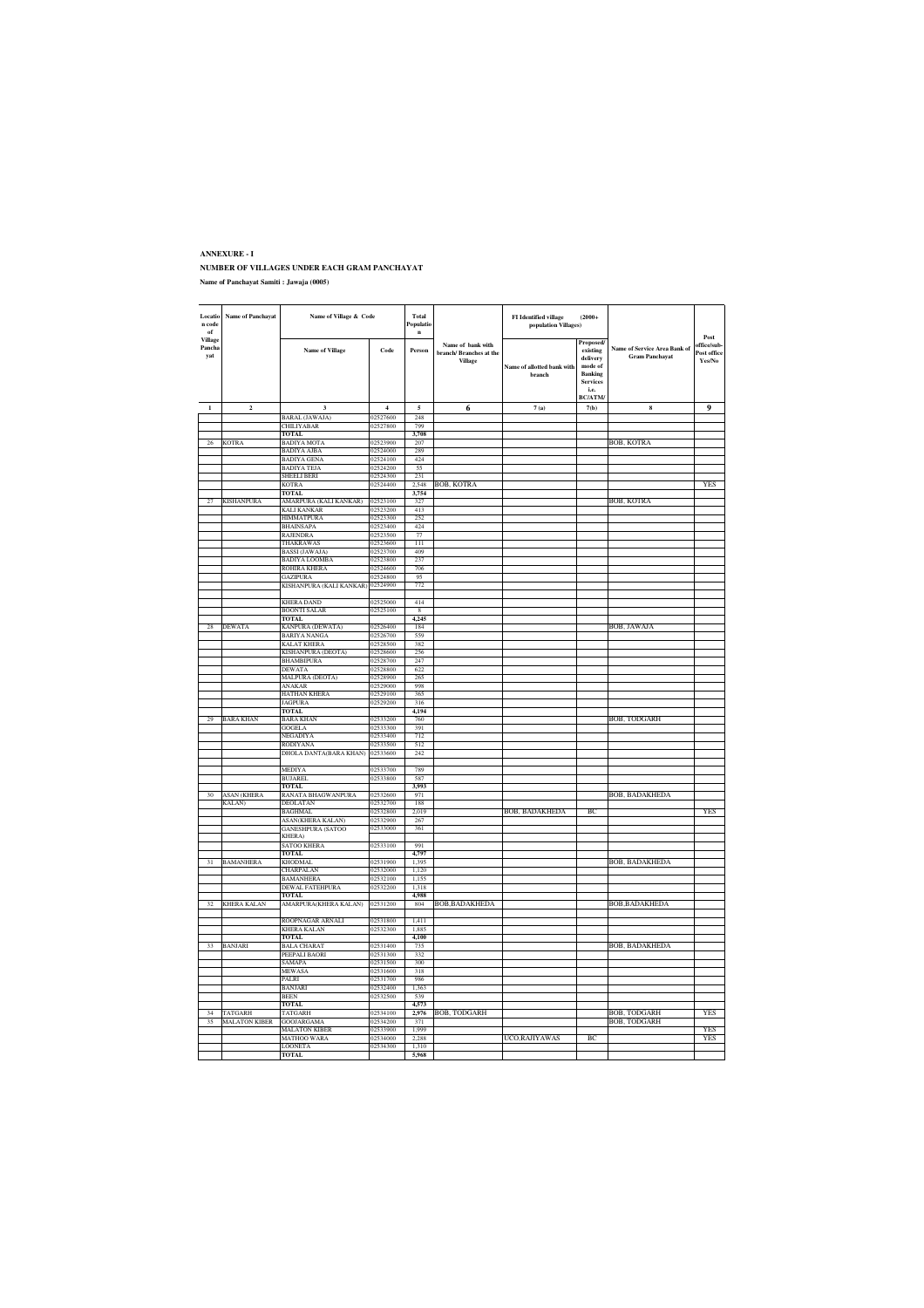#### **ANNEXURE - I NUMBER OF VILLAGES UNDER EACH GRAM PANCHAYAT Name of Panchayat Samiti : Masuda (0006)**

| Locatic<br>n code<br>of  | Name of Panchayat  | Name of Village & Code                        |                      | Total<br>Populatio<br>$\mathbf{n}$ |                                                               | FI Identified village<br>population Villages) | $(2000 +$                                                                                                |                                                                 | Post                                              |
|--------------------------|--------------------|-----------------------------------------------|----------------------|------------------------------------|---------------------------------------------------------------|-----------------------------------------------|----------------------------------------------------------------------------------------------------------|-----------------------------------------------------------------|---------------------------------------------------|
| Village<br>Pancha<br>yat |                    | <b>Name of Village</b>                        | Code                 | Person                             | Name of bank with<br>branch/Branches at the<br><b>Village</b> | Name of allotted<br>bank with branch          | Proposed/ex<br>isting<br>delivery<br>mode of<br>Banking<br>.<br>Services i e<br><b>BC/ATM/B</b><br>ranch | <b>Name of Service Area</b><br><b>Bank of Gram</b><br>Panchayat | office/su<br>b-Post<br>$_{\rm{office}}$<br>Yes/No |
| $\mathbf{I}$             | $\overline{2}$     | $\overline{\mathbf{3}}$                       | $\overline{4}$       | 5                                  | 6                                                             | 7(a)                                          | 7(b)                                                                                                     |                                                                 | 9                                                 |
| $\overline{0}$           | <b>MASOODA</b>     | MASOODA                                       | 02543200             | 9.120                              | <b>BOB, MASOODA</b>                                           |                                               |                                                                                                          | <b>BOB, MASOODA</b>                                             | YES                                               |
| 0 <sub>2</sub>           | <b>DHOLA DANTA</b> | DHOLA DANTA                                   | 02537700             | 1,107                              |                                                               |                                               |                                                                                                          | SBI, ANDHI DEORI                                                |                                                   |
|                          |                    | <b>AGPURA</b><br>KOOMPURA                     | 02537800<br>02537900 | 1,694<br>321                       |                                                               |                                               |                                                                                                          |                                                                 |                                                   |
|                          |                    | CHORASIYA                                     | 02538000             | 848                                |                                                               |                                               |                                                                                                          |                                                                 |                                                   |
|                          |                    | SOONA CHODSIYA                                | 02538200             |                                    |                                                               |                                               |                                                                                                          |                                                                 |                                                   |
|                          |                    | TOTAL                                         |                      | 3,970                              |                                                               |                                               |                                                                                                          |                                                                 |                                                   |
|                          | DEOMALI            | SHYOPURA<br>DEOGARH                           | 02542600<br>02542700 | 472<br>439                         |                                                               |                                               |                                                                                                          | BOB, MASOODA                                                    |                                                   |
|                          |                    | DEOMALI                                       | 02542800             | 914                                |                                                               |                                               |                                                                                                          |                                                                 |                                                   |
|                          |                    | DEOPURA(DEOMALI)                              | 02542900             | 539                                |                                                               |                                               |                                                                                                          |                                                                 |                                                   |
|                          |                    | LALAWAS                                       | 02543000             | 428                                |                                                               |                                               |                                                                                                          |                                                                 |                                                   |
|                          |                    | <b>BHAGWANPURA</b><br>MASOODA)                | 02543100             | 214                                |                                                               |                                               |                                                                                                          |                                                                 |                                                   |
|                          |                    | PEETHAWAS                                     | 02545800             | 725                                |                                                               |                                               |                                                                                                          |                                                                 |                                                   |
|                          |                    | KELOO                                         | 02545900             | 1,212                              |                                                               |                                               |                                                                                                          |                                                                 |                                                   |
|                          |                    | <b>TOTAL</b>                                  |                      | 4,943                              |                                                               |                                               |                                                                                                          |                                                                 |                                                   |
| 04                       | SHERGARH           | SHERGARH<br>FATEH GARH                        | 02545400<br>02545500 | 2,756<br>1,107                     |                                                               | BOB, MASOODA                                  | BC                                                                                                       | BOB, MASOODA                                                    | <b>YES</b>                                        |
|                          |                    | LAMBA                                         | 02545600             | 1.862                              |                                                               |                                               |                                                                                                          |                                                                 |                                                   |
|                          |                    | TOTAL                                         |                      | 5,725                              |                                                               |                                               |                                                                                                          |                                                                 |                                                   |
| 05                       | <b>LOOLWA</b>      | LOOLWA                                        | 02538800             | 4580                               |                                                               | SBI, ANDHERIDEO                               | B(                                                                                                       | SBI, ANDHERIDEORI                                               | YF.                                               |
|                          |                    | <b>AMARSINGH KA</b>                           | 02538900             | 534                                |                                                               |                                               |                                                                                                          |                                                                 |                                                   |
|                          |                    | <b>BADIYA</b><br>TOTAL                        |                      | 5,114                              |                                                               |                                               |                                                                                                          |                                                                 |                                                   |
| 06                       | JHANK              | HANK                                          | 02539000             | 7,545                              |                                                               | SBI, ANDHERIDEO                               | BC                                                                                                       | SBI, ANDHERIDEORI                                               | <b>YES</b>                                        |
| 07                       | <b>NANDWARA</b>    | DEVIPURA                                      | 02540200             | 209                                |                                                               |                                               |                                                                                                          | BOB, MASOODA                                                    |                                                   |
|                          |                    | PRATAPURA-2                                   | 02540300             | 201                                |                                                               |                                               |                                                                                                          |                                                                 |                                                   |
|                          |                    | KANKAR NADI<br><b>BHALESARIYA</b>             | 02540400<br>02540500 | 163                                |                                                               |                                               |                                                                                                          |                                                                 |                                                   |
|                          |                    | <b>JASWANTPURA</b>                            | 02540600             | 211                                |                                                               |                                               |                                                                                                          |                                                                 |                                                   |
|                          |                    | <b>INDRAPURA</b>                              | 02540700             | 83                                 |                                                               |                                               |                                                                                                          |                                                                 |                                                   |
|                          |                    | SHIVPURI                                      | 02542400             | 971                                |                                                               |                                               |                                                                                                          |                                                                 |                                                   |
|                          |                    | NANDWARA                                      | 02542500             | 1,850                              |                                                               |                                               |                                                                                                          |                                                                 |                                                   |
| 08                       | HARRAJPURA         | TOTAL<br>KARWAI                               | 02535900             | 3,688<br>329                       |                                                               |                                               |                                                                                                          | UBI, KHARWA                                                     |                                                   |
|                          |                    | <b>HARRAJPURA</b>                             | 02536100             | 1.591                              |                                                               |                                               |                                                                                                          |                                                                 |                                                   |
|                          |                    | LANDI                                         | 02537200             | 397                                |                                                               |                                               |                                                                                                          |                                                                 |                                                   |
|                          |                    | BACHPARI                                      | 02537300             | 284                                |                                                               |                                               |                                                                                                          |                                                                 |                                                   |
|                          |                    | <b>CHAK MASOODA</b><br><b>BASSI</b> (MASOODA) | 02537400<br>02537500 | 45<br>717                          |                                                               |                                               |                                                                                                          |                                                                 |                                                   |
|                          |                    | BHAWANI                                       | 02537600             | 450                                |                                                               |                                               |                                                                                                          |                                                                 |                                                   |
|                          |                    | KHERA(MASOODA)                                |                      |                                    |                                                               |                                               |                                                                                                          |                                                                 |                                                   |
|                          |                    | TOTAL                                         |                      | 3,813                              |                                                               |                                               |                                                                                                          |                                                                 |                                                   |
| 09                       | <b>ANDHI DEORI</b> | <b>KHEEMPURA</b><br>RAMPURA GAINA             | 02538100<br>02538300 | 1,778<br>410                       |                                                               |                                               |                                                                                                          | SBI, ANDHI DEORI                                                |                                                   |
|                          |                    | <b>ANDHI DEORI</b>                            | 02538400             | 3.961                              | SRI ANDHI DEORI                                               |                                               |                                                                                                          |                                                                 | <b>YFS</b>                                        |
|                          |                    | SARKANA                                       | 02538500             | 447                                |                                                               |                                               |                                                                                                          |                                                                 |                                                   |
|                          |                    | MOONDOTI                                      | 02538600             | 503                                |                                                               |                                               |                                                                                                          |                                                                 |                                                   |
|                          |                    | BHARKALA                                      | 02538700             | 606                                |                                                               |                                               |                                                                                                          |                                                                 |                                                   |
| 10                       | SHYAM GARH         | TOTAL<br>NEEMGARH                             | 02535500             | 7,705<br>1,358                     |                                                               |                                               |                                                                                                          | SBI, ANDHI DEORI                                                |                                                   |
|                          |                    | ARAJI GUWARDI                                 | 02535600             | 338                                |                                                               |                                               |                                                                                                          |                                                                 |                                                   |
|                          |                    | <b>SHYAM GARH</b>                             | 02535700             | 1.550                              |                                                               |                                               |                                                                                                          |                                                                 |                                                   |
|                          |                    | HIMMATA ROOPAREL                              | 02535800             | 1.802                              |                                                               |                                               |                                                                                                          |                                                                 |                                                   |
|                          |                    | <b>GUWARDI</b><br><b>TOTAL</b>                | 02536000             | 111<br>5.159                       |                                                               |                                               |                                                                                                          |                                                                 |                                                   |
| Π                        | <b>KIRAP</b>       | KIRAP                                         | 02536500             | 2.65                               | BOB, KIRAP                                                    | 3OB, KIRAI                                    | BANK                                                                                                     | BOB, KIRAF                                                      | YE.                                               |
|                          |                    | SALARMALA-I                                   | 02543600             | 599                                |                                                               |                                               |                                                                                                          |                                                                 |                                                   |
|                          |                    | CALAHERI<br><b>TOTAL</b>                      | 02543700             | 1,03 <sup>2</sup>                  |                                                               |                                               |                                                                                                          |                                                                 |                                                   |
| 12                       | MAYLA              | MOTIPURA                                      | 02543800             | 4,291<br>538                       |                                                               |                                               |                                                                                                          | <b>BOB, KIRAF</b>                                               |                                                   |
|                          |                    | MAYLA                                         | 02543900             | 2,057                              |                                                               | BOB, KIRAP                                    | BC                                                                                                       |                                                                 | YES                                               |
|                          |                    | VASOON                                        | 02544000             | 1112                               |                                                               |                                               |                                                                                                          |                                                                 |                                                   |
|                          |                    | <b>MOHANPURA</b>                              | 02544100<br>02544200 | 228<br>126                         |                                                               |                                               |                                                                                                          |                                                                 |                                                   |
|                          |                    | <b>JETPURA</b><br>KERIYA                      | 02544300             | 1,082                              |                                                               |                                               |                                                                                                          |                                                                 |                                                   |
|                          |                    | TOTAL                                         |                      | 5,143                              |                                                               |                                               |                                                                                                          |                                                                 |                                                   |
| 13                       | <b>JAMOLA</b>      | ADEDA                                         | 02544600             | 174                                |                                                               |                                               |                                                                                                          | CORPO.BANK, JAMOLA                                              |                                                   |
|                          |                    | JALIYA (JAMOLA)                               | 02544700             | 440                                |                                                               |                                               |                                                                                                          |                                                                 |                                                   |
|                          |                    | <b>DAULATPURA</b><br>(JAMOLA)                 | 02544800             | 723                                |                                                               |                                               |                                                                                                          |                                                                 |                                                   |
|                          |                    | <b>JAMOLA</b>                                 | 02544900             | 2.503                              | CORPORATION BANK, JCORPO.BANK, JAM BRANCH                     |                                               |                                                                                                          |                                                                 | <b>YES</b>                                        |
|                          |                    | <b>TOTAL</b>                                  |                      | 3,840                              |                                                               |                                               |                                                                                                          |                                                                 |                                                   |
| 14                       | SATAWARIYA         | CHAWADIYA                                     | 02544400             | 1,277                              |                                                               |                                               |                                                                                                          | <b>BOB, KIRAP</b>                                               |                                                   |
|                          |                    | GANESH MAGRI<br>SANTHALIYA                    | 02544500<br>02545000 | 361<br>582                         |                                                               |                                               |                                                                                                          |                                                                 |                                                   |
|                          |                    | <b>SATAWARIYA</b>                             | 02545100             | 2,446                              |                                                               | BOB, KIRAP                                    | BC                                                                                                       |                                                                 | YES                                               |
|                          |                    | TOTAL                                         |                      | 4.666                              |                                                               |                                               |                                                                                                          |                                                                 |                                                   |
| 15                       | <b>BEGALIYAWAS</b> | RATANPURA<br>KUSHALPURA                       | 02543300<br>02543400 | 485                                |                                                               |                                               |                                                                                                          | <b>BOB, MASOODA</b>                                             |                                                   |
|                          |                    | <b>BEGALIYAWAS</b>                            | 02545200             | 1.042<br>1.759                     |                                                               |                                               |                                                                                                          |                                                                 |                                                   |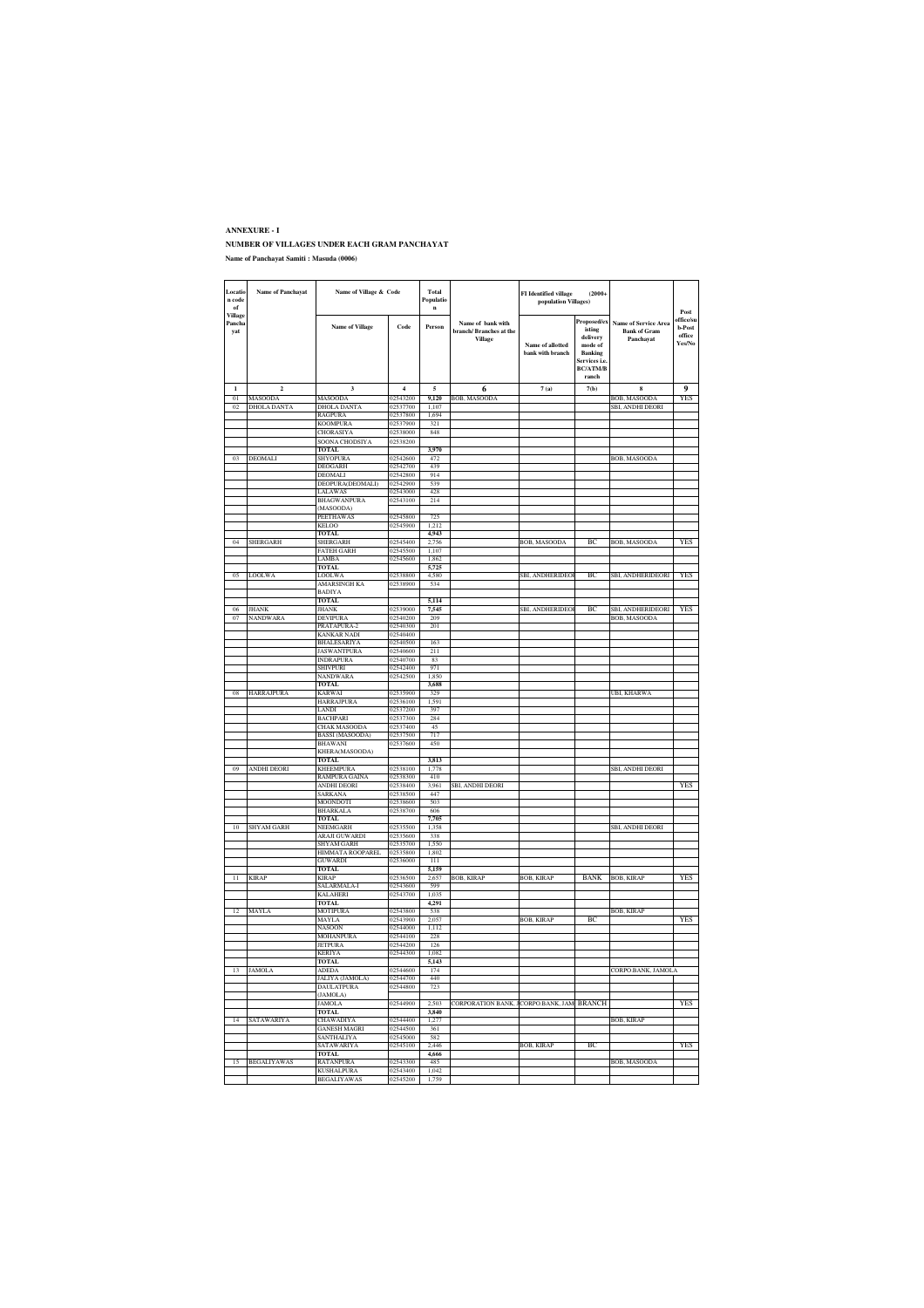#### **ANNEXURE - I NUMBER OF VILLAGES UNDER EACH GRAM PANCHAYAT Name of Panchayat Samiti : Masuda (0006)**

| Locatio<br>n code<br>$_{\mathrm{of}}$<br>Village | <b>Name of Panchayat</b>    | Name of Village & Code                    |                      | Total<br>FI Identified village<br>$(2000 +$<br>Populatio<br>population Villages)<br>$\mathbf{n}$ |                                                               |                                      |                                                                                                             |                                                                 | Post                                           |
|--------------------------------------------------|-----------------------------|-------------------------------------------|----------------------|--------------------------------------------------------------------------------------------------|---------------------------------------------------------------|--------------------------------------|-------------------------------------------------------------------------------------------------------------|-----------------------------------------------------------------|------------------------------------------------|
| Pancha<br>yat                                    |                             | <b>Name of Village</b>                    | Code                 | Person                                                                                           | Name of bank with<br>branch/Branches at the<br><b>Village</b> | Name of allotted<br>bank with branch | Proposed/ex<br>isting<br>delivery<br>mode of<br><b>Banking</b><br>Services i.e.<br><b>BC/ATM/B</b><br>ranch | <b>Name of Service Area</b><br><b>Bank of Gram</b><br>Panchayat | office/su<br><b>b-Post</b><br>office<br>Yes/No |
| 1                                                | $\mathbf 2$                 | 3                                         | $\overline{4}$       | 5                                                                                                | 6                                                             | 7(a)                                 | 7(b)                                                                                                        | 8                                                               | 9                                              |
|                                                  |                             | <b>KANPURA</b><br>TOTAL                   | 02545300             | 1,173<br>4,459                                                                                   |                                                               |                                      |                                                                                                             |                                                                 |                                                |
| 16                                               | RAMGARH                     | RAMGARH<br>AKROL                          | 02541300<br>02541700 | 2,885<br>354                                                                                     | <b>BRGB, RAMGARH</b>                                          |                                      |                                                                                                             | BRGB, RAMGARH                                                   | YES                                            |
|                                                  |                             | <b>SHIV NAGAR</b>                         | 02541800             | 953                                                                                              |                                                               |                                      |                                                                                                             |                                                                 |                                                |
| 17                                               | JEEWAHA                     | <b>TOTAL</b><br>SHIVPURA GHATA            | 02539100             | 4,192<br>622                                                                                     |                                                               |                                      |                                                                                                             | BRGB, RAMGARH                                                   |                                                |
|                                                  |                             | <b>BARIYA MEDA</b><br>RATANPURA GHATA     | 02539200<br>02539300 | 545<br>419                                                                                       |                                                               |                                      |                                                                                                             |                                                                 |                                                |
|                                                  |                             | <b>JEEWAHA</b>                            | 02539800             | 2,133                                                                                            |                                                               | <b>BRGB, RAMGARH</b>                 | BC                                                                                                          |                                                                 | YES                                            |
| 18                                               | <b>DEWAS</b>                | <b>TOTAL</b><br>ROOPAHELI KALAN           | 02539400             | 3,719<br>499                                                                                     |                                                               |                                      |                                                                                                             | BRGB, RAMGARH                                                   |                                                |
|                                                  |                             | ROOPAHELI KHURD<br>REECHHMAL              | 02539500<br>02539600 | 290<br>80                                                                                        |                                                               |                                      |                                                                                                             |                                                                 |                                                |
|                                                  |                             | <b>AMARPURA (AKROL)</b>                   | 02539700<br>02541400 | 463<br>1,691                                                                                     |                                                               |                                      |                                                                                                             |                                                                 |                                                |
|                                                  |                             | DEOPURA (DEWAS)<br><b>DEWAS</b>           | 02541500             | 850                                                                                              |                                                               |                                      |                                                                                                             |                                                                 |                                                |
|                                                  |                             | LADPURA<br><b>TOTAL</b>                   | 02541600             | 191<br>4,064                                                                                     |                                                               |                                      |                                                                                                             |                                                                 |                                                |
| 19                                               | DAULATPURA                  | <b>KANPURA</b><br>(DAULATPURA)            | 02539900             | 818                                                                                              |                                                               |                                      |                                                                                                             | SBBJ, BIJAYNAGAR                                                |                                                |
|                                                  |                             | <b>RENPURA</b>                            | 02540000             | 318                                                                                              |                                                               |                                      |                                                                                                             |                                                                 |                                                |
|                                                  |                             | UTTAMI<br>KESHARPURA                      | 02540100<br>02540800 | 1,256<br>413                                                                                     |                                                               |                                      |                                                                                                             |                                                                 |                                                |
|                                                  |                             | SURAJPURA)<br><b>SURAJPURA</b>            | 02540900             | 913                                                                                              |                                                               |                                      |                                                                                                             |                                                                 |                                                |
|                                                  |                             | (KESHARPURA)                              |                      |                                                                                                  |                                                               |                                      |                                                                                                             |                                                                 |                                                |
|                                                  |                             | <b>DAULATPURA</b><br>(KESHARPURA)         | 02541000             | 1,345                                                                                            |                                                               |                                      |                                                                                                             |                                                                 |                                                |
|                                                  |                             | PRATAPPURA-1<br>TOPAS                     | 02541100<br>02541200 | 514<br>282                                                                                       |                                                               |                                      |                                                                                                             |                                                                 |                                                |
| 20                                               | HANOOTIYA                   | TOTAL<br><b>KARNIPURA</b>                 | 02541900             | 5,859<br>87                                                                                      |                                                               |                                      |                                                                                                             | ICICI, JALIYA-II                                                |                                                |
|                                                  |                             | DEOPURA                                   | 02542000             | 397                                                                                              |                                                               |                                      |                                                                                                             |                                                                 |                                                |
|                                                  |                             | (HANOOTIYA)<br>DHANI KHERA                | 02542100             | 318                                                                                              |                                                               |                                      |                                                                                                             |                                                                 |                                                |
|                                                  |                             | HANOOTIYA<br><b>KASHIPURA</b>             | 02542200<br>02542300 | 2,867                                                                                            |                                                               | ICICI, JALIYA-II                     | ВC                                                                                                          |                                                                 | YES                                            |
|                                                  |                             | <b>BHAIROON KHERA</b>                     | 02546200             | 655                                                                                              |                                                               |                                      |                                                                                                             |                                                                 |                                                |
|                                                  |                             | (HANOOTIYA)<br><b>GANESHPURA</b>          | 02546400             | 109                                                                                              |                                                               |                                      |                                                                                                             |                                                                 |                                                |
|                                                  |                             | (HANOOTIYA)<br>SALARMALA- II              | 02546500             | 385                                                                                              |                                                               |                                      |                                                                                                             |                                                                 |                                                |
|                                                  |                             | <b>TOTAL</b>                              |                      | 4,818                                                                                            |                                                               |                                      |                                                                                                             |                                                                 |                                                |
| 21<br>22                                         | <b>JALIYA II</b><br>SATHANA | JALIYA II<br>LACHHMIKHERA                 | 02546300<br>02547700 | 6,280<br>216                                                                                     | ICICI, JALIYA II                                              |                                      |                                                                                                             | ICICI, JALIYA II<br>SBI, BIJAYNAGAR                             | YES                                            |
|                                                  |                             | GANESHPURA<br>BHAGAWANPURA                | 02547800<br>02547900 | 137<br>871                                                                                       |                                                               |                                      |                                                                                                             |                                                                 |                                                |
|                                                  |                             | SATHANA<br><b>TOTAL</b>                   | 02548000             | 3,259<br>4,483                                                                                   |                                                               | CBI, BIJAYNAGAR                      | BC                                                                                                          |                                                                 | YES                                            |
|                                                  | <b>BARI</b>                 | <b>DEOGARH</b> @ SOOTI                    | 02546700             | 472                                                                                              |                                                               |                                      |                                                                                                             | BOB, BIJAYNAGAR                                                 |                                                |
|                                                  |                             | <b>KHERA</b><br><b>BARA ASAN</b>          | 02546800             | 958                                                                                              |                                                               |                                      |                                                                                                             |                                                                 |                                                |
|                                                  |                             | BARI<br><b>KESHARPURA</b>                 | 02546900<br>02547000 | 1,760<br>559                                                                                     |                                                               |                                      |                                                                                                             |                                                                 |                                                |
|                                                  |                             | (SATHANA)                                 |                      |                                                                                                  |                                                               |                                      |                                                                                                             |                                                                 |                                                |
|                                                  |                             | DEOPURA (SATHANA)                         | 02547100             | 358                                                                                              |                                                               |                                      |                                                                                                             |                                                                 |                                                |
|                                                  |                             | KHOONTIYA<br><b>INDRAGARH</b>             | 02547300<br>02548200 | 970<br>543                                                                                       |                                                               |                                      |                                                                                                             |                                                                 |                                                |
| 24                                               | <b>KANIYA</b>               | <b>TOTAL</b><br><b>KANIYA</b>             | 02546600             | 5,620<br>3,223                                                                                   |                                                               |                                      | ВC                                                                                                          |                                                                 | YES                                            |
| 25                                               | DAULATPURA                  | LORDI                                     | 02545700             | 1,429                                                                                            |                                                               | SBI, BIJAYNAGAR                      |                                                                                                             | SBI, BIJAYNAGAR<br>SBBJ, BIJAYNAGAR                             |                                                |
|                                                  |                             | DAULATPURA<br>(SANTHANA)                  | 02547600             | 1,670                                                                                            |                                                               |                                      |                                                                                                             |                                                                 |                                                |
| 26                                               | LODIYANA                    | <b>TOTAL</b><br><b>LAXMI PURA</b>         | 02546000             | 3.099<br>152                                                                                     |                                                               |                                      |                                                                                                             | ICICI, BIJAYNAGAR                                               |                                                |
|                                                  |                             | KALYAN PURA                               | 02546100             | 351                                                                                              |                                                               |                                      |                                                                                                             |                                                                 |                                                |
|                                                  |                             | LODIYANA<br>JAISINGH PURA                 | 02547200<br>02547400 | 1,480<br>779                                                                                     |                                                               |                                      |                                                                                                             |                                                                 |                                                |
|                                                  |                             | <b>BAHADURPURA</b><br>TOTAL.              | 02547500             | 553<br>3.315                                                                                     |                                                               |                                      |                                                                                                             |                                                                 |                                                |
| 27<br>28                                         | <b>BARAL</b><br>SIKHRANI    | BARAL<br>MOKHAMPURA                       | 02548500<br>02548100 | 4,852<br>482                                                                                     |                                                               | <b>BOB, BIJAYNAGAF</b>               | ВC                                                                                                          | BOB, BIJAYNAGAR<br>SBBJ, BIJAYNAGAR                             | YES                                            |
|                                                  |                             | SIKHRANI                                  | 02548300             | 4,032                                                                                            |                                                               | CBI, BIJAYNAGAR                      | ВC                                                                                                          |                                                                 | <b>YES</b>                                     |
|                                                  |                             | CHOSLA @ DULHE<br>NAGAR                   | 02548400             |                                                                                                  |                                                               |                                      |                                                                                                             |                                                                 |                                                |
|                                                  |                             | NAGAR<br><b>TOTAL</b>                     | 02548600             | 1,313<br>5,827                                                                                   |                                                               |                                      |                                                                                                             |                                                                 |                                                |
| 29                                               | PEEPLAI                     | PEEPLAI<br>DEOGARH (KHARBA)               | 02534400<br>02534500 | 3,394<br>336                                                                                     |                                                               | CBI, BIJAYNAGAR                      | ВC                                                                                                          | SBBJ, BIJAYNAGAR                                                | YES                                            |
|                                                  |                             | TOTAL                                     |                      | 3,730                                                                                            |                                                               |                                      |                                                                                                             |                                                                 |                                                |
| 30                                               | <b>KANA KHERA</b>           | <b>GOPAL SAGAR</b><br>KESARPURA (KANA     | 02535100<br>02535200 | 833<br>861                                                                                       |                                                               |                                      |                                                                                                             | UBI, KHARWA                                                     |                                                |
|                                                  |                             | KHERA)<br><b>KANA KHERA</b>               | 02535300             | 1,466                                                                                            |                                                               |                                      |                                                                                                             |                                                                 |                                                |
|                                                  |                             | <b>KHETA KHERA</b>                        | 02535400             | 188                                                                                              |                                                               |                                      |                                                                                                             |                                                                 |                                                |
| 31                                               | <b>KHARWA</b>               | TOTAL<br>BHAWANIPURA                      | 02534600             | 3.348<br>495                                                                                     |                                                               |                                      |                                                                                                             | UBI, KHARWA                                                     |                                                |
|                                                  |                             | MADHOGARH<br><b>RAMPURA</b>               | 02534700<br>02534800 | 391<br>661                                                                                       |                                                               |                                      |                                                                                                             |                                                                 |                                                |
|                                                  |                             | <b>KHARWA</b><br><b>RANI SAGAR</b>        | 02534900             | 6,265<br>535                                                                                     | UBI, KHARWA                                                   |                                      |                                                                                                             |                                                                 | YES                                            |
|                                                  |                             | <b>TOTAL</b>                              | 02535000             | 8,347                                                                                            |                                                               |                                      |                                                                                                             |                                                                 |                                                |
| 32                                               | MOYANA                      | <b>SARHIYAN</b><br><b>KASHIPURA</b>       | 02536200<br>02536300 | 747<br>592                                                                                       |                                                               |                                      |                                                                                                             | UBI, KHARWA                                                     |                                                |
|                                                  |                             | <b>RATANGARH</b><br><b>BHAIROON KHERA</b> | 02536400<br>02536600 | 304<br>452                                                                                       |                                                               |                                      |                                                                                                             |                                                                 |                                                |
|                                                  |                             | MANPURA                                   | 02536700             | 758                                                                                              |                                                               |                                      |                                                                                                             |                                                                 |                                                |
|                                                  |                             | <b>GURHA</b><br>RAMPURA                   | 02536800<br>02536900 | 281<br>977                                                                                       |                                                               |                                      |                                                                                                             |                                                                 |                                                |
|                                                  |                             | SABALPURA<br>MOYANA                       | 02537000<br>02537100 | 283<br>1.187                                                                                     |                                                               |                                      |                                                                                                             |                                                                 |                                                |
|                                                  |                             | SHYAMPURA<br><b>TOTAL</b>                 | 02543500             | 62<br>5,643                                                                                      |                                                               |                                      |                                                                                                             |                                                                 |                                                |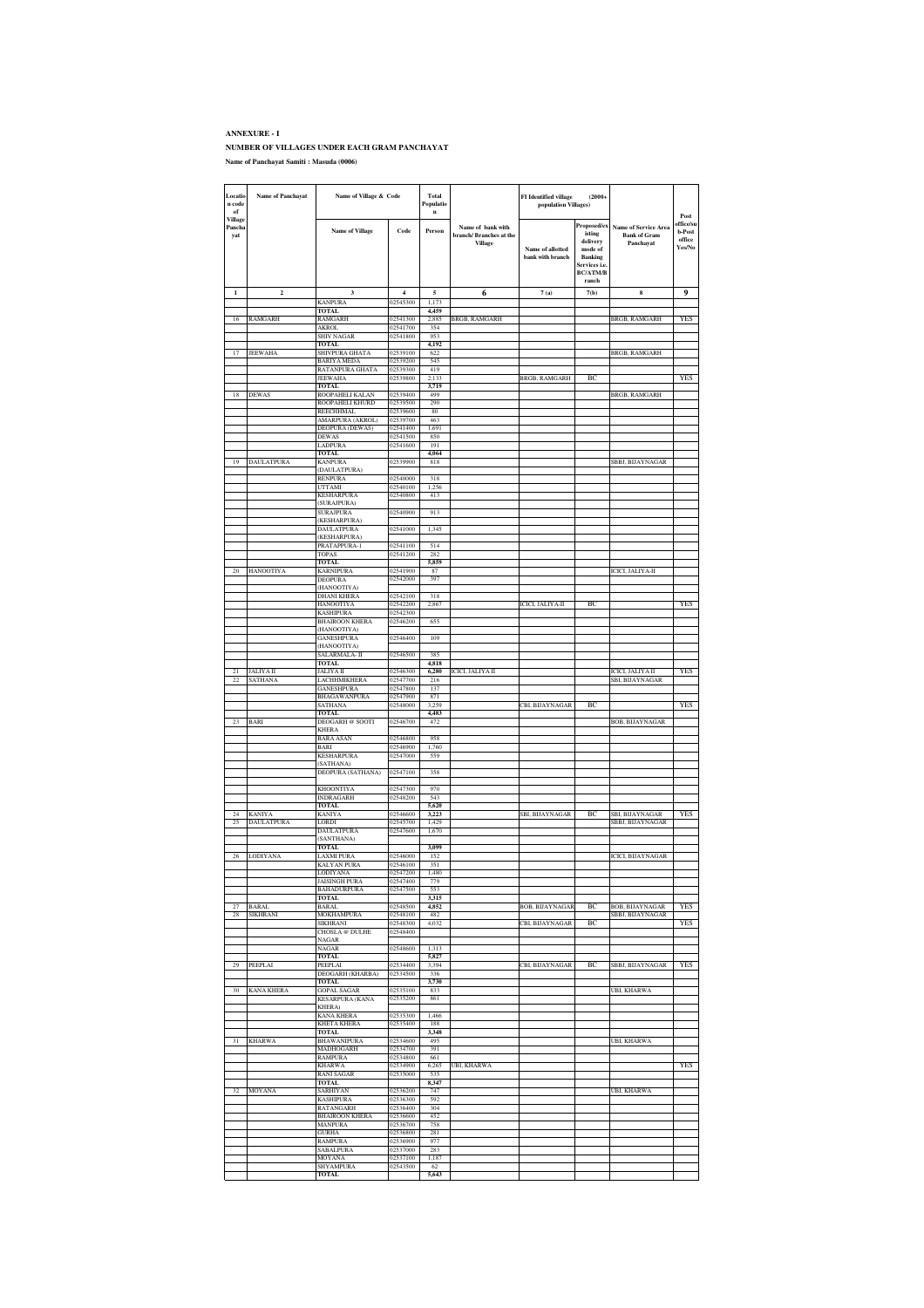#### **ANNEXURE - I NUMBER OF VILLAGES UNDER EACH GRAM PANCHAYAT Name of Panchayat Samiti : Bhinay (0007)**

| Location<br>code of<br><b>Village</b><br>Panchay<br>at | <b>Name of Panchayat</b>     | Name of Village & Code                           |                         | <b>Total</b><br>Populatio<br>n(includi<br>ng<br>institutio<br>nal &<br><b>Houseles</b> |                                                             | <b>FI</b> Identified village<br>$(2000+$<br>population Villages) |                                                                                   |                                                | Post                                    |
|--------------------------------------------------------|------------------------------|--------------------------------------------------|-------------------------|----------------------------------------------------------------------------------------|-------------------------------------------------------------|------------------------------------------------------------------|-----------------------------------------------------------------------------------|------------------------------------------------|-----------------------------------------|
|                                                        |                              | <b>Name of Village</b>                           | Code                    | s<br>Person                                                                            | Name of bank with branch/<br><b>Branches at the Village</b> | Name of allotted bank with<br>branch                             | Propo<br>sed/exi<br>sting<br>delive<br>ry<br>$\mathbf{mode}$<br>of<br>Banki<br>ng | Name of Service Area Bank of Gram<br>Panchayat | office/sub-<br>Post<br>office<br>Yes/No |
| $\mathbf{1}$                                           | $\overline{2}$               | $\overline{\mathbf{3}}$                          | $\overline{\mathbf{4}}$ | $\overline{\mathbf{5}}$                                                                | 6                                                           | 7(a)                                                             | 7(b)                                                                              | $\bf8$                                         | $\boldsymbol{9}$                        |
| 01                                                     | DEOLIYA KALAN                | MATAJI KA KHERA                                  | 02564700                | 470                                                                                    |                                                             |                                                                  |                                                                                   | ICICI BANK, DEOLIYA KALAM                      |                                         |
|                                                        |                              | DEOLIYA KALAN<br>TOTAL                           | 02564800                | 4,867<br>5.337                                                                         | ICICI BANK, DEOLIYA KALAN                                   |                                                                  |                                                                                   |                                                | YES                                     |
| 02                                                     | <b>BARLI</b>                 | <b>BARLI</b>                                     | 02564600                | 3,904                                                                                  |                                                             | ICICI BANK, DEOLIYA KAL                                          | BC                                                                                | ICICI BANK, DEOLIYA KALAN                      | <b>YES</b>                              |
| 03                                                     | <b>NANDSI</b>                | NANDSI<br>KURTHAL                                | 02565500<br>02565600    | 1,706<br>1,666                                                                         |                                                             |                                                                  |                                                                                   | SBI, BHINAI                                    |                                         |
|                                                        |                              | <b>TOTAL</b>                                     |                         | 3,372                                                                                  |                                                             |                                                                  |                                                                                   |                                                |                                         |
| 04                                                     | <b>CHAPANERI</b>             | CHAPANERI                                        | 02563900                | 4,044                                                                                  |                                                             |                                                                  |                                                                                   | ICICI BANK, CHAMPANERI                         | YES                                     |
| 0 <sub>5</sub>                                         | LAMGARA                      | <b>BARLA KHERA</b><br>UDAIPUR KHERA              | 02564100<br>02564200    | 338<br>389                                                                             |                                                             |                                                                  |                                                                                   |                                                |                                         |
|                                                        |                              | BHAIROO KHERA                                    | 02564300                | 271                                                                                    |                                                             |                                                                  |                                                                                   |                                                |                                         |
|                                                        |                              | NEEMERA (BARLI)<br>GANAHERA                      | 02564400<br>02564500    | 1,257<br>1,309                                                                         |                                                             |                                                                  |                                                                                   |                                                |                                         |
|                                                        |                              | LAMGARA                                          | 02564900                | 988                                                                                    |                                                             |                                                                  |                                                                                   |                                                |                                         |
|                                                        | <b>GURHA KHURD</b>           | <b>TOTAL</b><br>BAGRAI                           | 02565000                | 4,552                                                                                  |                                                             |                                                                  |                                                                                   | SBI, BHINAI                                    |                                         |
|                                                        |                              | KHERI                                            | 02565100                | 1,245<br>837                                                                           |                                                             |                                                                  |                                                                                   |                                                |                                         |
|                                                        |                              | <b>GURHA KHURD</b>                               | 02565200                | 1,686                                                                                  |                                                             |                                                                  |                                                                                   |                                                |                                         |
|                                                        |                              | <b>GURHA KALAN</b><br>PANDONLAI                  | 02565300<br>02565400    | 1.271<br>541                                                                           |                                                             |                                                                  |                                                                                   |                                                |                                         |
|                                                        |                              | TOTAL                                            |                         | 5.580                                                                                  |                                                             |                                                                  |                                                                                   |                                                |                                         |
| 07                                                     | <b>BOOBKIYA</b>              | <b>BOOBKIYA</b><br><b>REN</b>                    | 02560900<br>02561000    | 1,127<br>606                                                                           |                                                             |                                                                  |                                                                                   | SBBJ, BHINAI                                   |                                         |
|                                                        |                              | <b>KHAYRA</b>                                    | 02562000                | 959                                                                                    |                                                             |                                                                  |                                                                                   |                                                |                                         |
|                                                        |                              | SOLKHURD                                         | 02562100                | 444                                                                                    |                                                             |                                                                  |                                                                                   |                                                |                                         |
|                                                        |                              | <b>SOL KALAN</b><br>PEEPALIYA                    | 02562200<br>02562300    | 488<br>774                                                                             |                                                             |                                                                  |                                                                                   |                                                |                                         |
|                                                        |                              | TOTAL                                            |                         | 4.398                                                                                  |                                                             |                                                                  |                                                                                   |                                                |                                         |
| 08                                                     | <b>BARGAON</b><br>(SURKHAND) | <b>KERIYA KHURD</b><br><b>BARGAON (SURKHAND)</b> | 02562600<br>02562800    | 1.321<br>1,826                                                                         |                                                             |                                                                  |                                                                                   | BRGB,NAGOLA                                    |                                         |
|                                                        |                              | RAGHUNATHPURA                                    | 02562900                | 954                                                                                    |                                                             |                                                                  |                                                                                   |                                                |                                         |
| 09                                                     | KANAI KALAN                  | <b>TOTAL</b><br>KANAI KALAN                      | 02563000                | 4,101<br>671                                                                           |                                                             |                                                                  |                                                                                   | BRGB, NAGOLA                                   |                                         |
|                                                        |                              | KANAI KHURD                                      | 02563100                | 1,066                                                                                  |                                                             |                                                                  |                                                                                   |                                                |                                         |
|                                                        |                              | NEEMRA(KEROT)                                    | 02563200                | 1,212                                                                                  |                                                             |                                                                  |                                                                                   |                                                |                                         |
|                                                        |                              | KACHARIYA<br>LAXMIPURA                           | 02563300<br>02563400    | 914<br>356                                                                             |                                                             |                                                                  |                                                                                   |                                                |                                         |
|                                                        |                              | TOTAL                                            |                         | 4,219                                                                                  |                                                             |                                                                  |                                                                                   |                                                |                                         |
| 10                                                     | PADALIYA(BHINAY)             | <b>CHAWANDIYA</b><br>PADALIYA (BHINAY)           | 02563500<br>02563600    | 639<br>1,822                                                                           |                                                             |                                                                  |                                                                                   | ICICI BANK, CHAMPANERI                         |                                         |
|                                                        |                              | <b>BEELIYA</b>                                   | 02563700                | 395                                                                                    |                                                             |                                                                  |                                                                                   |                                                |                                         |
|                                                        |                              | MOONDIYA KHERA<br>TOTAL                          | 02564000                | 283<br>3,139                                                                           |                                                             |                                                                  |                                                                                   |                                                |                                         |
| 11                                                     | <b>KEROT</b>                 | JETPURA                                          | 02565700                | 1.428                                                                                  |                                                             |                                                                  |                                                                                   | SBI, BHINAI                                    |                                         |
|                                                        |                              | KEROT                                            | 02565800                | 2,099                                                                                  |                                                             | BRGB, BIJAYNAGAR                                                 | ВC                                                                                |                                                | YES                                     |
|                                                        |                              | <b>KADOLAI</b><br><b>TOTAL</b>                   | 02565900                | 335<br>3,862                                                                           |                                                             |                                                                  |                                                                                   |                                                |                                         |
| 12                                                     | <b>BANDANWARA</b>            | BANDANWARA                                       | 02557400                | 6,458                                                                                  | ICICI BANK, IDBI, BANDANWARA                                |                                                                  |                                                                                   | ICICI BANK, BANDANWARA                         | YES                                     |
|                                                        |                              | <b>SOORAJPURA</b><br>BAGRAI                      | 02557500<br>02557600    | 417<br>494                                                                             |                                                             |                                                                  |                                                                                   |                                                |                                         |
|                                                        |                              | TOTAL                                            |                         | 7,369                                                                                  |                                                             |                                                                  |                                                                                   |                                                |                                         |
| 13                                                     | NAGOLA                       | SAPNIKHERA@<br><b>RAGHUNATHPURA</b>              | 02562500                | 405                                                                                    |                                                             |                                                                  |                                                                                   | BRGB,NAGOLA                                    |                                         |
|                                                        |                              | <b>BARLA</b> @ KALA TALAB                        | 02562400                | 1.409                                                                                  |                                                             |                                                                  |                                                                                   |                                                |                                         |
|                                                        |                              | <b>BALAPURA</b><br>NAGOLA                        | 02562700<br>02563800    | 490<br>2,055                                                                           |                                                             |                                                                  |                                                                                   |                                                | YES                                     |
|                                                        |                              | <b>TOTAL</b>                                     |                         | 4,359                                                                                  | BRGB,NAGOLA                                                 |                                                                  |                                                                                   |                                                |                                         |
| 14                                                     | KARATI                       | <b>PRATAPPURA</b><br><b>KARATI</b>               | 02558200<br>02558300    | 468<br>1.699                                                                           |                                                             |                                                                  |                                                                                   | BRGB, BIJAYNAGAR                               |                                         |
|                                                        |                              | GOWALIYA                                         | 02558400                | 1,259                                                                                  |                                                             |                                                                  |                                                                                   |                                                |                                         |
|                                                        |                              | <b>KHERI</b>                                     | 02558500                | 1,525                                                                                  |                                                             |                                                                  |                                                                                   |                                                |                                         |
|                                                        |                              | <b>GOPALPURA</b><br>TOTAL                        | 02559600                | 621<br>5.572                                                                           |                                                             |                                                                  |                                                                                   |                                                |                                         |
| 15                                                     | <b>RATAKOT</b>               | <b>JHEEPIYA</b>                                  | 02558900                | 1.129                                                                                  |                                                             |                                                                  |                                                                                   | BRGB, BIJAYNAGAR                               |                                         |
|                                                        |                              | ALAKUI<br>TOTAL                                  |                         | 004.<br>3,193                                                                          |                                                             | экслэ                                                            | ъc                                                                                |                                                | 1 E.S                                   |
| 16                                                     | <b>KUMHARIYA</b>             | <b>KUMHARIYA</b>                                 | 02557700                | 1,804                                                                                  |                                                             |                                                                  |                                                                                   | ICICI BANK BANDANWARA                          |                                         |
|                                                        |                              | <b>KEETAP</b><br><b>TOTAL</b>                    | 02557800                | 1,217<br>3,021                                                                         |                                                             |                                                                  |                                                                                   |                                                |                                         |
| 17                                                     | <b>BHINAY</b>                | <b>BHINAY</b>                                    | 02560100                | 8,917                                                                                  | BOB, SBBJ, BHINAI                                           |                                                                  |                                                                                   | BOB, BHINAI                                    | YES                                     |
| 18                                                     | SINGAWAI                     | MATHANIYA<br>SINGAWAL                            | 02559100<br>02559500    | 898<br>2,442                                                                           |                                                             |                                                                  |                                                                                   | BRJB, BIJAYNAGAR                               | YES                                     |
|                                                        |                              | <b>TOTAL</b>                                     |                         | 3,340                                                                                  |                                                             |                                                                  |                                                                                   |                                                |                                         |
| -19                                                    | <b>SOBRI</b>                 | SOBRI<br>TELARA                                  | 02561100<br>02561200    | 1,100<br>703                                                                           |                                                             |                                                                  |                                                                                   | BOB, BHINAI                                    |                                         |
|                                                        |                              | PRATAPPURA                                       | 02561300                | 396                                                                                    |                                                             |                                                                  |                                                                                   |                                                |                                         |
|                                                        |                              | <b>ROOPPURA</b>                                  | 02561400                | 73                                                                                     |                                                             |                                                                  |                                                                                   |                                                |                                         |
|                                                        |                              | <b>CHAWANDIYA</b><br><b>JHANBARKIYA</b>          | 02561500<br>02561800    | 880<br>532                                                                             |                                                             |                                                                  |                                                                                   |                                                |                                         |
|                                                        |                              | GHANA                                            | 02561900                | 1,312                                                                                  |                                                             |                                                                  |                                                                                   |                                                |                                         |
| 20                                                     | <b>DHANTOL</b>               | TOTAL<br><b>UDAIGARH KHERA</b>                   | 02560200                | 4,996<br>1,216                                                                         |                                                             |                                                                  |                                                                                   | <b>ICICI BANK, TANTOTI</b>                     |                                         |
|                                                        |                              | <b>GUJARWARA</b>                                 | 02560300                | 578                                                                                    |                                                             |                                                                  |                                                                                   |                                                |                                         |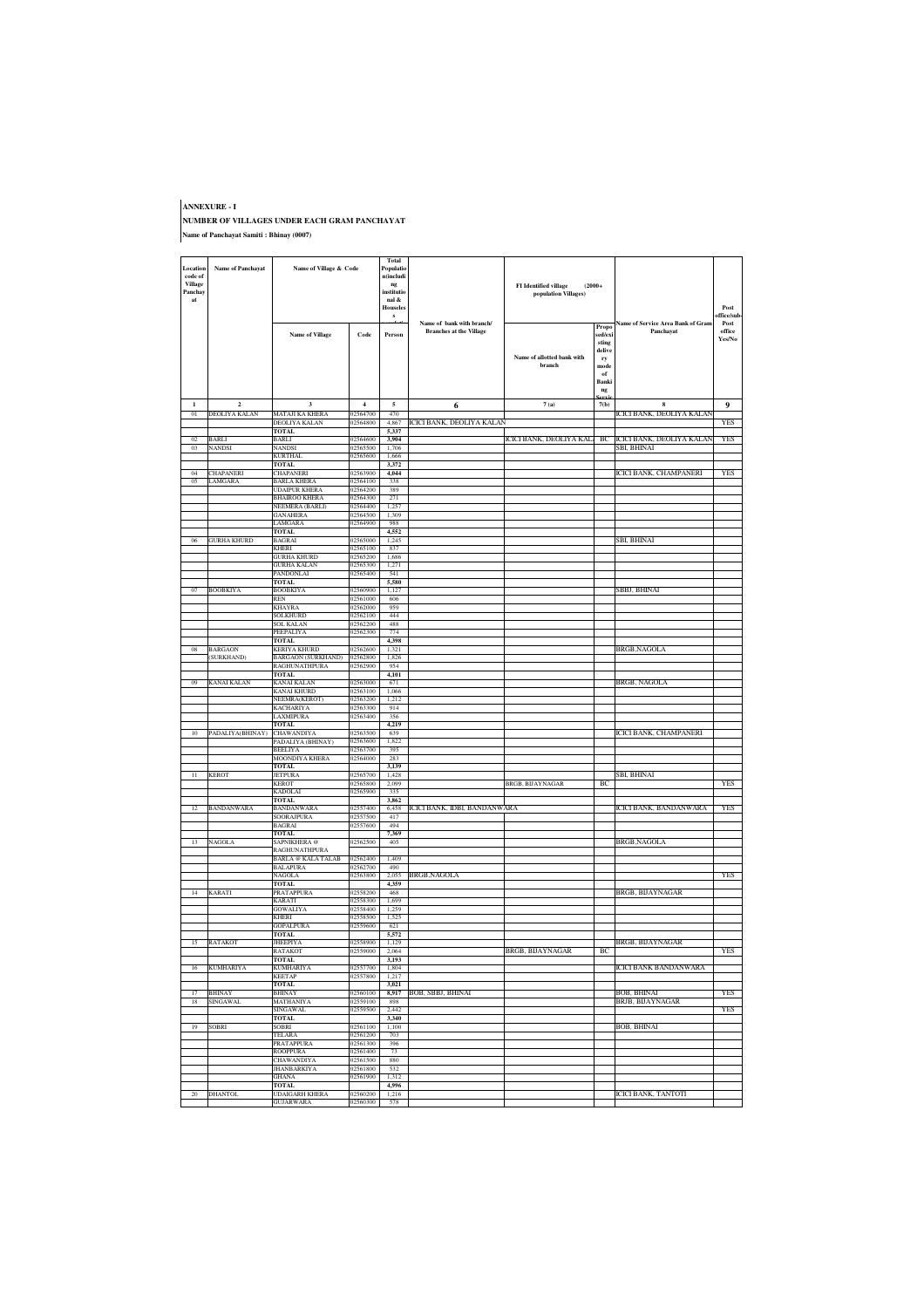#### **ANNEXURE - I NUMBER OF VILLAGES UNDER EACH GRAM PANCHAYAT Name of Panchayat Samiti : Bhinay (0007)**

| Location<br>code of<br><b>Village</b><br>Panchay<br>at | <b>Name of Panchayat</b>         | Name of Village & Code               |                      | Total<br>Populatio<br>$n$ (includi<br>ng<br>institutie<br>nal &<br><b>Houseles</b><br>$\mathbf{s}$ |                                                             | <b>FI</b> Identified village<br>$(2000+$<br>population Villages) |                                                                        |                                                       | Post<br>affice/sul       |
|--------------------------------------------------------|----------------------------------|--------------------------------------|----------------------|----------------------------------------------------------------------------------------------------|-------------------------------------------------------------|------------------------------------------------------------------|------------------------------------------------------------------------|-------------------------------------------------------|--------------------------|
|                                                        |                                  | <b>Name of Village</b>               | Code                 | Person                                                                                             | Name of bank with branch/<br><b>Branches at the Village</b> | Name of allotted bank with<br>hranch                             | Propo<br>sed/exi<br>sting<br>delive<br>ry<br>mode<br>of<br>Banki<br>ng | <b>Name of Service Area Bank of Gram</b><br>Panchayat | Post<br>office<br>Yes/No |
| $\mathbf{1}$                                           | $\overline{\mathbf{c}}$          | $\mathbf 3$                          | $\overline{4}$       | 5                                                                                                  | 6                                                           | $7\;(\mathrm{a})$                                                | ervi<br>7(b)                                                           | $\bf{8}$                                              | 9                        |
|                                                        |                                  | DHANTOL                              | )2560400             | 1,116                                                                                              |                                                             |                                                                  |                                                                        |                                                       |                          |
|                                                        |                                  | HEERAPURA<br><b>TOTAL</b>            | 02560500             | 1,107<br>4,017                                                                                     |                                                             |                                                                  |                                                                        |                                                       |                          |
| 21                                                     | REECHHMAL @                      | REECHHMALIYA @                       | 02560600             | 1,345                                                                                              |                                                             |                                                                  |                                                                        | ICICI BANK, TANTOTI                                   |                          |
|                                                        | RAMMALIYA                        | RAMMALIYA<br><b>RAGHUNATH GARH</b>   | 02560700             | 1.129                                                                                              |                                                             |                                                                  |                                                                        |                                                       |                          |
|                                                        |                                  | PEELODA                              | 02560800             | 583                                                                                                |                                                             |                                                                  |                                                                        |                                                       |                          |
| 22                                                     | <b>EKALSEENGA</b>                | TOTAL.<br><b>HIYALIYA</b>            | 02559200             | 3.057<br>1,079                                                                                     |                                                             |                                                                  |                                                                        |                                                       |                          |
|                                                        |                                  | BANERIYA                             | 02559300             | 957                                                                                                |                                                             |                                                                  |                                                                        | BRGB, BIJAYNAGAR                                      |                          |
|                                                        |                                  | <b>BALAPURA</b>                      | 02559400             | 249                                                                                                |                                                             |                                                                  |                                                                        |                                                       |                          |
|                                                        |                                  | EKALSEENGA<br>DHANI                  | 02561600<br>02561700 | 1,921<br>162                                                                                       |                                                             |                                                                  |                                                                        |                                                       | <b>YES</b>               |
|                                                        |                                  | <b>TOTAL</b>                         |                      | 4,368                                                                                              |                                                             |                                                                  |                                                                        |                                                       |                          |
| 23                                                     | CHHACHHUNDRA                     | SEDARIYA<br><b>CHHACHHUNDRA</b>      | 02557900<br>02558000 | 1,122<br>1.040                                                                                     |                                                             |                                                                  |                                                                        | IDBI, BANDANWARA                                      |                          |
|                                                        |                                  | <b>DAULATPURA</b>                    | 02558100             | 444                                                                                                |                                                             |                                                                  |                                                                        |                                                       |                          |
|                                                        |                                  | <b>SARGAON</b><br><b>GORDHANPURA</b> | 02559700<br>02559800 | 570<br>241                                                                                         |                                                             |                                                                  |                                                                        |                                                       |                          |
|                                                        |                                  | JORAWARPURA                          | 02559900             | 474                                                                                                |                                                             |                                                                  |                                                                        |                                                       |                          |
|                                                        |                                  | RATANPURA                            | 02560000             | 136                                                                                                |                                                             |                                                                  |                                                                        |                                                       |                          |
| 24                                                     | PADANGA                          | <b>TOTAL</b><br>AMARGARH             | 2556900              | 4,027<br>460                                                                                       |                                                             |                                                                  |                                                                        | CICI BANK, BANDANWARA                                 |                          |
|                                                        |                                  | MOTIPURA                             | 02557000             | 313                                                                                                |                                                             |                                                                  |                                                                        |                                                       |                          |
|                                                        |                                  | ROOPPURA<br><b>RAMPURA</b>           | 02557100<br>02557200 | 705<br>184                                                                                         |                                                             |                                                                  |                                                                        |                                                       |                          |
|                                                        |                                  | <b>DEOPURA</b>                       | 02557300             | 1371                                                                                               |                                                             |                                                                  |                                                                        |                                                       |                          |
|                                                        |                                  | PADANGA                              | 02558600<br>02558700 | 1.433<br>457                                                                                       |                                                             |                                                                  |                                                                        |                                                       |                          |
|                                                        |                                  | SAWAIPURA<br>ARJUNPURA               | 02558800             | 513                                                                                                |                                                             |                                                                  |                                                                        |                                                       |                          |
|                                                        |                                  | <b>TOTAL</b>                         |                      | 5,436                                                                                              |                                                             |                                                                  |                                                                        |                                                       |                          |
| 25<br>26                                               | <b>ANTOTI</b><br><b>KEBANIYA</b> | TANTOTI<br><b>KEBANIYA</b>           | 02566200<br>02566000 | 4,410<br>1,267                                                                                     | ICICI BANK, TANTOTI                                         |                                                                  |                                                                        | CICI BANK, TANTOTI<br>ICICI BANK, TANTOTI             | YES                      |
|                                                        |                                  | KALYANPURA                           | 02566100             | 1,259                                                                                              |                                                             |                                                                  |                                                                        |                                                       |                          |
|                                                        |                                  | <b>MOTIPURA</b><br><b>GUDALIYA</b>   | 02566300<br>02566400 | 578<br>731                                                                                         |                                                             |                                                                  |                                                                        |                                                       |                          |
|                                                        |                                  | TOTAL.                               |                      | 3.835                                                                                              |                                                             |                                                                  |                                                                        |                                                       |                          |
| 27                                                     | SHOKALIYA                        | PEEPROLI<br>SHOKLI                   | 12566500<br>02566800 | 1,391<br>515                                                                                       |                                                             |                                                                  |                                                                        | <b>BRGB SARANA</b>                                    |                          |
|                                                        |                                  | SHOKALIYA                            | 02566900             | 2.155                                                                                              |                                                             | <b>BRGB SARANA</b>                                               | -BC                                                                    |                                                       | <b>YES</b>               |
| 28                                                     | <b>BHAGWANTPURA</b>              | TOTAL<br><b>KOTRI</b>                | 02567000             | 4,061                                                                                              |                                                             |                                                                  |                                                                        |                                                       |                          |
|                                                        |                                  | <b>BHAGWANTPURA</b>                  | 02567100             | 972<br>1,213                                                                                       |                                                             |                                                                  |                                                                        | <b>BRGB SARANA</b>                                    |                          |
|                                                        |                                  | <b>BAHERA</b>                        | 02567200             | 939                                                                                                |                                                             |                                                                  |                                                                        |                                                       |                          |
|                                                        |                                  | <b>AHERA</b><br>TOTAL.               | 02567300             | 803<br>3.927                                                                                       |                                                             |                                                                  |                                                                        |                                                       |                          |
| 29                                                     | SARANA                           | <b>KESHARPURA</b>                    | 02566600             | 533                                                                                                |                                                             |                                                                  |                                                                        | <b>BRGB SARANA</b>                                    |                          |
|                                                        |                                  | SARANA                               | 02566700             | 3,608<br>4.141                                                                                     | BRGB SARANA                                                 |                                                                  |                                                                        |                                                       | <b>YES</b>               |
| 30                                                     | JOTAYAN                          | TOTAL<br>CHANDMA                     | 02570100             | 1,196                                                                                              |                                                             |                                                                  |                                                                        | ICICI BANK, TANTOTI                                   |                          |
|                                                        |                                  | JOTAYAN                              | 02570200             | 3,507                                                                                              |                                                             | ICICI BANK, TANTOTI                                              | BC                                                                     |                                                       | YES                      |
| 31                                                     | DABRELA                          | TOTAL<br><b>DHIGARIYA</b>            | 02567800             | 4,703<br>1.411                                                                                     |                                                             |                                                                  |                                                                        | BRGB, NASIRABAD                                       |                          |
|                                                        |                                  | <b>RIGROT</b>                        | 02568000             | 851                                                                                                |                                                             |                                                                  |                                                                        |                                                       |                          |
|                                                        |                                  | <b>DABRELA</b><br>TOTAL.             | 02569400             | 1.886<br>4.148                                                                                     |                                                             |                                                                  |                                                                        |                                                       |                          |
| 32                                                     | GOYLA                            | <b>GANESHPURA</b>                    | 02569900             | 515                                                                                                |                                                             |                                                                  |                                                                        | BRGB, GOYLA                                           |                          |
|                                                        |                                  | JAWLA<br>BANTI                       | 02570000<br>02570800 | 1.290<br>421                                                                                       |                                                             |                                                                  |                                                                        |                                                       |                          |
|                                                        |                                  | GOYLA                                | 02570900             | 2.574                                                                                              | BRGB, GOYLA                                                 |                                                                  |                                                                        |                                                       | YES                      |
| 33                                                     | SHERGARH                         | TOTAL                                | 02569500             | 4,800                                                                                              |                                                             | BOB, MASOODA                                                     |                                                                        | BC BRGB, GOYLA                                        | <b>YES</b>               |
|                                                        |                                  | SHERGARH<br><b>BAORI</b>             | 02569600             | 2,014<br>447                                                                                       |                                                             |                                                                  |                                                                        |                                                       |                          |
|                                                        |                                  | <b>BADLA</b>                         | 02569700             | 511                                                                                                |                                                             |                                                                  |                                                                        |                                                       |                          |
|                                                        |                                  | ARWAR<br>SHOLIYA                     | 02569800<br>02571300 | 1.436<br>666                                                                                       |                                                             |                                                                  |                                                                        |                                                       |                          |
|                                                        |                                  | TOTAL.                               |                      | 5.074                                                                                              |                                                             |                                                                  |                                                                        |                                                       |                          |
| 34                                                     | BAROL                            | KERIYA KALAN<br>SOYLA                | 02567400<br>02567500 | 1,276<br>471                                                                                       |                                                             |                                                                  |                                                                        | BRGB, NASIRABAD                                       |                          |
|                                                        |                                  | BAROL                                | 02567600             | 1,049                                                                                              |                                                             |                                                                  |                                                                        |                                                       |                          |
|                                                        |                                  | MOHAMMADGARH<br>TOTAL                | 02567700             | 677<br>3,473                                                                                       |                                                             |                                                                  |                                                                        |                                                       |                          |
| 35                                                     | SATOLAO                          | <b>SATOLAO</b>                       | 02570300             | 1.336                                                                                              |                                                             |                                                                  |                                                                        | BRGB, GOYLA                                           |                          |
|                                                        |                                  | <b>KHANDRA</b><br><b>JADANA</b>      | 02570400<br>02570500 | 658<br>1.098                                                                                       |                                                             |                                                                  |                                                                        |                                                       |                          |
|                                                        |                                  | DHIGARIYA GOOJRAN                    | 02570600             | 522                                                                                                |                                                             |                                                                  |                                                                        |                                                       |                          |
|                                                        |                                  | SANODIYA                             | 02570700             | 745                                                                                                |                                                             |                                                                  |                                                                        |                                                       |                          |
|                                                        |                                  | <b>TOTAL</b>                         |                      | 4.359                                                                                              |                                                             |                                                                  |                                                                        |                                                       |                          |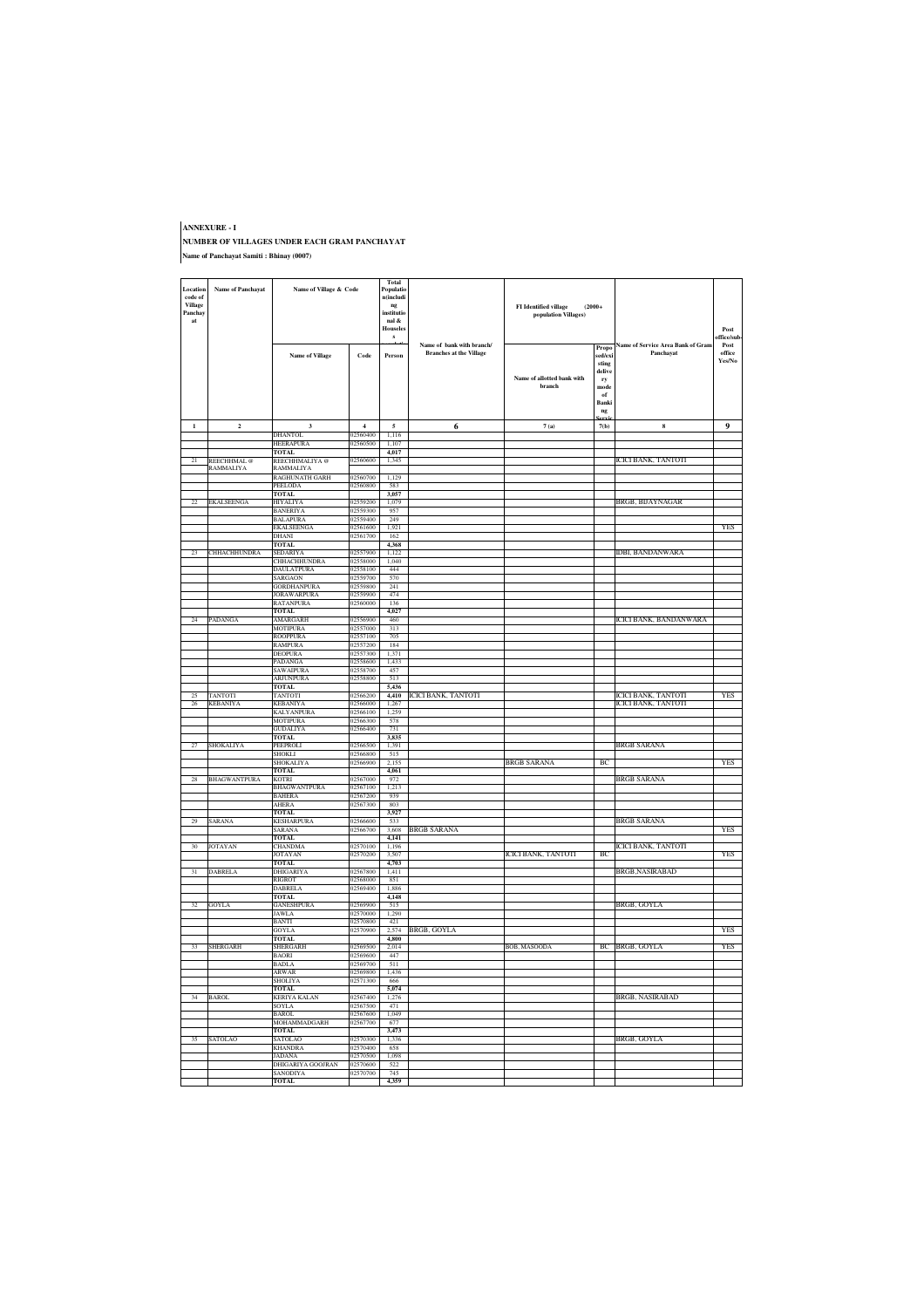#### **ANNEXURE - I NUMBER OF VILLAGES UNDER EACH GRAM PANCHAYAT Name of Panchayat Samiti : Kekri (0008)**

| Locati<br>on<br>code of | Name of Panchavat                | Name of Village & Code             |                            | Total<br>Populatio<br>$\bf n$ |                                                             | FI Identified village<br>$(2000+$<br>population Villages) |                          |                                                |                                            |
|-------------------------|----------------------------------|------------------------------------|----------------------------|-------------------------------|-------------------------------------------------------------|-----------------------------------------------------------|--------------------------|------------------------------------------------|--------------------------------------------|
| Village                 |                                  |                                    |                            |                               |                                                             |                                                           |                          |                                                | $\boldsymbol{\mathsf{Post}}$<br>office/sub |
| Pancha                  |                                  |                                    |                            |                               | Name of bank with branch/<br><b>Branches at the Village</b> |                                                           | Propose                  | Name of Service Area Bank of Gram<br>Panchayat | Post office                                |
| yat                     |                                  | <b>Name of Village</b>             | Code                       | Person                        |                                                             |                                                           | d/existin                |                                                | Yes/No                                     |
|                         |                                  |                                    |                            |                               |                                                             | Name of allotted bank with<br>branch                      | $\mathbf{g}$<br>delivery |                                                |                                            |
|                         |                                  |                                    |                            |                               |                                                             |                                                           | mode of                  |                                                |                                            |
|                         |                                  |                                    |                            |                               |                                                             |                                                           | <b>Banking</b>           |                                                |                                            |
|                         | $\overline{2}$<br><b>SARSARI</b> | 3<br><b>SARSARI</b>                | $\overline{4}$<br>02580000 | $\overline{7}$<br>1.053       | 6                                                           | 7(a)                                                      | 7(b)                     | $\bf8$                                         | 9                                          |
| 01                      |                                  | <b>UGAN KHERA</b>                  | 02580100                   | 782                           |                                                             |                                                           |                          | <b>BOB, KEKRI</b>                              |                                            |
|                         |                                  | MEODA KHURD                        | 02580200                   | 1,080                         |                                                             |                                                           |                          |                                                |                                            |
|                         |                                  | UGAI                               | 02580600                   | 728                           |                                                             |                                                           |                          |                                                |                                            |
|                         | <b>MOLKIYA</b>                   | <b>TOTAL</b>                       | 02579500                   | 3.643                         |                                                             |                                                           |                          | BRGB, KALERA KRISHNA GOPAI                     |                                            |
| 02                      |                                  | AMALI<br>(JOONIYAN)                |                            | 695                           |                                                             |                                                           |                          |                                                |                                            |
|                         |                                  | TITARIYA                           | 02579600                   | 985                           |                                                             |                                                           |                          |                                                |                                            |
|                         |                                  | MANDHA                             | 02579700                   | 496                           |                                                             |                                                           |                          |                                                |                                            |
|                         |                                  | NAI KHERA                          | 02579800                   | 864                           |                                                             |                                                           |                          |                                                |                                            |
|                         |                                  | <b>KEKRI (RURAL)</b><br>KOHRA      | 02579900<br>2580800        | 600<br>1,505                  |                                                             |                                                           |                          |                                                |                                            |
|                         |                                  | <b>MOLKIYA</b>                     | 02580900                   | 724                           |                                                             |                                                           |                          |                                                |                                            |
|                         |                                  | <b>TOTAL</b>                       |                            | 5.869                         |                                                             |                                                           |                          |                                                |                                            |
|                         | SALARI                           | SALARI                             | 02579000                   | 2,051                         |                                                             | SBI, BAGHERA                                              | BC                       | SBI, BAGHERA                                   | YES                                        |
|                         |                                  | TASWARIYA<br>TOTAL                 | 02579400                   | 1,271<br>3,322                |                                                             |                                                           |                          |                                                |                                            |
| 04                      | <b>KALERA KRISHNA</b>            | <b>KALERA KRISHNA</b>              | 02581000                   | 1,259                         | BRGB, KALERA KRISHNA GOPAL                                  |                                                           |                          | BRGB, KALERA KRISHNA GOPAL                     |                                            |
|                         | <b>GOPAL</b>                     | <b>GOPAL</b>                       |                            |                               |                                                             |                                                           |                          |                                                |                                            |
|                         |                                  | <b>BOGLA</b><br><b>UNDRI</b>       | 02581100<br>02581300       | 1,174                         |                                                             |                                                           |                          |                                                |                                            |
|                         |                                  | MEENON KA                          | 02581400                   | 825<br>1,005                  |                                                             |                                                           |                          |                                                |                                            |
|                         |                                  | NAYA GAON                          |                            |                               |                                                             |                                                           |                          |                                                |                                            |
|                         |                                  | <b>TOTAL</b>                       |                            | 4,263                         |                                                             |                                                           |                          |                                                |                                            |
|                         | <b>MEODA KALAN</b>               | MANKHAND                           | 02579100<br>02579300       | 1.592<br>3126                 |                                                             |                                                           | ВC                       | <b>BOB, KEKRI</b>                              | <b>YES</b>                                 |
|                         |                                  | <b>MEODA KALAN</b><br><b>TOTAL</b> |                            | 4,718                         |                                                             | <b>BOB, KEKRI</b>                                         |                          |                                                |                                            |
|                         | 06 BAGHERA                       | KABARIYA                           | 02578700                   | 595                           |                                                             |                                                           |                          | SBI, BAGHERA                                   |                                            |
|                         |                                  | BAGHERA                            | 02578800                   | 6,834                         | SBI, BAGHERA                                                |                                                           |                          |                                                | <b>YES</b>                                 |
|                         |                                  | NAYA GAON                          | 02578900                   | 1,506                         |                                                             |                                                           |                          |                                                |                                            |
| 07                      | <b>KANOJ</b>                     | <b>TOTAL</b><br><b>KANOJ</b>       | 02578200                   | 8,935<br>1.944                |                                                             |                                                           |                          | ICICI BANK, KEKRI                              |                                            |
|                         |                                  | DEOLIYA KHURD                      | 02579200                   | 1.552                         |                                                             |                                                           |                          |                                                |                                            |
|                         |                                  | <b>TOTAL</b>                       |                            | 3,496                         |                                                             |                                                           |                          |                                                |                                            |
| 08                      | DEOGAON                          | DHOLAI                             | 02578300                   | 377                           |                                                             |                                                           |                          | ICICI BANK, KEKRI                              |                                            |
|                         |                                  | DAYALPURA<br>SHAMBHOOPURA          | 02578400<br>02578500       | 256<br>335                    |                                                             |                                                           |                          |                                                |                                            |
|                         |                                  | DEOGAON                            | 02578600                   | 4.107                         |                                                             | ICICI BANK, KEKRI                                         | BC                       |                                                | <b>YES</b>                                 |
|                         |                                  | <b>TOTAL</b>                       |                            | 5.075                         |                                                             |                                                           |                          |                                                |                                            |
| 09                      | <b>JOONIYA</b>                   | AMBAPURA                           | 02577300                   | 426                           |                                                             |                                                           |                          | BOB, JOONIYA                                   |                                            |
|                         |                                  | JOONIYA<br>JAL KA KHERA            | )2577400<br>02577500       | 5,364<br>785                  | BOB, JOONIYA                                                |                                                           |                          |                                                | YES                                        |
|                         |                                  | <b>TOTAL</b>                       |                            | 6,575                         |                                                             |                                                           |                          |                                                |                                            |
| 10                      | LASADIYA                         | <b>DHUNWALIYA</b>                  | 02577600                   | 744                           |                                                             |                                                           |                          | <b>BOB, JOONIYA</b>                            |                                            |
|                         |                                  | NAIKI                              | 02577700                   | 1.039                         |                                                             |                                                           |                          |                                                |                                            |
|                         |                                  | EKALSEENGA<br>CHHABARIYA           | 02577800<br>02577900       | 636<br>947                    |                                                             |                                                           |                          |                                                |                                            |
|                         |                                  | LASADIYA                           | 02578000                   | 1,365                         |                                                             |                                                           |                          |                                                |                                            |
|                         |                                  | CHAK JOONIYA                       | 02578100                   |                               |                                                             |                                                           |                          |                                                |                                            |
|                         |                                  | <b>TOTAL</b>                       |                            | 4.731                         |                                                             |                                                           | ВC                       |                                                | <b>YES</b>                                 |
| $^{11}$                 | PARA                             | PARA<br>KALI TALAI KA              | 02581500<br>02581800       | 3,224<br>692                  |                                                             | SBI, KEKRI                                                |                          | SBI, KEKRI                                     |                                            |
|                         |                                  | KHERA                              |                            |                               |                                                             |                                                           |                          |                                                |                                            |
|                         |                                  | <b>TOTAL</b>                       |                            | 3,916                         |                                                             |                                                           |                          |                                                |                                            |
| 12                      | TANKAWAS                         | <b>BHANDAWAS</b><br>TANKAWAS       | 02583600<br>02583700       | 712<br>1.084                  |                                                             |                                                           |                          | SBI, KEKRI                                     |                                            |
|                         |                                  | <b>DEOKHERI</b>                    | 02583800                   | 573                           |                                                             |                                                           |                          |                                                |                                            |
|                         |                                  | MODI                               | 02585200                   | 622                           |                                                             |                                                           |                          |                                                |                                            |
|                         |                                  | <b>RAJPURA</b>                     | 02585300                   | 726                           |                                                             |                                                           |                          |                                                |                                            |
|                         |                                  | JNKARPURA<br><b>TOTAL</b>          | 02585400                   | 429<br>4.146                  |                                                             |                                                           |                          |                                                |                                            |
| 13                      | <b>GULGAON</b>                   | <b>SAKARIYA</b>                    | 02581900                   | 1.722                         |                                                             |                                                           |                          | <b>SBI, KEKRI</b>                              |                                            |
|                         |                                  | <b>GULGAON</b>                     | 02583500                   | 1.951                         |                                                             |                                                           |                          |                                                |                                            |
|                         |                                  | TOTAL.                             |                            | 3.673                         |                                                             |                                                           |                          |                                                |                                            |
| $\overline{14}$         | BHARAI                           | BHARAI<br><b>BEERWARA</b>          | 02580400<br>02580500       | 831<br>473                    |                                                             |                                                           |                          | SBI, KHAWAS                                    |                                            |
|                         |                                  | NEEMOD                             | 02580700                   | 715                           |                                                             |                                                           |                          |                                                |                                            |
|                         |                                  | PHARKIYA                           | 02581600                   | 943                           |                                                             |                                                           |                          |                                                |                                            |
|                         |                                  | DEOPURA                            | 02581700                   | 424                           |                                                             |                                                           |                          |                                                |                                            |
| 15                      | SADARI                           | TOTAL.<br>SADARI                   | 02583200                   | 3.386<br>1,184                |                                                             |                                                           |                          | BRGB, MEHROO KALAN                             |                                            |
|                         |                                  | <b>SADARA</b>                      | 02583400                   | 2,654                         |                                                             | SBI, KEKRI                                                | BC                       |                                                | YES                                        |
|                         |                                  | <b>TOTAL</b>                       |                            | 3,838                         |                                                             |                                                           |                          |                                                |                                            |
| 16                      | <b>PRANHERA</b>                  | PRANHERA                           | 2580300                    | 3,920                         |                                                             | SBI, KHAWAS                                               | BC                       | SBI, KHAWAS                                    | YES                                        |
| 17                      | <b>DHOONDHARI</b>                | <b>DHOONDHARI</b>                  | 02581200<br>02582000       | 3,690                         | <b>SBI, KHAWAS</b>                                          | SBI, KEKRI                                                | BC                       | SBI, KEKRI                                     | <b>YES</b>                                 |
| 18                      | <b>KHAWAS</b>                    | <b>KHAWAS</b><br><b>DEOKHERA</b>   | 02582100                   | 2.869<br>549                  |                                                             |                                                           |                          | SBI, KHAWAS                                    |                                            |
|                         |                                  | SHESHUPRA                          | 02582200                   | 744                           |                                                             |                                                           |                          |                                                |                                            |
|                         |                                  | <b>TOTAL</b>                       |                            | 4,162                         |                                                             |                                                           |                          |                                                |                                            |
|                         | 19 BHEE MRAWAS                   | <b>BHEE MRAWAS</b><br>KACHARIYA    | 02582400<br>02582300       | 1,553<br>1,468                |                                                             |                                                           |                          | SBI, KADERA                                    | YES                                        |
|                         |                                  | TOTAL.                             |                            | 3.021                         |                                                             |                                                           |                          |                                                |                                            |
|                         | 20 ALOLI                         | ALOLI                              | 02583300                   | 2,407                         |                                                             | SBI, KADERA                                               |                          | BC SBI, KADERA                                 | YFS                                        |